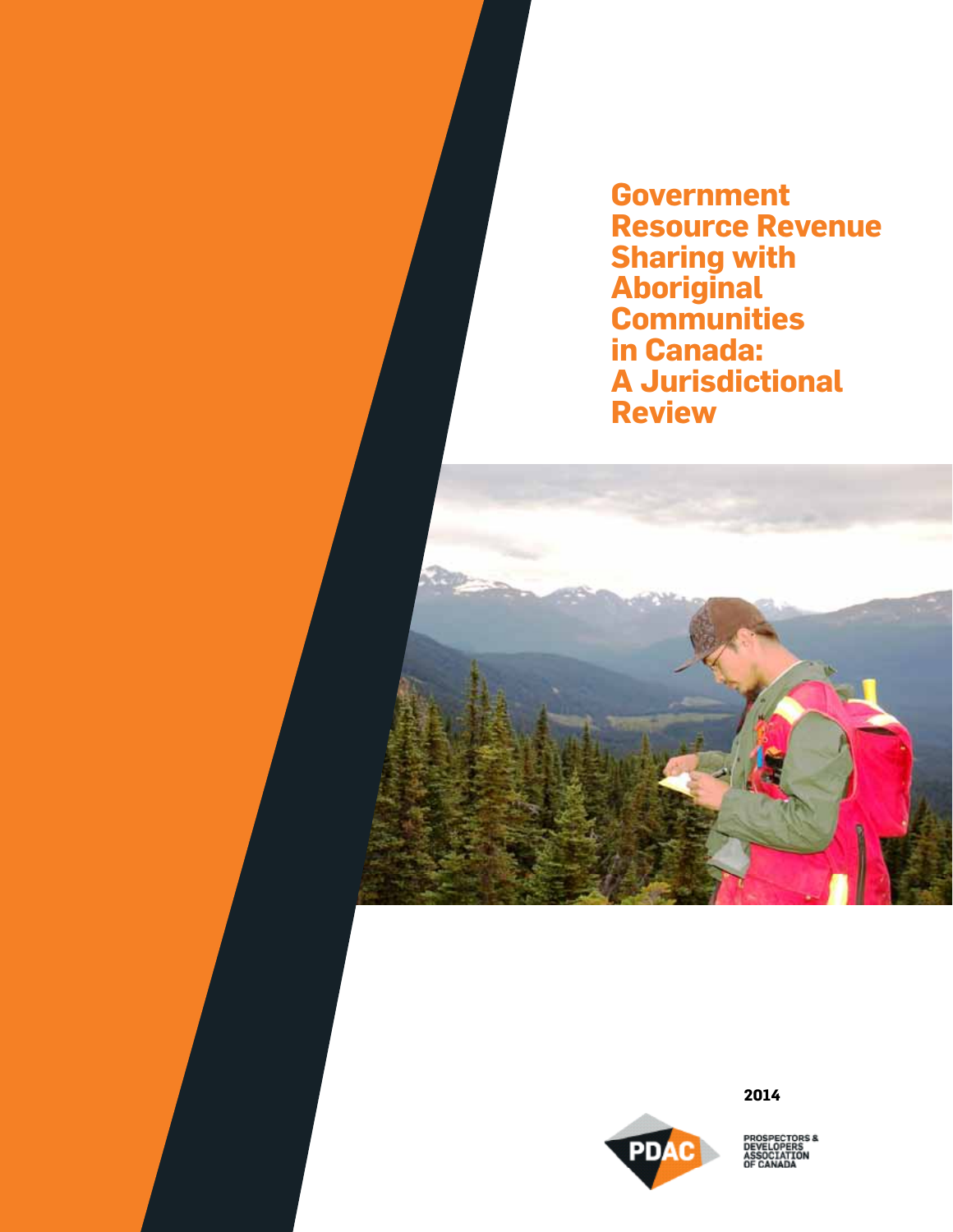## **Prospectors & Developers Association of Canada**

The PDAC exists to promote a responsible, vibrant and sustainable Canadian mineral exploration and development sector. The PDAC encourages leading practices in technical, environmental, safety and social performance in Canada and internationally.

The PDAC Aboriginal Affairs Program supports the development of positive relationships between Aboriginal communities and mineral exploration and mining companies, as well as increased participation by Aboriginal people in the mineral industry.

www.pdac.ca www.pdac.ca/programs/aboriginal-affairs

This report contains contributions from the following individuals and organizations: Jonathan Fowler, Michael Fox, Sandra Gogal, Nadim Kara, Stratos Inc., Lesley Williams and Chuck Willms.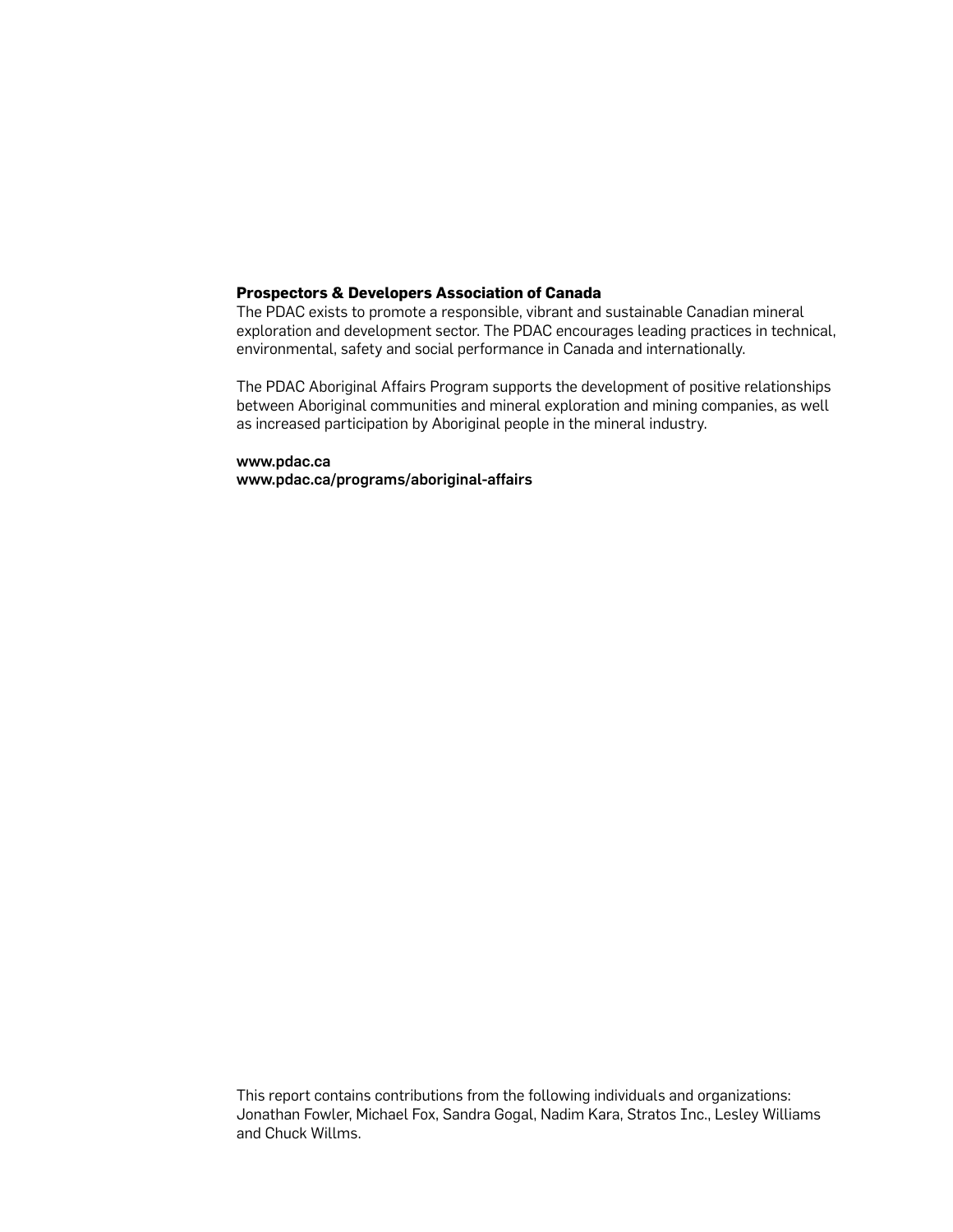# **Contents**

| <b>INTRODUCTION</b>                              | $\overline{2}$ |
|--------------------------------------------------|----------------|
| Characterizing GRRS arrangements                 | 4              |
| Nature of GRRS arrangements                      | 6              |
| Sources of revenue                               | $\overline{7}$ |
| Formula types and revenues                       | $\overline{7}$ |
| <b>JURISDICTIONAL REVIEW</b>                     | 9              |
| Jurisdictions with GRRS Arrangements             | 10             |
| Yukon                                            | 10             |
| Northwest Territories                            | 13             |
| Nunavut                                          | 17             |
| British Columbia                                 | 19             |
| <b>Ouebec</b>                                    | 22             |
| Newfoundland and Labrador                        | 74             |
| Jurisdictions without GRRS Arrangements          | 27             |
| Alberta                                          | 27             |
| Saskatchewan                                     | 28             |
| Manitoba                                         | 29             |
| Ontario                                          | 30             |
| New Brunswick                                    | 31             |
| Prince Edward Island                             | 31             |
| Nova Scotia                                      | 31             |
| <b>CONCLUSION</b>                                | 34             |
| <b>RESOURCE LIST</b>                             | 36             |
| <b>APPENDIX A - PDAC GRRS POSITION STATEMENT</b> | 48             |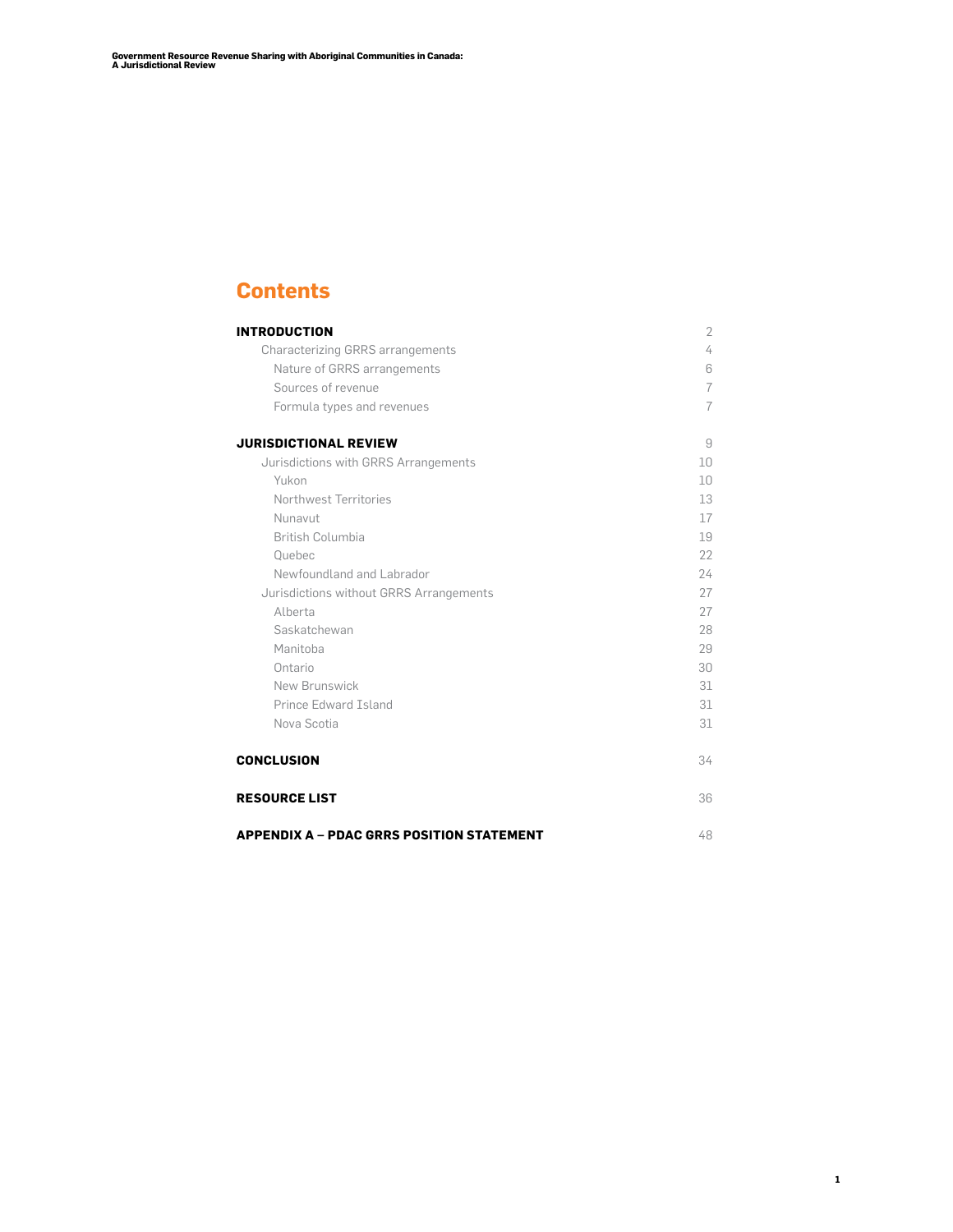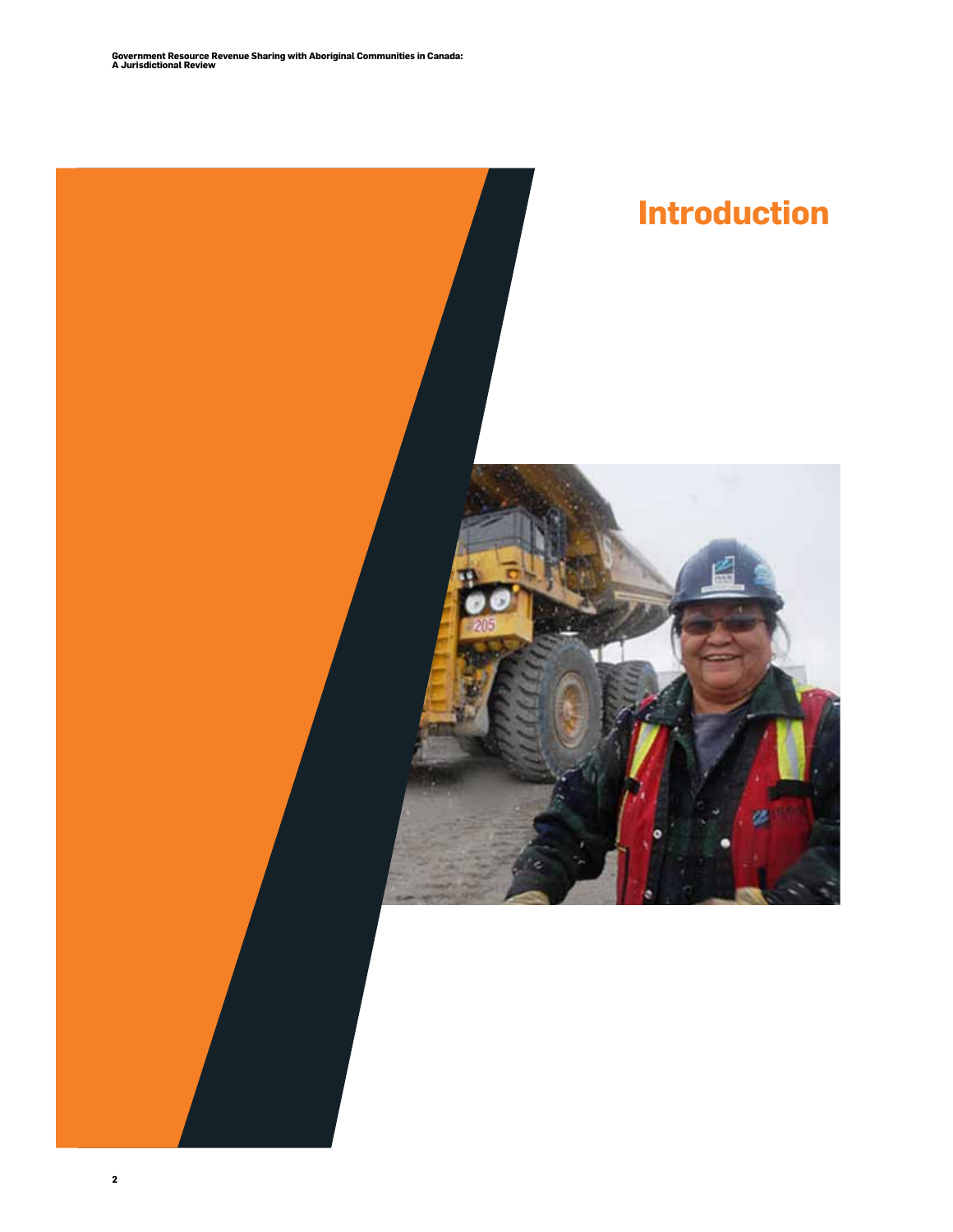Mineral development in Canada can offer opportunities for Aboriginal people to become involved in the sector and benefit from projects in and around Aboriginal communities. The industry has increasingly contributed to the socio-economic development of a number of Aboriginal communities. These socio-economic opportunities have typically involved training, education, business development, community development, contract and employment opportunities and financial considerations. The increase in opportunity for Aboriginal communities to benefit from mineral development reflects the evolution of Aboriginal rights jurisprudence, public policy changes, strengthened capacity to participate in project development, and industry's willingness to enter into companycommunity agreements.

While industry is willing to enter into arrangements that involve providing benefits to Aboriginal communities, government resource revenue sharing (GRRS) between the Crown and Aboriginal communities presents a key opportunity to enhance participation by and economic opportunities for Aboriginal people.

The focus of this research is government resource revenue sharing, which is just one of the ways in which Aboriginal communities may receive revenues from resource development in their traditional territories. This report does not examine other revenue-related opportunities that exist. A variety of work has been or is being developed by different groups on other available resource benefits, as well as the potential for other means of securing resource-related revenues. This report focuses solely on the issue of government revenues derived from mineral development and the sharing of these revenues with Aboriginal people.

For the purposes of this research, GRRS is viewed as any formal agreement between a national or sub-national government and an Aboriginal community the sharing of government (public) revenues generated from natural resource extraction or use. Revenues that governments may receive from exploration or mining differ across jurisdictions and may include royalties, mineral taxes and rents (e.g. for land use).

GRRS has become increasingly prevalent in public discourse around mineral development in Canada. It is often described as a means of ensuring that Aboriginal communities benefit from projects within their traditional territories beyond those opportunities presented from working with companies and by directly participating in the sector.

In settled and unsettled areas across Canada, Aboriginal groups have advocated for a share of the revenues derived from mineral development on their traditional territories. With the modern settlement of land claims in certain jurisdictions, government resource revenue sharing has been included in such agreements (i.e. "modern treaties"). In some areas, governments have chosen not to adopt government resource revenue sharing mechanisms – instead, they have deferred to industry and Aboriginal groups to determine how economic benefits from development would be realized through mechanisms such as company-community agreements. Industry can view the situation as a "double tax," given that companies pay fees, taxes and royalties to federal, provincial and territorial governments, as well as contribute funds to Aboriginal communities through commercial arrangements.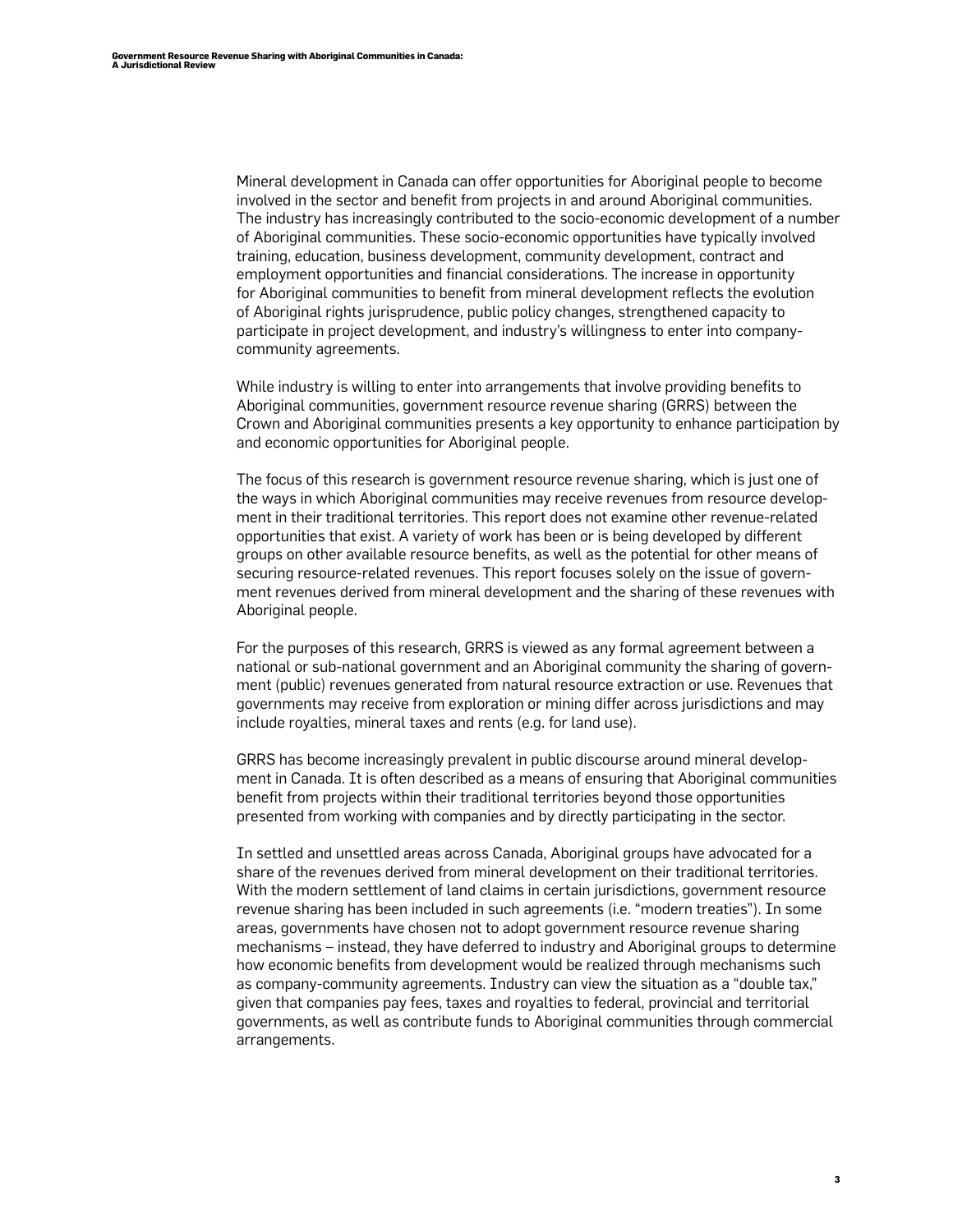The PDAC is supportive of GRRS between the Crown and Aboriginal communities. Such Crown-community arrangements can generate economic benefits for communities, in addition to the industry practice of developing private arrangements with impacted communities, and encourage participation in the mineral sector. Further, GRRS mechanisms across the country can help create certainty for projects, contribute to community support of projects and lessen the expectation that industry should shoulder the full burden of sharing profits, which are often key components of any company-community agreement. The PDAC is supportive of government policies and mechanisms that seek to share public revenues, to the extent that they do not result in changes to tax regulations that would increase costs for companies.

The PDAC initiated this research project in order to provide and summarize publically available information from the various provincial and territorial jurisdictions on GRRS with Aboriginal communities, specific to the mineral sector. As outlined in the PDAC's 2007 Government Resource Revenue Sharing with Aboriginal Peoples position statement (Appendix A), $<sup>1</sup>$  this knowledge and understanding will help inform the PDAC and its</sup> membership in their work with Canadian governments and Aboriginal communities, particularly in terms of advocacy efforts and future research initiatives in regards to GRRS.

This research project uses publicly available information to identify Canadian jurisdictions that have or do not have mineral sector-specific GRRS arrangements with Aboriginal groups. Information was drawn primarily from government sources, Aboriginal organization websites and academic/think tank reports. Some of the questions used to guide the research include:

- • What is the status of Aboriginal land claims, treaties and self-government agreements in the jurisdiction?
- Does the jurisdiction have a GRRS policy/model?
- What is the current GRRS model/formula?

*Revenues that Aboriginal groups may receive from development on lands where they have subsurface rights and mineral ownership are not considered to be government resource revenue sharing. GRRS arrangements are considered to be the sharing of government (public) revenues generated from natural resource extraction or use.*

The first section of the report offers a jurisdictional scan of the existing GRRS models in Canada, as well as a brief overview of those provinces that have not developed a GRRS policy or signed agreements with Aboriginal communities. The report then briefly characterizes some of the key elements within government resource revenue sharing agreements.

## **Characterizing GRRS Arrangements**

Within Canada, GRRS with Aboriginal groups varies across jurisdictions. Several jurisdictions actively apply mineral sector-specific GRRS models, while others have not developed policies or specific provisions for entering into such agreements. The table below summarizes the status of GRRS in Canadian jurisdictions, along with a short description.

<sup>1</sup> Prospectors & Developers Association of Canada. (2007). Government Resource Revenue Sharing with Aboriginal Peoples. Retrieved September 8, 2014, from http://www.pdac.ca/pdf-viewer?doc=/docs/default-source/aboriginal-affairs-docs/pdac-position-governmentresource-revenue-sharing-eng.pdf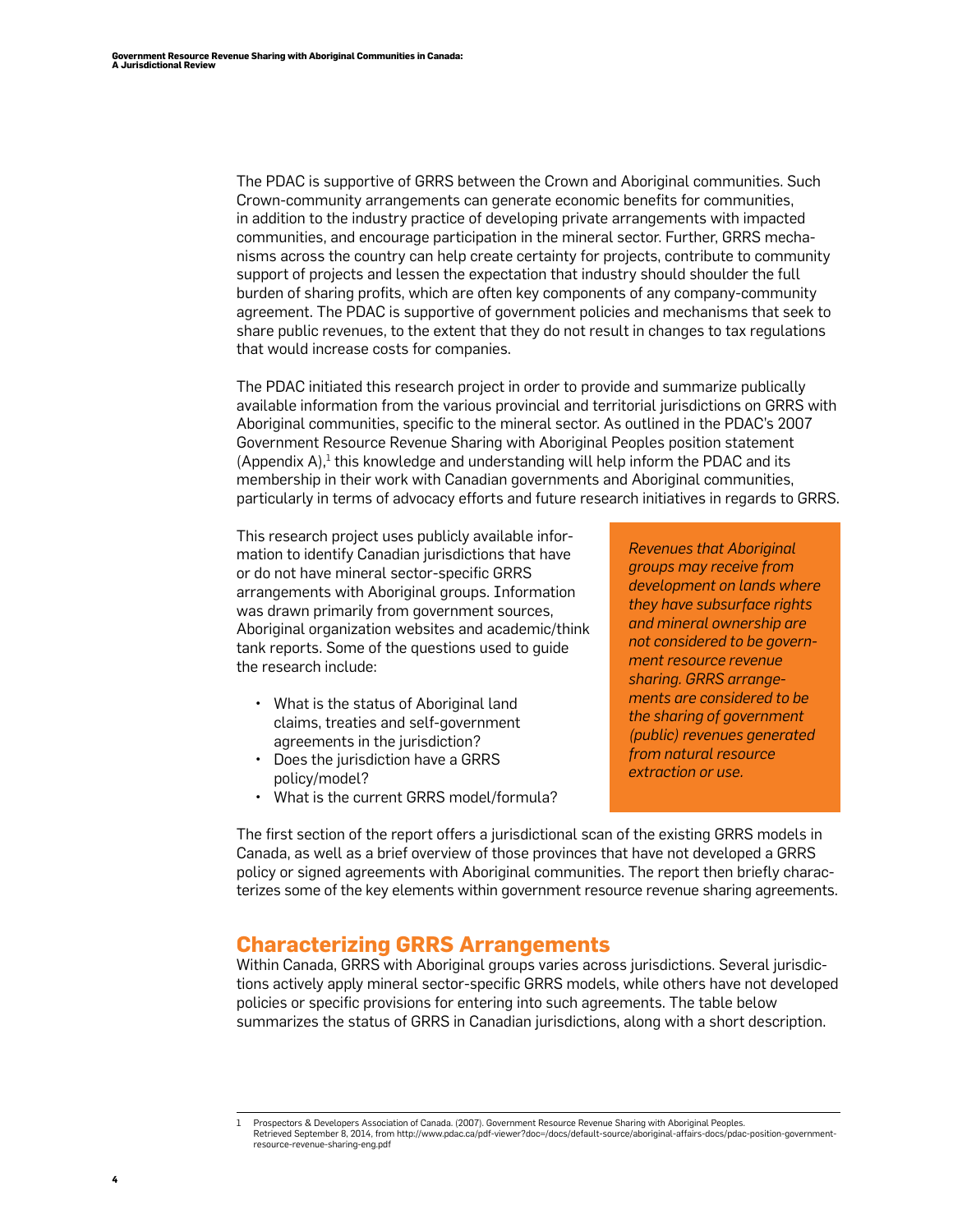#### Table 1 Status of mineral-specific GRRS arrangements with Aboriginal people in Canadian jurisdictions

| <b>Jurisdiction</b>             | <b>GRRS policy/model</b> |                                                                                                                                                                                                                                                                                                      |  |  |
|---------------------------------|--------------------------|------------------------------------------------------------------------------------------------------------------------------------------------------------------------------------------------------------------------------------------------------------------------------------------------------|--|--|
| Yukon                           | <b>Yes</b>               | GRRS is applied through signed land claims (Final Agreements, guided by the<br>Umbrella Final Agreement).                                                                                                                                                                                            |  |  |
|                                 |                          | A revised arrangement is being discussed between the government and Yukon<br>First Nations. <sup>2</sup>                                                                                                                                                                                             |  |  |
| Northwest<br><b>Territories</b> | <b>Yes</b>               | GRRS is applied through three signed land claims and an interim resource develop-<br>ment agreement between the Government of Canada and Aboriginal communities.                                                                                                                                     |  |  |
|                                 |                          | An additional GRRS arrangement between the Government of the Northwest<br>Territories, the Inuvialuit Regional Corporation, the Gwich'in Tribal Council, the<br>Sahtu Secretariat Inc., the Tlicho Government and the Northwest Territory Métis<br>Nation was signed in conjunction with devolution. |  |  |
| Nunavut                         | <b>Yes</b>               | GRRS is applied under the Nunavut Land Claims Agreement (NLCA) and through<br>the Resource Revenue Policy under the Nunavut Tunngavik Incorporated (NTI),<br>a body established in 1993 to ensure implementation of the NLCA for the Inuit of<br>Nunavut.                                            |  |  |
| <b>British Columbia</b>         | <b>Yes</b>               | A non-treaty GRRS agreement mechanism exists for mining, as well as the forestry,<br>clean energy and oil and gas sectors.                                                                                                                                                                           |  |  |
| Quebec                          | <b>Yes</b>               | GRRS is applied through an agreement between the province and the Crees<br>of Quebec.                                                                                                                                                                                                                |  |  |
| Newfoundland<br>and Labrador    | <b>Yes</b>               | GRRS is applied through land claim agreements and applies to resource develop-<br>ment within defined areas.                                                                                                                                                                                         |  |  |
| Alberta                         | No                       | The province has not instituted a GRRS model.                                                                                                                                                                                                                                                        |  |  |
| Saskatchewan                    | No                       | The province has not instituted a GRRS model. Some Aboriginal groups are<br>calling for GRRS, <sup>3,4</sup> but the provincial government has indicated that it will not<br>undertake GRRS. <sup>5</sup>                                                                                            |  |  |
| Manitoba                        | No                       | The province has not instituted a GRRS model.                                                                                                                                                                                                                                                        |  |  |
| Ontario                         | No                       | The province has not instituted a GRRS model.                                                                                                                                                                                                                                                        |  |  |
|                                 |                          | In 2008, the provincial government announced the implementation of resource<br>benefits sharing, but has not developed a framework. Ontario appears to be<br>examining options on a case-by-case basis for GRRS in the Ring of Fire mineral<br>development area. <sup>6</sup>                        |  |  |
| New Brunswick                   | No                       | The province has not instituted a GRRS model.                                                                                                                                                                                                                                                        |  |  |
|                                 |                          | A current tripartite discussion process regarding Aboriginal rights and self-<br>government includes GRRS, and the province is proposing to develop an oil and<br>natural gas royalty regime.                                                                                                        |  |  |
| Prince Edward<br>Island         | No                       | The province has not instituted a GRRS model.                                                                                                                                                                                                                                                        |  |  |
| Nova Scotia                     | No                       | The province has not instituted a GRRS model.                                                                                                                                                                                                                                                        |  |  |
|                                 |                          | It is not evident if GRRS is part of the "Made-in-Nova Scotia Process" underway to<br>address Aboriginal rights.                                                                                                                                                                                     |  |  |

<sup>2</sup> Carl, S., & Liard, M. (2013, March 26). First Nations spurn government's ultimatum. *Whitehorse Daily Star*. Retrieved September 8, 2014, from http://whitehorsestar.com/News/first-nations-spurn-governments-ultimatum 3 Federation of Saskatchewan Indian Nations. (n.d.). Treaty Right to Resources. Retrieved September 8, 2014, from http://www.fsin.com/index.php/

treaty-right-to-resources.html

<sup>4</sup> McCarthy, S. (2013, January 16). First nations' growing voice pressures resource sector. *The Globe and Mail.* Retrieved September 8, 2014, from<br>http://www.theglobeandmail.com/report-on-business/industry-news/energy-and-

<sup>5</sup> Wall, B. and the Saskatchewan Party. (2011, October 14). Wall Rejects Lingenfelter's Special Deal for First Nations Resource Revenue Sharing.

Retrieved September 8, 2014, from http://saskparty.com/index.php?pageid=NewsItem&newsid=202<br>6 Government of Ontario. (2014, March 26). Ontario, First Nations to Work Together on Ring of Fire [Press Release]. Retrieved fro campaign=m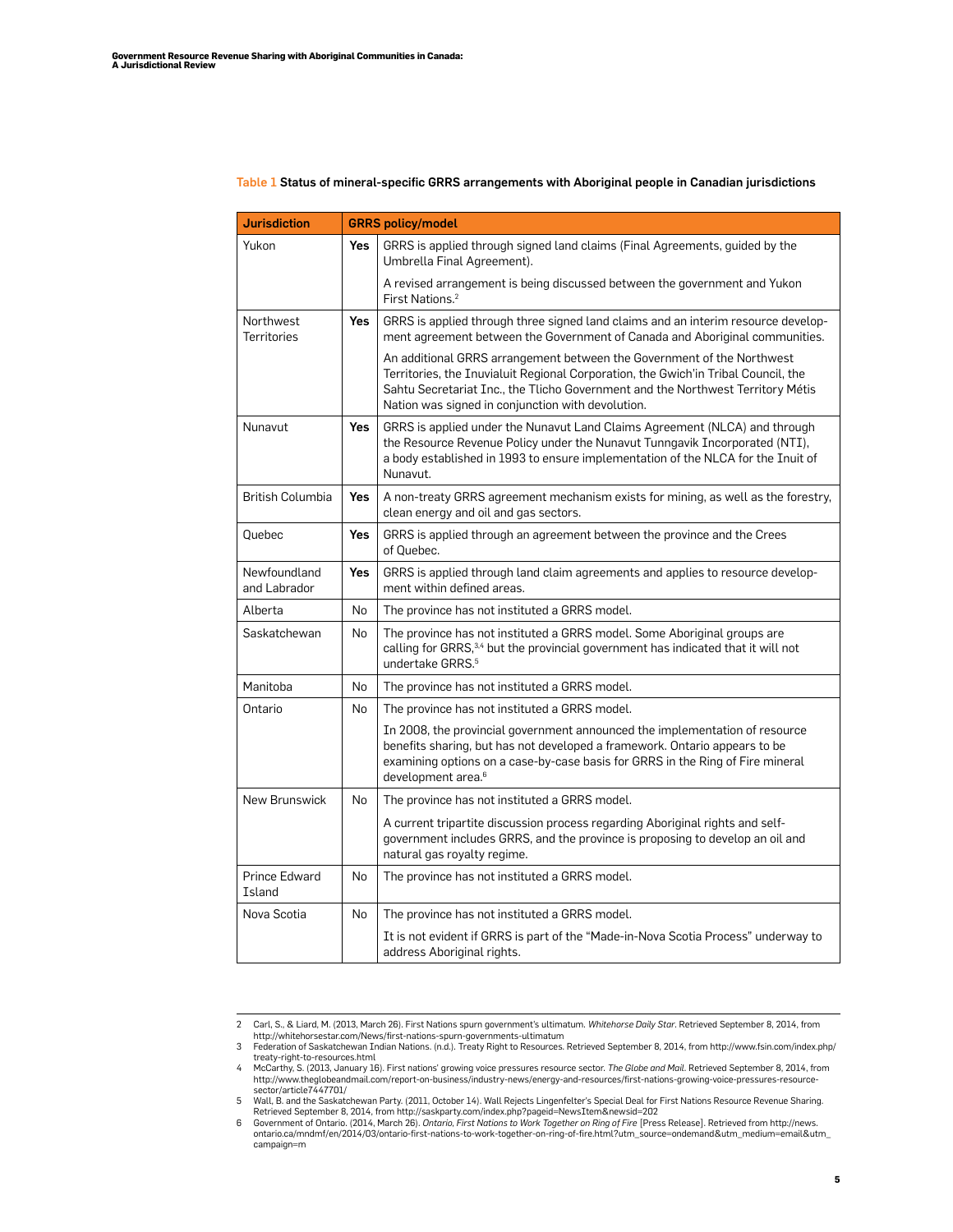Currently, within Canada, the following six jurisdictions have formal, documented GRRS arrangements with Aboriginal communities, whereby the Crown shares public revenues accrued from mineral development: British Columbia, the Yukon, the Northwest Territories, Nunavut, Quebec and Newfoundland and Labrador. The remaining jurisdictions did not have formalized mineral industry-specific GRRS arrangements with Aboriginal communities, at the time this report was written (April 2014). In reviewing jurisdictions with GRRS arrangements in place, there are some key elements that characterize them.

#### **Nature of GRRS Arrangements**

Generally, there are two types of GRRS arrangements in Canada: 1) project-specific arrangements; and 2) integrated GRRS arrangements, included within a formal agreement (land claim or broad agreement) between a government and one or more Aboriginal communities.

Project-specific GRRS arrangements are sector-based agreements that are negotiated on a case-by-case basis at the project level, between the government and the impacted Aboriginal community (i.e. communities in which project activities take place on traditional territory and have a social, economic and/or environmental impact).

British Columbia's GRRS approach is applied on a project-by-project basis and shares direct provincial mineral tax revenues. The province has established sector-based GRRS agreements for mining, forestry, oil and gas, as well as clean energy. Unlike other GRRS mechanisms in Canada, the British Columbia model is a negotiated process, and the arrangements vary among signatories.<sup>7</sup> This approach emerged from commitments made in the Transformative Change Accord, the New Relationship and subsequent policy decisions to develop land and resource agreements "to enhance economic opportunities, support social development, and in some cases, support the negotiation of treaties with First Nations."<sup>8</sup> Currently, this case-by-case approach to resource revenue sharing is unique to British Columbia and the Memorandum of Agreement with the Labrador Innu that provides benefits to the communities specifically from the Voisey's Bay project.

<u>Integrated GRRS arrangements</u> $^{\textrm{\textregistered}}$  are developed within the context of land claim agreements, and are found in the Yukon, the Northwest Territories, Nunavut, Quebec and Newfoundland and Labrador. Settled land claims are negotiated between the federal, provincial or territorial government and Aboriginal communities and are designed to settle outstanding land use and ownership questions in areas without historical treaties. These agreements seek to establish clarity around rights, land and resource ownership and management, governance, and social development. Within land claim agreements, GRRS includes revenues that are shared with Aboriginal groups, on lands where subsurface rights are owned by the Crown. These revenues are distinct from revenues that Aboriginal groups receive as a result of their established ownership of subsurface rights, as outlined in a land claim. In contrast to the sector- or project-specific approach, GRRS provisions embedded within land claims are not negotiated at the start of each new project, as they include pre-negotiated formulas and tend to cover a broader range of resources within the area defined by the land claim agreement.

<sup>7</sup> Government of British Columbia. (n.d.). *Modules for ECDA Toolkit Communications*. Presentation. Retrieved September 8, 2014, from http://www. ceaa.gc.ca/050/documents/42646/42646E.pdf

<sup>8</sup> Government of British Columbia. (n.d.). First Nations Negotiations - Consulting with First Nations. Retrieved September 8, 2014, from http:// www2.gov.bc.ca/gov/topic.page?id=81CB3D169ECC4F1787D629B3E4B6FC99

Also referred to as "modern treaties" or "comprehensive land claims agreements," these arrangements arise where Aboriginal land rights have not been dealt with by past treaties or through other legal means (Aboriginal Affairs and Northern Development Canada. [2010, September 15]. Land Claims. Retrieved September 8, 2014, from http://www.aadnc-aandc.gc.ca/eng/1100100030285/1100100030289). The GRRS arrangement with the Cree of Quebec is not within the land claim. However, the subsequent agreement containing revenue sharing provisions, *La paix des braves*, is not a "project-by-project" GRRS mechanism, but an overarching agreement on resource management and beneficiation within the Cree territory (Oblin, G. [2007]. *The* Paix des Braves *Agreement of 2002: An Analysis of Cree Responses* [Doctoral thesis]. Concordia University. Retrieved September 8, 2014, from http://spectrum.library.concordia.ca/975819/1/NR31116.pdf).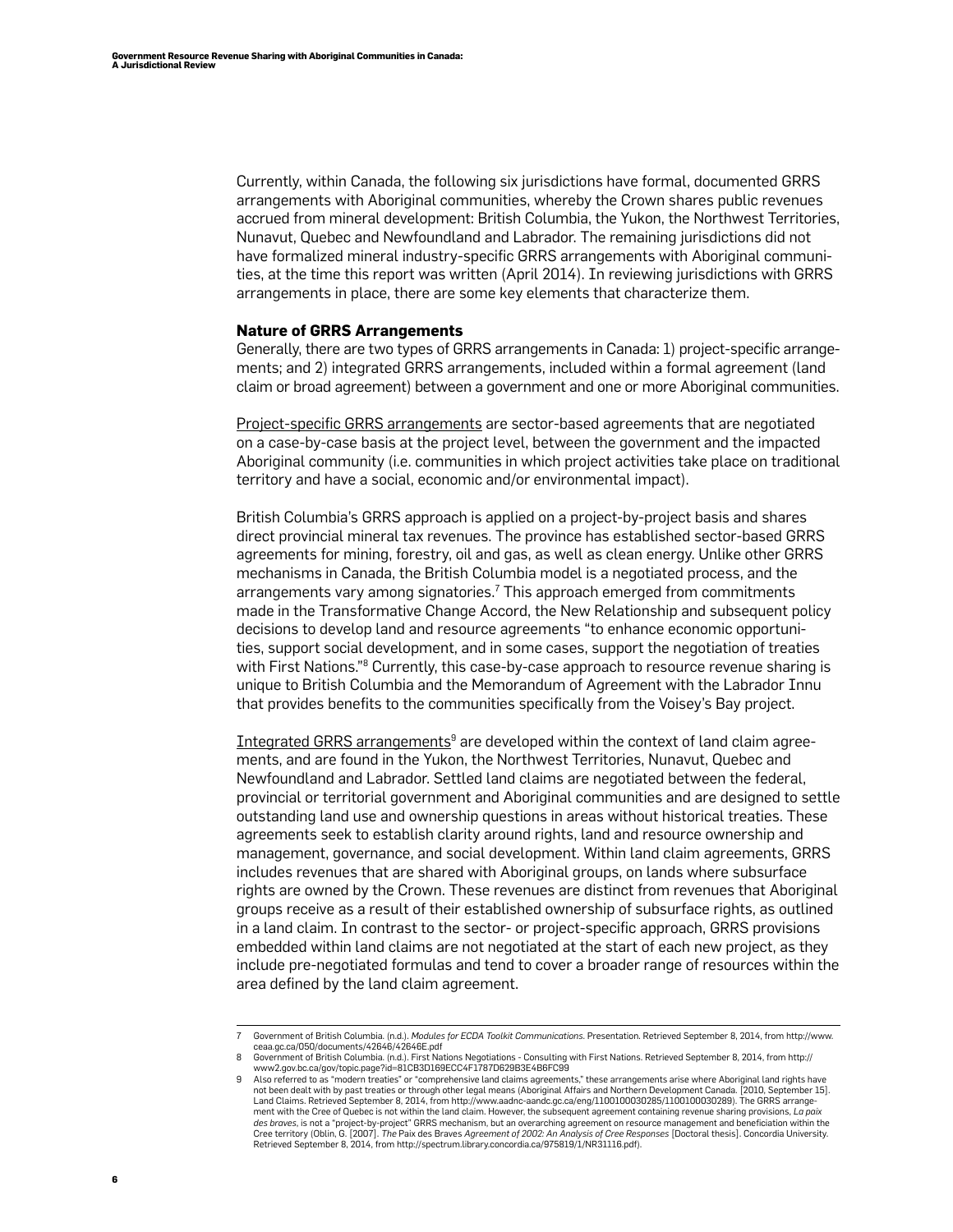The table below provides a summary of regional land claim agreements within Canada that include GRRS provisions.

#### Table 2 Summary of modern treaties that address GRRS in Canada

| <b>Jurisdiction</b>              | <b>Land claims that include GRRS provisions</b>                                                                                                                                                                                                                                                                                                                                                                                                                                                                          |
|----------------------------------|--------------------------------------------------------------------------------------------------------------------------------------------------------------------------------------------------------------------------------------------------------------------------------------------------------------------------------------------------------------------------------------------------------------------------------------------------------------------------------------------------------------------------|
| Yukon (11)                       | Champagne and Aishihik First Nations Final Agreement<br><b>Teslin Tlingit Council Final Agreement</b><br>First Nation of Nacho Nyak Dun Final Agreement<br>Vuntut Gwitchin First Nation Final Agreement<br>Little Salmon/Carmacks First Nation Final Agreement<br>Selkirk First Nation Final Agreement<br>Tr'ondëk Hwëch'in Final Agreement<br>Ta'an Kwäch'än Council Final Agreement<br>Kluane First Nation Final Agreement<br>Kwanlin Dün First Nation Final Agreement<br>Carcross/Tagish First Nation Final Agreement |
| Northwest<br>Territories (4)     | <b>Inuvialuit Final Agreement</b><br>Gwich'in Comprehensive Land Claim Agreement<br>Sahtu Dene and Métis Comprehensive Land Claim Agreement<br>Tlicho Land Claims and Self-Government Agreement                                                                                                                                                                                                                                                                                                                          |
| Nunavut (1)                      | Nunavut Land Claims Agreement                                                                                                                                                                                                                                                                                                                                                                                                                                                                                            |
| Newfoundland<br>and Labrador (1) | Labrador Inuit Land Claims Agreement                                                                                                                                                                                                                                                                                                                                                                                                                                                                                     |

## **Sources of Revenue**

Resource revenues included in GRRS arrangements in Canada are direct revenues generated by governments from royalties, mining taxes and/or fees (i.e. leases and licenses).10 Therefore, the revenues to be shared with Aboriginal communities are limited to the amounts that governments collect directly from resource companies.

From a broader perspective, the revenues that governments actually collect from resource activities extend beyond the direct sources noted above. They may include corporate taxes and personal income taxes. The sharing of these revenues is not addressed in any GRRS arrangement in Canada.

## **Formula Types and Revenues**

All jurisdictions with GRRS arrangements based in land claim agreements have specific formulas for determining payment amounts to Aboriginal communities. British Columbia's model is negotiated on a case-by-case basis.

The most common type of formula used is a layered percentages formula, which includes a base percentage of the first resource revenues collected, up to a specified ceiling, and a second, lower percentage of any additional resource revenues collected by governments, exceeding that amount.

10 Cornish, C. (2006). Mapping the Road Ahead: Finding Common Ground On Resource Revenue Sharing. PDAC.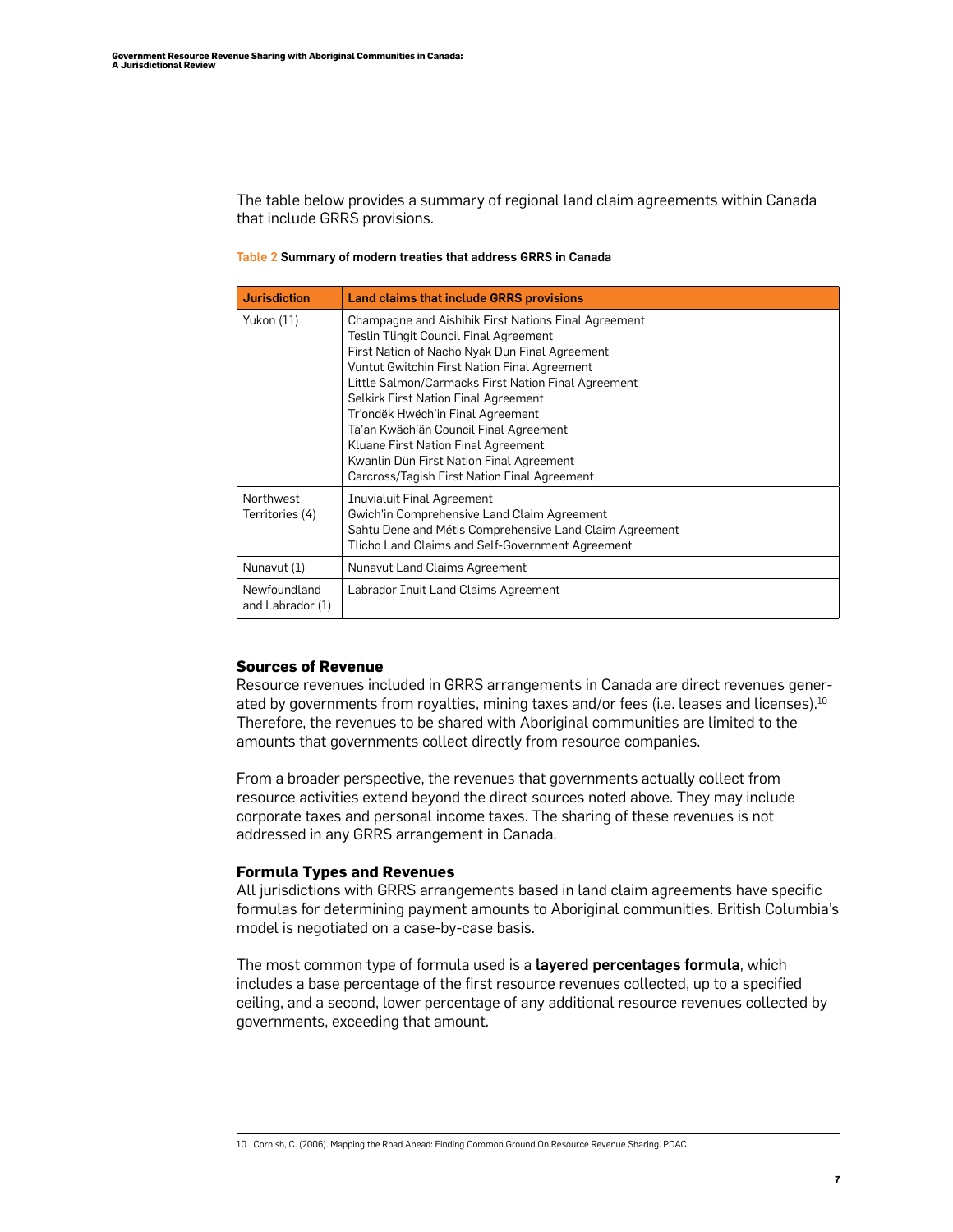For example, the formula for GRRS with the Sahtu in the Northwest Territories uses a layered formula, as follows:

- a) 7.5% of the first \$2 million of resource revenues collected; and
- b) 1.5% of any additional resource revenues collected.

The base percentage within reviewed mineral sector-specific GRRS arrangements ranges from 7.5% of the first \$2 million (i.e. in the Sahtu and Gwich'in Comprehensive Land Claim Agreements in the Northwest Territories) up to 50% of the first \$2 million (i.e. in Newfoundland and Labrador and the Yukon).

The second-tier percentage ranges from 1.5% of additional revenues (i.e. in the Sahtu and Gwich'in Comprehensive Land Claim Agreements in the Northwest Territories) up to 10% of additional revenues (i.e. in the Yukon Umbrella Final Agreement, which is referenced in all Final Agreements with Yukon First Nations). The layered formula often applies to lands that remain in federal hands, within Aboriginal settlement areas. In cases where subsurface ownership is transferred directly to the community, a larger portion of resource revenues goes directly to the community.

The formula in the *Paix des braves* of Quebec is unique. It is based on a pre-determined amount, negotiated through the agreement. A stipulated annual payment will be made to the Cree by the province of Quebec, until March 31, 2052. The annual payment from Quebec is the greater of \$70 million or an indexed amount based on an inflation formula.

Another GRRS formula is negotiated, fixed percentages of resource revenues collected by the government. This approach is used in British Columbia for its sector-based GRRS arrangements and varies from project to project. Negotiated, fixed percentages of resource revenues are also included in the Labrador Inuit Land Claims Agreement, where the Nunatsiavut government is entitled to receive 25% of revenues from subsurface resources in Labrador Inuit Lands and 5% of revenues from the Voisey's Bay project. A fixed percentage of resource revenue sharing by the Government of the Northwest Territories has also been negotiated with Aboriginal communities, in conjunction with devolution.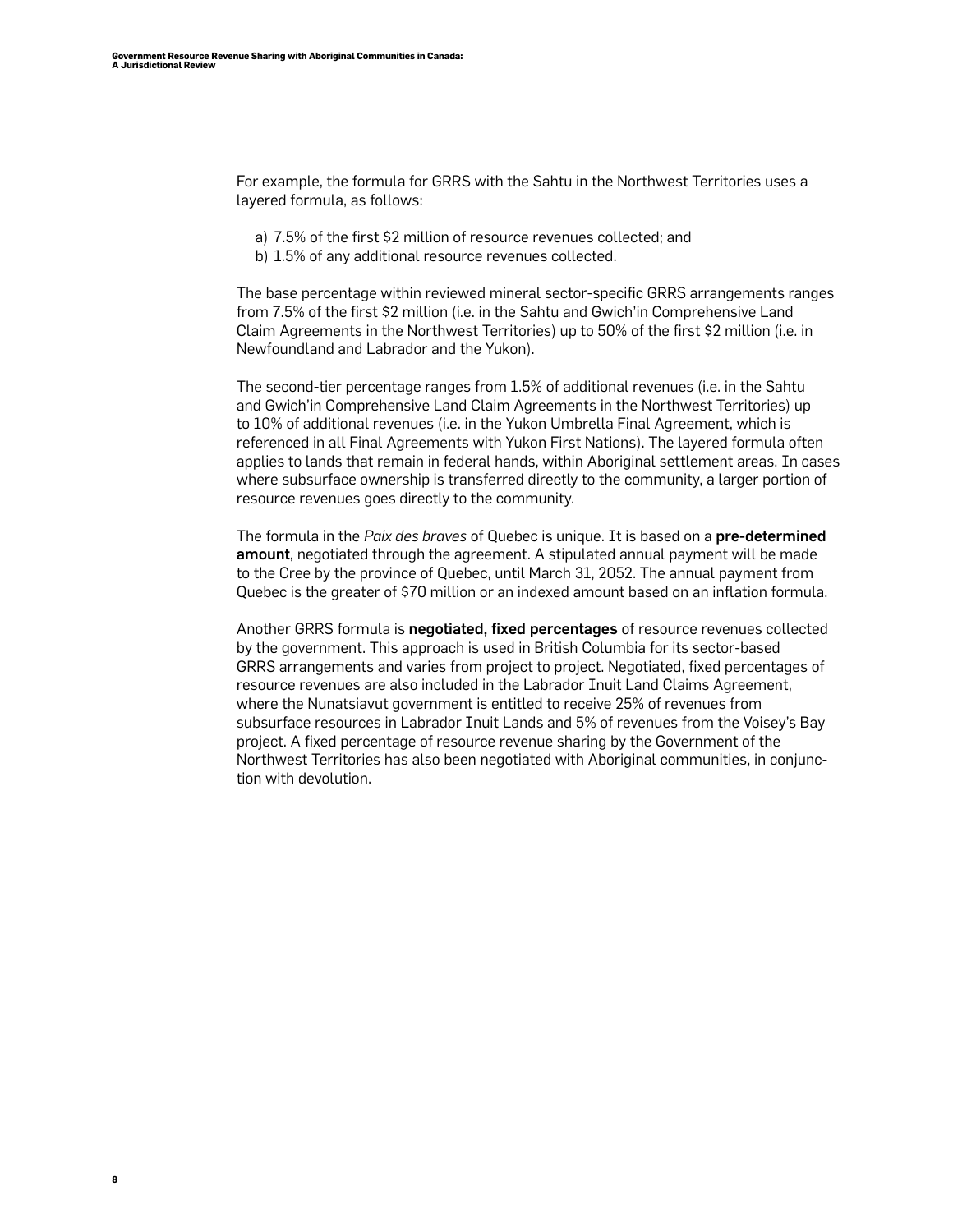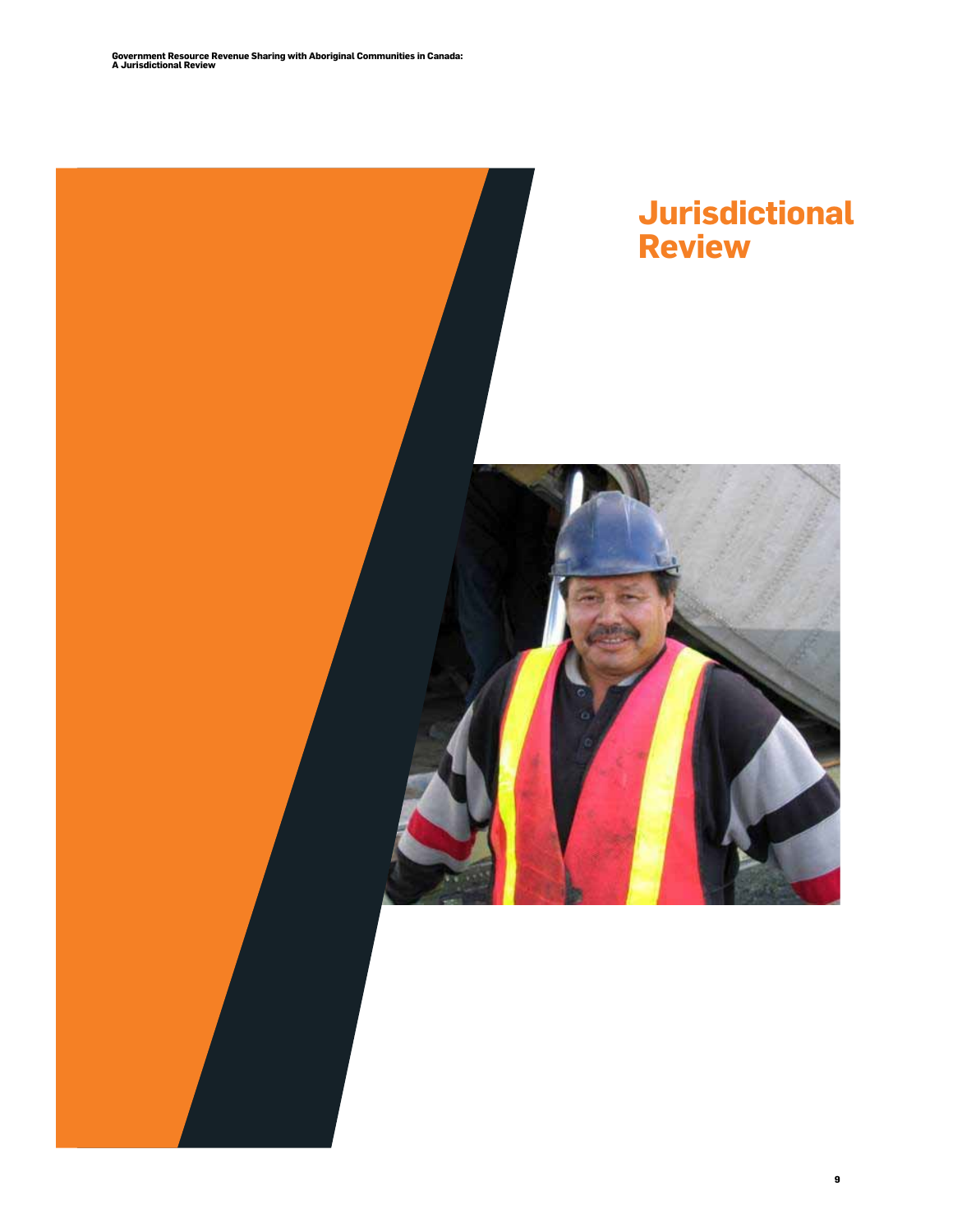This section presents the results of a review conducted to identify the presence or absence of mineral sector-specific GRRS arrangements between governments and Aboriginal communities throughout all Canadian jurisdictions. A description of the specific geographical context (e.g. status of land claims, mineral rights ownership and political situation) is also provided.

## **Jurisdictions with GRRS Arrangements**

The following provides detailed information about mineral sector-specific GRRS arrangements for the Canadian jurisdictions that have a GRRS policy or model, as well as some contextual information, including land regimes and Aboriginal rights.

#### **Yukon**

In 2003, the Yukon government became the first territorial government in Canada to take over land and resource management responsibilities through devolution from the Government of Canada. As per the Yukon Northern Affairs Program Devolution Transfer Agreement (DTA), signed in 2001, many government responsibilities were devolved to the Yukon government, including public lands and resource management over water, forestry and mineral resources.

Today, the territorial government is the owner of mineral resources, with the exception of Category A Settlement Land, where Yukon First Nations with settled land claims have complete ownership of surface and subsurface resources, including minerals, as per the Final Agreements. These Final Agreements are modern treaties negotiated under the Umbrella Final Agreement (UFA) and represent an exchange of undefined Aboriginal rights for defined treaty rights.<sup>11</sup> The UFA (1993) is a policy document signed between the Government of Canada, the Government of Yukon and Yukon First Nations as represented by the Council of Yukon First Nations. The UFA is a non-legally binding framework to guide Yukon First Nations and the Yukon government in their negotiations to conclude individual land claim agreements (i.e. Yukon First Nation Final Agreements). Eleven of fourteen First Nations in the Yukon have negotiated Final Agreements, including:

- • Champagne and Aishihik First Nations Final Agreement
- • Teslin Tlingit Council Final Agreement
- • First Nation of Nacho Nyak Dun Final Agreement
- • Vuntut Gwitchin First Nation Final Agreement
- • Little Salmon/Carmacks First Nation Final Agreement
- • Selkirk First Nation Final Agreement
- • Tr'ondëk Hwëch'in Final Agreement
- • Ta'an Kwäch'än Council Final Agreement
- • Kluane First Nation Final Agreement
- • Kwanlin Dün First Nation Final Agreement
- • Carcross/Tagish First Nation Final Agreement

Three First Nations (i.e. Liard First Nation, Ross River Dena Council and White River First Nation) have not settled land claims.

<sup>11</sup> Government of Yukon, Executive Council Office. (2008, April 30). The Umbrella Final Agreement, First Nation Final Agreements and Treaty Rights. Retrieved September 8, 2014, from http://www.eco.gov.yk.ca/landclaims/about.html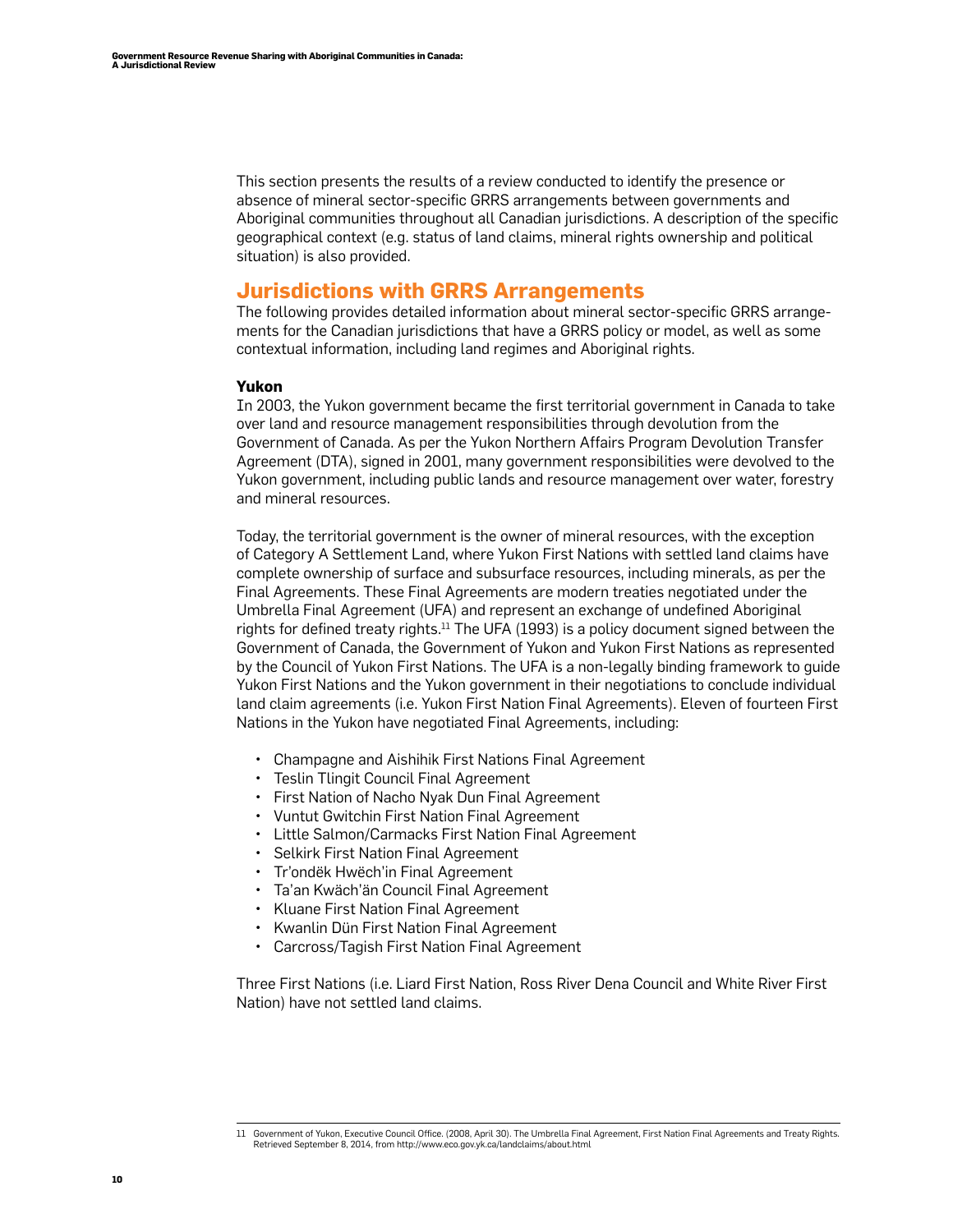The UFA defines the types of land that Yukon First Nations will own and manage. They include:

Category A Settlement Land – The Yukon First Nation has complete ownership of the *surface and subsurface*. As a result, the Yukon First Nation has the right to use the surface of the land and what is below the surface, such as minerals, oil and gas.

Category B Settlement Land – The Yukon First Nation holds title to the surface of the land, but not to the subsurface. The government retains title to mines and minerals.

Fee Simple Settlement Land – Settlement land owned under the same form of fee simple title as is commonly held by individuals who own land. Individual lots in subdivisions, for example, will normally be held in fee simple title.

Non-Settlement Land – All land other than those categories of land described above. The Aboriginal title will be released on Non-Settlement Land.12

Under the Final Agreements, the Yukon government continues to administer mineral claims on settlement land through the "encumbering rights provisions" (i.e. new licence, permit or other right with respect to petroleum or mines and minerals); that is, permitting, licensing and the collection of royalties continue to be done through the Yukon government.

#### *GRRS Arrangements and Royalties*

The UFA and individual Final Agreements address royalties and GRRS arrangements, and the UFA provides a common template that is applied by each of the Yukon First Nations with a land claim agreement. A Yukon First Nation receives "royalties" either: a) by directly taxing resource developers on Category A Settlement Land; or b) as part of the Crown Royalty Sharing Agreement defined within the UFA and that came into being under devolution. While both forms of revenues are defined as "royalties," the Crown Royalty Sharing Agreement is the GRRS regime for Yukon First Nations, organized through the land claim agreements.

The two types of "royalties" are defined as:13

"Crown Royalty" means the money the Government collects from the resource development industry, where Government owns the resource. A royalty is a type of tax on a company or individual who is taking a resource. The amount of money which an individual or company has to pay to Government as a royalty depends upon the amount of the resource which is produced in any given year and upon the royalty rates prescribed in Government's legislation.

A "Yukon First Nation Royalty" is the amount of money a Yukon First Nation receives directly for the extraction or development of a natural resource on Category A Settlement Land.<sup>14</sup>

<sup>12</sup> Government of Yukon, Office of the Government Leader, & Council of Yukon First Nations. (1997). *Understanding the Yukon Umbrella Final Agreement: A Land Claim Settlement Information Package*. Whitehorse, Yukon, p. 11. Retrieved September 8, 2014, from http://www.eco.gov. yk.ca/pdf/Understanding\_the\_Yukon\_UFA.pdf

<sup>13</sup> Government of Yukon, Office of the Government Leader, & Council of Yukon First Nations. (1997). *Understanding the Yukon Umbrella Final Agreement: A Land Claim Settlement Information Package*. Whitehorse, Yukon, p. 66. Retrieved September 8, 2014, from http://www.eco.gov. yk.ca/pdf/Understanding\_the\_Yukon\_UFA.pdf

<sup>14</sup> These royalties are distinct from a GRRS regime, as the First Nations own the subsurface rights on Category A lands.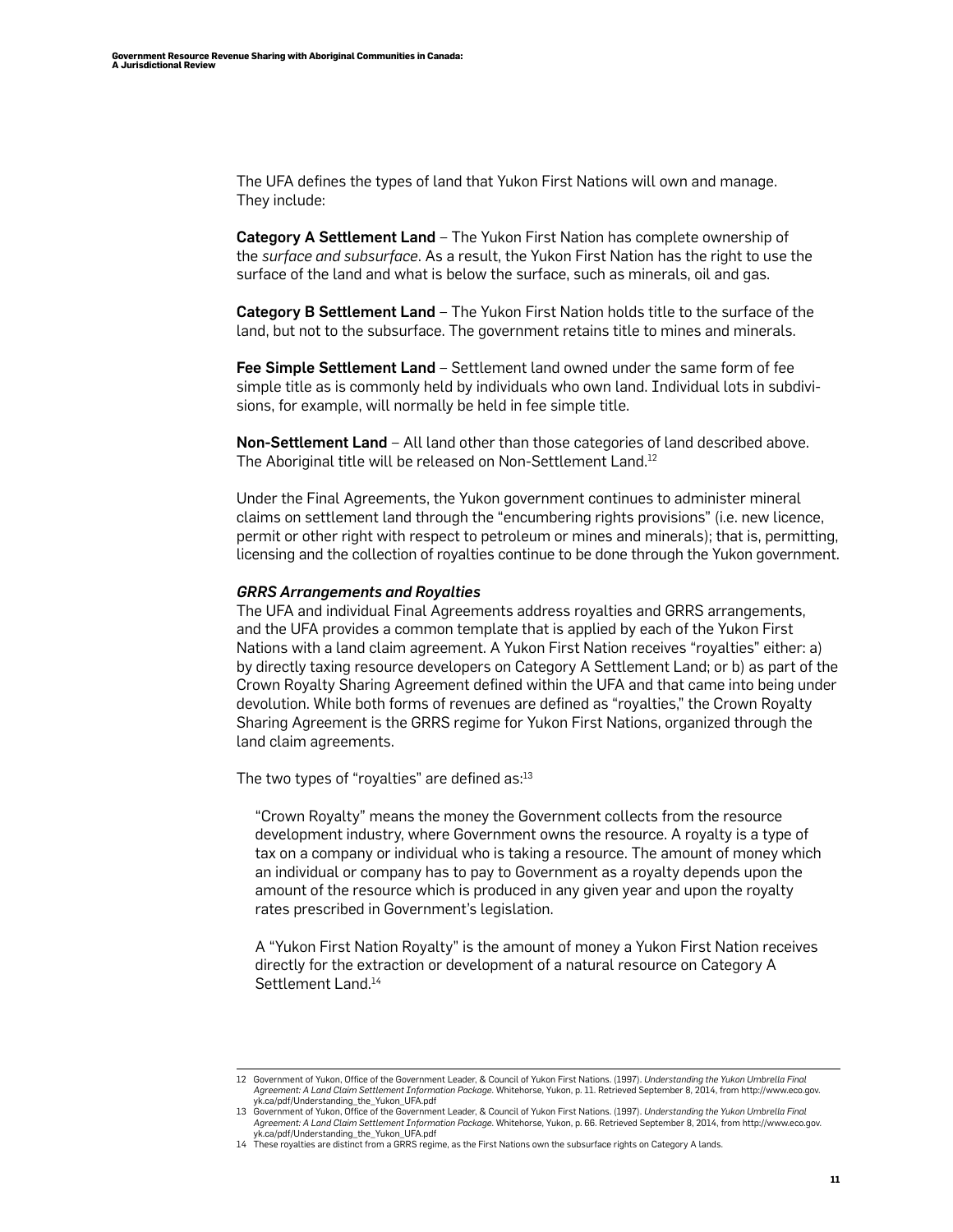The 11 Yukon First Nations with Final Agreements may collect royalties directly from resource developers on Category A Settlement Lands for which they are the sole owners of surface and subsurface mines or minerals. This is not considered to be government resource revenue sharing.

In the case of lands for which the Government of Yukon is the owner of the subsurface, Yukon First Nations may receive 50% of the first \$2 million of any amount by which Yukon government royalties exceed Yukon First Nation royalties collected on their Category A Settlement Land, and 10% of any additional amount by which Crown royalties exceed Yukon First Nation royalties that year.

These amounts are prorated among Yukon First Nations on the same basis as financial compensation paid pursuant to Chapter 19 - Financial Compensation; that is, Crown royalties paid to Yukon First Nations are divided amongst them in the same way that compensation money is shared among Yukon First Nations under the UFA.15

## *Recent Developments*

Recent changes to resource revenue sharing agreements between the Canadian and Yukon governments have ignited renewed interest in GRRS with First Nations in the Yukon.

The Canada-Yukon Oil and Gas Accord, signed in 1993, and the Yukon Northern Affairs Program Devolution Transfer Agreement (DTA), signed in 2001, were amended in August 2012 to increase the amount of resource revenue generated in the Yukon that would remain within the territory.16 These two agreements transferred responsibility for the management of Yukon lands and natural resources from the Government of Canada to the Government of Yukon. Responsibilities include the collection of revenues derived from oil and gas resources (under the Oil and Gas Accord) and from lands, water, forestry and mineral resources (under the DTA). Both agreements feature resource revenue sharing arrangements between the two governments, under which the Yukon retains a share of the resource revenues it collects.

Amendments were made to both of these agreements in August 2012 to update resource revenue sharing between the Government of Canada and the Government of Yukon, including:

- Incorporating the two existing revenue streams (i.e. oil and gas revenues; mineral, forest land and water revenues) into one; incorporating of all revenue sharing arrangements into the DTA.
- Raising the Yukon's revenue cap from \$3 million for minerals, forestry, water and land revenue and \$3 million for oil and gas revenue to \$6 million for all natural resource revenue.
- • Giving the Yukon the option, when it so chooses, to change to an arrangement where it would keep 50% of resource revenues (i.e. a 50-50 royalty split with the federal government). This would result in treatment similar to that of the Northwest Territories Intergovernmental Resource Revenue Sharing Agreement. The Yukon government will consider this when revenues grow and move above the \$6 million cap.
- In addition, a clause in the DTA that defines land revenues will be amended in order to mirror the treatment of these revenues for provinces under Equalization.

<sup>15</sup> Government of Yukon, Office of the Government Leader, & Council of Yukon First Nations. (1997). *Understanding the Yukon Umbrella Final Agreement: A Land Claim Settlement Information Package*. Whitehorse, Yukon, p. 67. Retrieved September 8, 2014, from http://www.eco.gov. yk.ca/pdf/Understanding\_the\_Yukon\_UFA.pdf

<sup>16</sup> Government of Yukon. (2012, August 27). Get the facts on resource revenue arrangements. Retrieved September 8, 2014, from http://www.gov. yk.ca/news/get-thefacts\_dta.html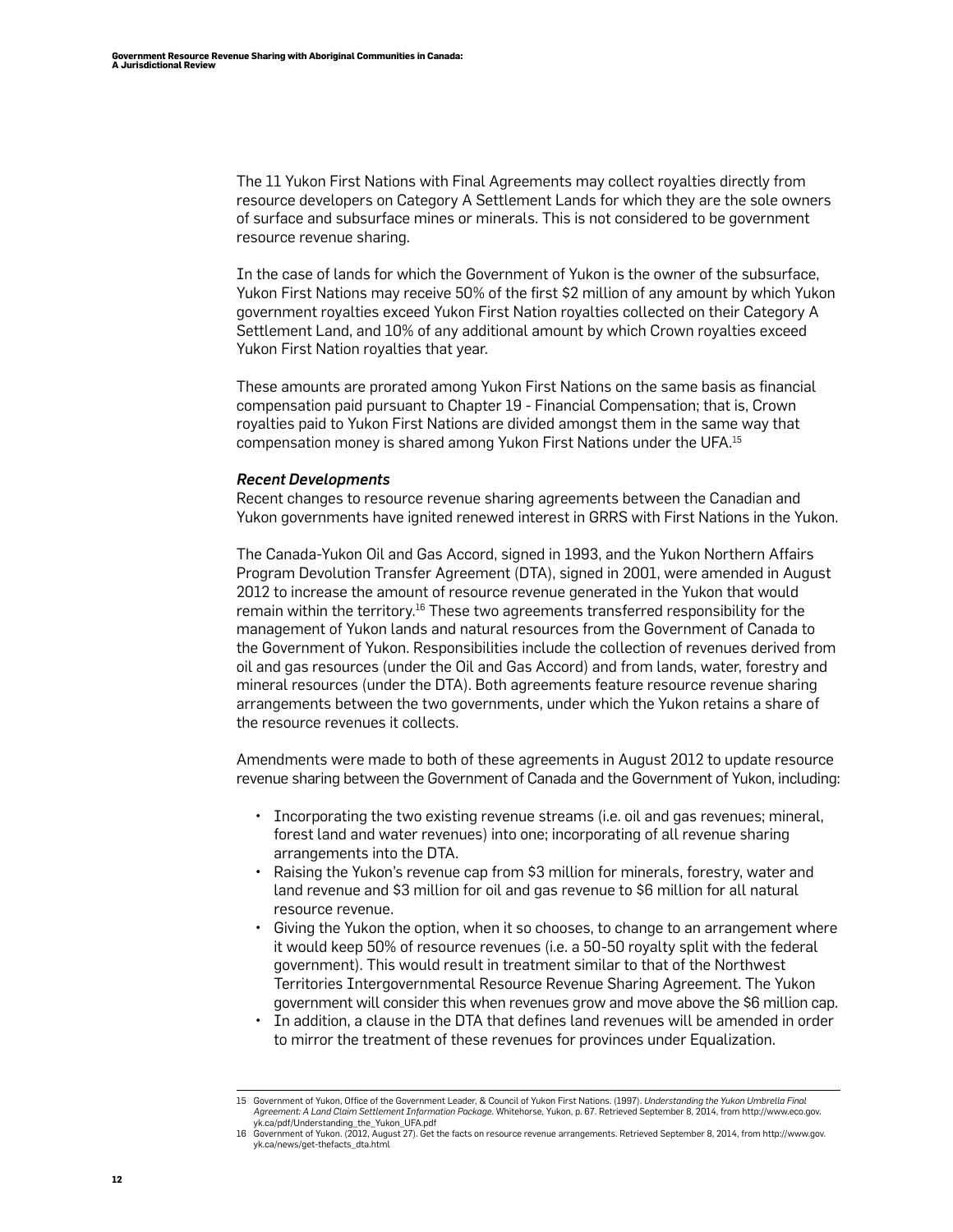Despite amendments to increase the overall resource revenue sharing benefits to the Yukon, the GRRS arrangements described in the UFA applicable to the 11 signatory Yukon First Nations remained the same. To address this concern, the Yukon premier proposed a new arrangement for Yukon First Nations with Final Agreements related to GRRS, in the fall of 2012.17,18 The premier proposed an additional share of resource royalties over and above any responsibility already outlined in the UFA to share resource royalties with First Nations.<sup>19</sup> One media story referenced "an additional 12 per cent share of resource royalty revenue [will be shared with First Nations] once the Yukon [begins] to generate sufficient revenue to warrant transitioning to a 50-50 split with Canada."20

In response to the proposed revised GRRS arrangement, First Nations have advocated for access to 25% of the total resource royalties and for non-agreement holders (the three Yukon First Nations without Final Agreements) to be party to these revenues.<sup>21</sup> This percentage is similar to what is proposed under the new Northwest Territories Intergovernmental Resource Revenue Sharing Agreement, drafted in 2013, for devolution negotiations in the Northwest Territories.22

#### **Northwest Territories**

In the Northwest Territories (NWT), land and resource ownership, management and control is complex, as it is both multi-jurisdictional and in a continuous process of transition. The key forms of land ownership are:

- • Crown lands, including:
	- > Government of Canada or Federal Crown Lands;
	- > Government of the Northwest Territories lands or "Commissioner's Lands";
- Privately owned lands;
- • Aboriginal-owned lands.

At the present time, the federal government owns large tracts of land within the NWT, including subsurface mineral rights under those lands, with the exception of those rights transferred by the federal government through settled land claims. Companies wishing to access land and subsurface mineral resources on federal lands must obtain permission from the federal government and must adhere to the relevant acts and regulations, just as they would contact and negotiate access to privately owned lands with a private land owner. $23$ 

Additionally, several Aboriginal groups have rights for ownership of lands and resources in defined areas in the territory. The Inuvialuit, Sahtu, Gwich'in and Tlicho now manage significant areas of land in the NWT, with a combination of surface and subsurface rights, as a result of finalizing comprehensive land claim and self-government agreements.<sup>24</sup>

<sup>17</sup> Government of Yukon, Cabinet Communications. (2011, August 29). *Yukon welcomes PM's commitment to improve resource revenue sharing agreement* [Press release]. Retrieved September 8, 2014, from http://www.gov.yk.ca/news/11-132.html

<sup>18</sup> Ronson, J. (2012, October 31). Territory, First Nations strike new royalty deal. *Yukon News*. Retrieved September 8, 2014, from http://www. yukon-news.com/news/territory-first-nations-strike-new-royalty-deal 19 Yukon Liberal Party. (2013, March 27). Question re: First Nations/government relations. Retrieved September 8, 2014, from http://www.ylp.ca/

question\_re\_first\_nations\_government\_relations\_march\_27\_2013 20 Carl, S., & Liard, M. (2013, March 26). First Nations spurn government's ultimatum. *Whitehorse Daily Star*. Retrieved September 8, 2014, from

http://whitehorsestar.com/News/first-nations-spurn-governments-ultimatum 21 Stasyszyn, R. (2012, August 31). No new royalty deal for First Nations. Yukon News. Retrieved September 8, 2014, from http://www.yukon-news.

com/news/no-new-royalty-deal-for-first-nations 22 Carl, S., & Liard, M. (2013, March 26). First Nations spurn government's ultimatum. *Whitehorse Daily Star*. Retrieved September 8, 2014, from

http://whitehorsestar.com/News/first-nations-spurn-governments-ultimatum 23 Aboriginal Affairs and Northern Development Canada. (2014, April 1). Land Management and Ownership. Retrieved September 8, 2014, from

http://www.aadnc-aandc.gc.ca/eng/1100100027624/1100100027625 24 NWT Board Forum. (n.d.). Land ownership. Retrieved September 8, 2014, from http://www.nwtboardforum.com/process/overview/land-ownership/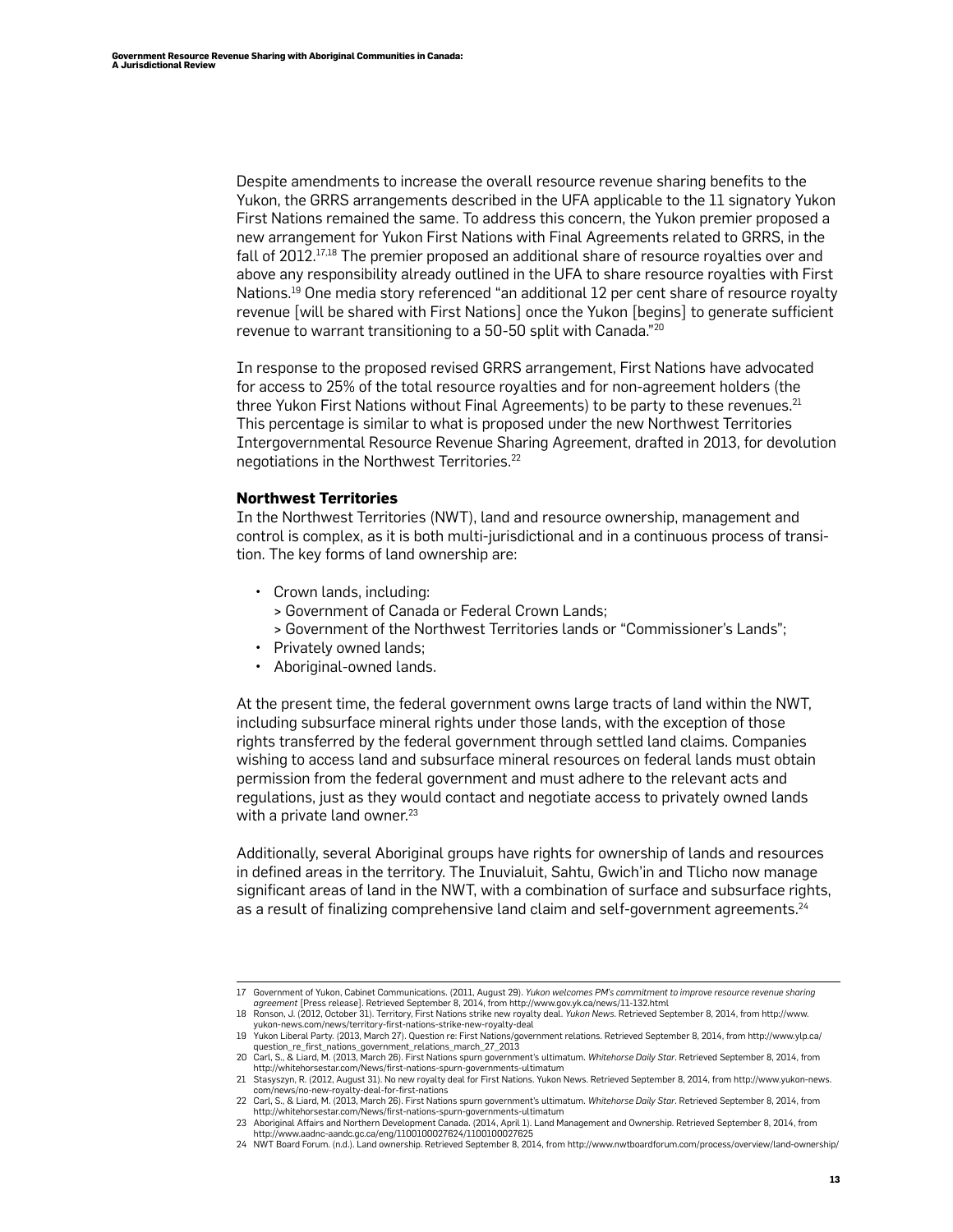Currently, in the NWT, there are four comprehensive land claim agreements in place and numerous land claim, self-government and trans-boundary agreements either being negotiated or in exploratory talks. GRRS is addressed, to some degree, in three of the settled land claims.

The Inuvialuit Final Agreement, settled by the Inuit people of the NWT, came into effect on July 25, 1984 and was the first comprehensive land claim agreement settled in the NWT. This is a trans-boundary agreement encompassing the northern area of the NWT and the North Slope, in the Yukon Territory.25

On April 22, 1992, the Gwich'in Tribal Council, the Government of the Northwest Territories, and the Government of Canada signed the Gwich'in Comprehensive Land Claim Agreement and the accompanying Implementation Plan. The Agreement took effect on December 22, 1992.26

In July 1993, the Sahtu Dene and Métis voted to approve the Sahtu Dene and Métis Comprehensive Land Claim Agreement. After being approved by the Government of Canada and the Government of the Northwest Territories, the Agreement was signed on September 6, 1993 in Tulita and came into effect on June 23, 1994.<sup>27</sup>

The Tlicho Land Claims and Self-government Agreement, which came into effect on February 15, 2005, was the first combined land claim and self-government agreement in the NWT.

The NWT Devolution Agreement saw responsibility for public land, water and resource management in the NWT transferred from the Government of Canada to the Government of the Northwest Territories, on April 1, 2014. This transfer of responsibilities has been ongoing for many years. Since 1967, the Government of the Northwest Territories has acquired (through transfer payments) more provincial-like responsibilities for things such as education, health care, social services, highways, forestry management and airport administration in a number of separate devolution processes. Devolution of the responsibility for land and resource administration and management is the final phase in this process.

Over the past 30 years, the NWT has been looking to acquire responsibility over public land, water and resource management, signing a draft Northern Accord in the 1980s and initiating the first Northwest Territories Intergovernmental Forum in May 2000. As part of this forum, the federal, territorial and Aboriginal leaders identified the transfer or "devolution" of land and resource management as a priority. All parties agreed that transferring these responsibilities from the Government of Canada to the Government of the Northwest Territories would promote the self-sufficiency and prosperity of the NWT and reduce reliance on federal funding.

<sup>25</sup> Inuvialuit Regional Corporation. (1987). *The Western Arctic Claim, As Amended* (Rep.). Retrieved September 8, 2014, from http://www. inuvialuitland.com/resources/Inuvialuit\_Final\_Agreement.pdf

<sup>26</sup> Aboriginal Affairs and Northern Development Canada (formerly Indian and Northern Affairs Canada), & Gwich'in Tribal Council. (1992). Comprehensive Land Claim Agreement between Her Majesty the Queen in Right of Canada and The Gwich'in as Represented by the Gwich'in *Tribal Council* (Canada, Aboriginal Affairs and Northern Development Canada [formerly Indian and Northern Affairs Canada]). Ottawa, Ontario. Retrieved September 8, 2014, from http://publications.gc.ca/collections/Collection/R32-121-1992E.pdf

<sup>27</sup> Aboriginal Affairs and Northern Development Canada (formerly Indian and Northern Affairs Canada), & The Sahtu Tribal Council. (n.d.). *Comprehensive Land Claim Agreement between Her Majesty the Queen in Right of Canada and The Dene of Colville Lake, Déline, Fort Good Hope and Fort Norman and the Métis of Fort Good Hope, Fort Norman and Norman Wells in the Sahtu Region of the Mackenzie Valley as Represented by the Sahtu Tribal Council* (Canada, Aboriginal Affairs and Northern Development Canada [formerly Indian and Northern Affairs Canada]). Ottawa, Ontario. Retrieved September 8, 2014, from https://www.aadnc-aandc.gc.ca/DAM/DAM-INTER-HQ/STAGING/texte-text/ sahmet\_1100100031148\_eng.pdf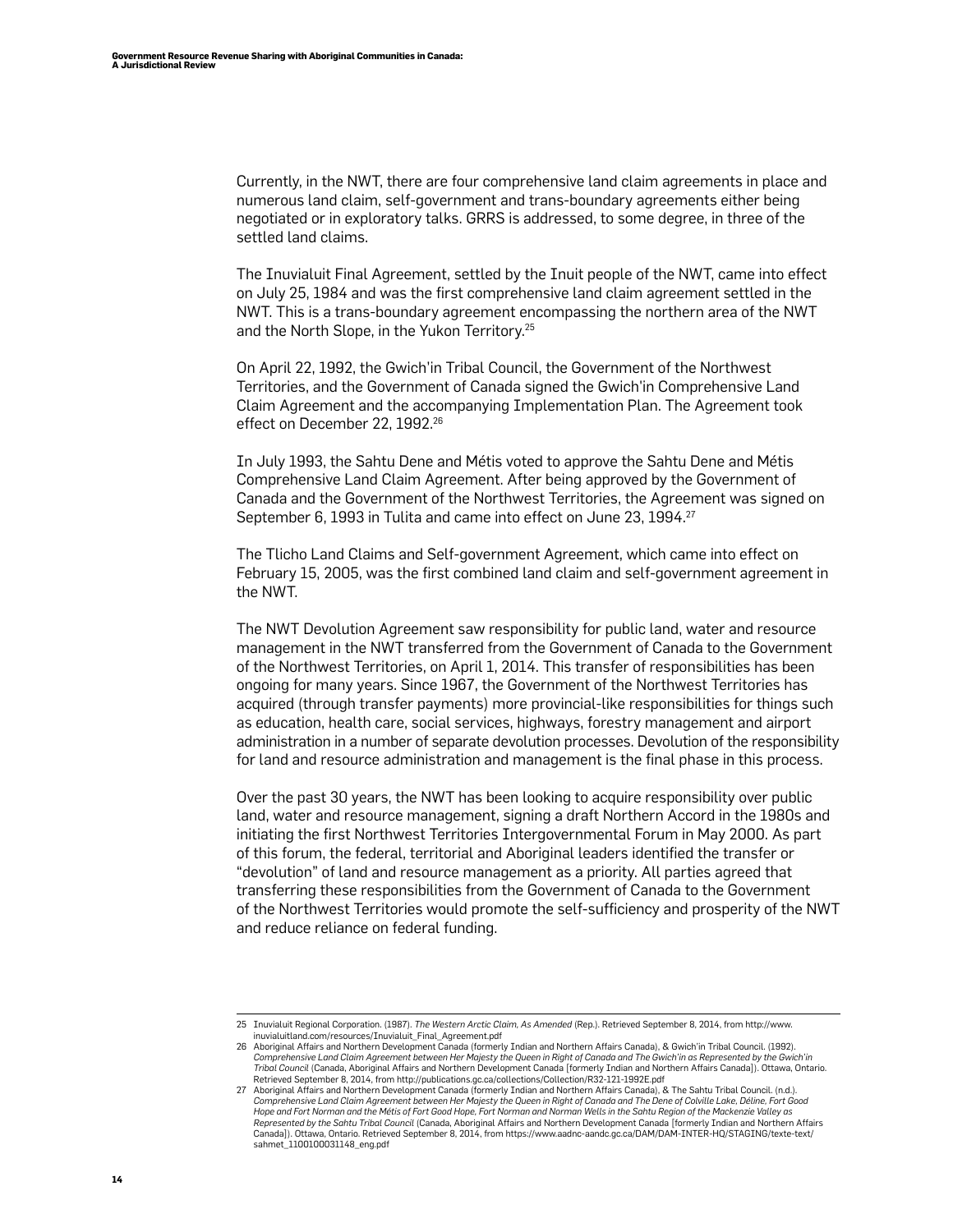Devolution negotiations concluded in March 2013. In June 2013, the Northwest Territories Lands and Resources Devolution Agreement (NWT LRDA) was signed by the Government of Canada, the Government of the Northwest Territories and Aboriginal Parties to the Agreement, which are identified as: the Inuvialuit Regional Corporation, the Northwest Territory Métis Nation, the Sahtu Secretariat Inc., the Gwich'in Tribal Council, and the Tlicho Government.<sup>28</sup> The NWT LRDA also includes provisions for GRRS.

#### *GRRS Arrangements*

In the Northwest Territories, GRRS is addressed in land claim agreements, an Interim Resource Development Agreement and the NWT Devolution Agreement. The GRRS arrangements in the NWT primarily address mining and oil and gas development.

#### *Land Claim Agreements*

Currently, GRRS is applied between the Government of Canada and the following Aboriginal groups within the NWT: the Gwich'in, Sahtu, Tlicho and the Deh Cho First Nations. The Gwich'in, Sahtu and Tlicho comprehensive land claim agreements provide each group with a share of the resource revenues collected on public land (i.e. Federal Crown Lands) throughout the Mackenzie Valley.

These agreements were signed in 1992, 1993 and 2003, respectively. The earlier Inuvialuit Final Agreement (Western Arctic comprehensive land claim), which, upon signing in 1984, became the first agreement of its kind, north of the 60th parallel, $^{29}$  does not include any provisions for resource revenue sharing.<sup>30</sup> The Deh Cho First Nations Interim Resource Development Agreement, similar to the three more recent land claim agreements, provides the Deh Cho First Nations with a share of resource royalties received by the Government of Canada from development within the Mackenzie Valley.

The sources of revenue included in the GRRS sections of the individual land claim and self-government agreements vary according to the parties involved and the scope of the agreement. As described by the Government of the Northwest Territories' Devolution website, the "Inuvialuit, Gwich'in, Sahtu and Tlicho governments have modern treaties that provide title to large tracts of settlement lands. Title to these settlement lands generally includes surface ownership with subsurface ownership in some areas."<sup>31</sup> In addition, three of these agreements also include provisions that provide a portion of the resource revenues collected on public land throughout the Mackenzie Valley.

The following are the GRRS formulas developed under existing land claim and selfgovernment agreements between the three above-mentioned Aboriginal groups and the Government of Canada. The Devolution Agreement, effective in 2014, does not alter the terms of these existing agreements.<sup>32</sup>

<sup>28</sup> Aboriginal Affairs and Northern Development Canada. (2014, March 27). Short history of NWT Devolution. Retrieved September 10, 2014, from http://www.aadnc-aandc.gc.ca/eng/1395946093734/1395947469150 29 Auditor General of Canada. (2007). Chapter 3—Inuvialuit Final Agreement. In *October 2007 Report*. Retrieved September 8, 2014, from

http://www.oag-bvg.gc.ca/internet/english/parl\_oag\_200710\_03\_e\_23827.html

<sup>30</sup> Inuvialuit Regional Corporation. (1987). *The Western Arctic Claim, As Amended* (Rep.). Retrieved September 8, 2014, from http://www. inuvialuitland.com/resources/Inuvialuit\_Final\_Agreement.pdf

<sup>31</sup> Government of the Northwest Territories. (2013, October 1). Resource Revenue Sharing Provisions in Existing Land Claim and Self-Government Agreements. Retrieved September 8, 2014, from http://devolution.gov.nt.ca/resource-management/resource-revenue/existing-resource-revenuesharing-agreements

<sup>32</sup> Government of the Northwest Territories. (2014, February 21). FAQ: Resource Revenue Sharing after Devolution. Retrieved September 8, 2014, from http://devolution.gov.nt.ca/about-devolution/faq/frequently-asked-questions-about-resource-revenue-sharing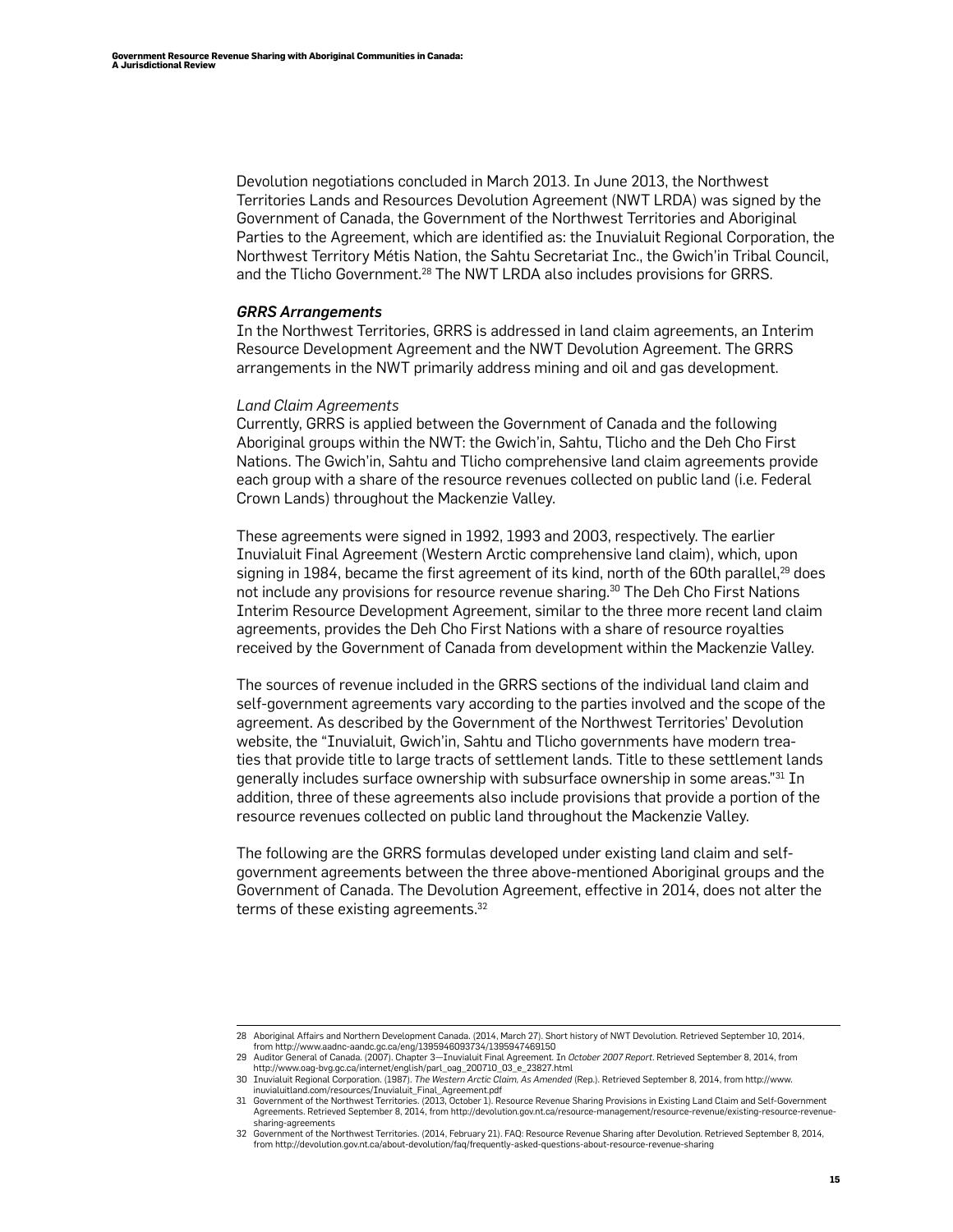From public land within the Mackenzie Valley, the Gwich'in and Sahtu are each entitled to receive annually from the Government of Canada:

- a) 7.5% of the first \$2 million of resource revenues collected; and
- b) 1.5% of any additional resource revenues collected.

From public land within the Mackenzie Valley, the Tlicho are entitled to receive annually from the Government of Canada:

- a) 10.429% of the first \$2 million of resource revenues collected, or \$208,580; and
- b) 2.086% of any additional resource revenues collected.

The Deh Cho First Nations Interim Resource Development Agreement also provides the Deh Cho with a share of resource revenues collected by the Government of Canada on public land within the McKenzie Valley. The Deh Cho First Nations may access up to 50% of the following amount annually:

- a) 12.25% of the first \$2 million of resource revenues received, or \$245,000; and
- b) 2.45% of any additional resource revenues received.<sup>33</sup>

#### *Devolution*

As a result of the NWT Lands and Resources Devolution Agreement that came into effect on April 1, 2014, the Government of the Northwest Territories (GNWT) and the Government of Canada will share the resource revenues received from companies operating on public land (i.e. Federal Crown Land) in the NWT, rather than all resource revenue going directly to the Government of Canada. This includes revenue from subsurface mineral resources. This sharing does not apply to the revenue received by the GNWT for oil and gas in the Beaufort Sea or other northern offshore areas. Specifically, this means "the GNWT will keep 50% of the revenues collected from resource development on public land, up to a maximum amount,"34 and the federal government will deduct its share from its transfer payments to the GNWT. The maximum benefit amount "is determined based on a percentage of the GNWT's Gross Expenditure Base (GEB), a part of the federal transfer payment that represents GNWT's annual budgetary needs."35,36

Devolution also includes a GRRS arrangement between the GNWT and Aboriginal groups. Aboriginal signatories to the Northwest Territories Intergovernmental Resource Revenue Sharing Agreement include the Inuvialuit Regional Corporation, the Northwest Territory Métis Nation, Sahtu Secretariat Inc., the Gwich'in Tribal Council and the Tlicho Government. In May 2014, the Acho Dene Koe First Nation and Fort Liard Métis, the Denínu Kue First Nation and the Salt River First Nation also became signatories to the Agreement.<sup>37</sup>

<sup>33</sup> Government of the Northwest Territories. (2013, October 1). Resource Revenue Sharing Provisions in Existing Land Claim and Self-Government Agreements. Retrieved September 8, 2014, from http://devolution.gov.nt.ca/resource-management/resource-revenue/existing-resource-revenuesharing-agreements

<sup>34</sup> Government of the Northwest Territories. (2014, February 21). FAQ: Resource Revenue Sharing after Devolution. Retrieved September 8, 2014,

<sup>,</sup> from http://devolution.gov.nt.ca/about-devolution/faq/frequently-asked-questions-about-resource-revenue-sharing<br>35 Government of the Northwest Territories. (2014, February 21). FAQ: Resource Revenue Sharing after Devolut from http://devolution.gov.nt.ca/about-devolution/faq/frequently-asked-questions-about-resource-revenue-sharing

<sup>36</sup> Government of Canada, Government of the Northwest Territories, Inuvialuit Regional Corporation, Northwest Territory Métis Nation, Sahtu Secretariat Incorporated, Gwich'in Tribal Council, & Tlicho Government. (2013). Chapter 10 – Net Fiscal Benefit. *Northwest Territories Lands and Resources Devolution Agreement* (Canada, Aboriginal Affairs and Northern Development Canada). Retrieved September 8, 2014, from https:// www.aadnc-aandc.gc.ca/DAM/DAM-INTER-HQ-NTH/STAGING/texte-text/nwt\_1385670345276\_eng.pdf

<sup>37</sup> Government of Canada. (2014, May 26). *Statement of Congratulations by the Honourable Bernard Valcourt on the Addition of Three Communities to the Northwest Territories Lands and Resources Devolution Agreement* [Press release]. Retrieved September 8, 2014, from http://news.gc.ca/ web/article-en.do?nid=851329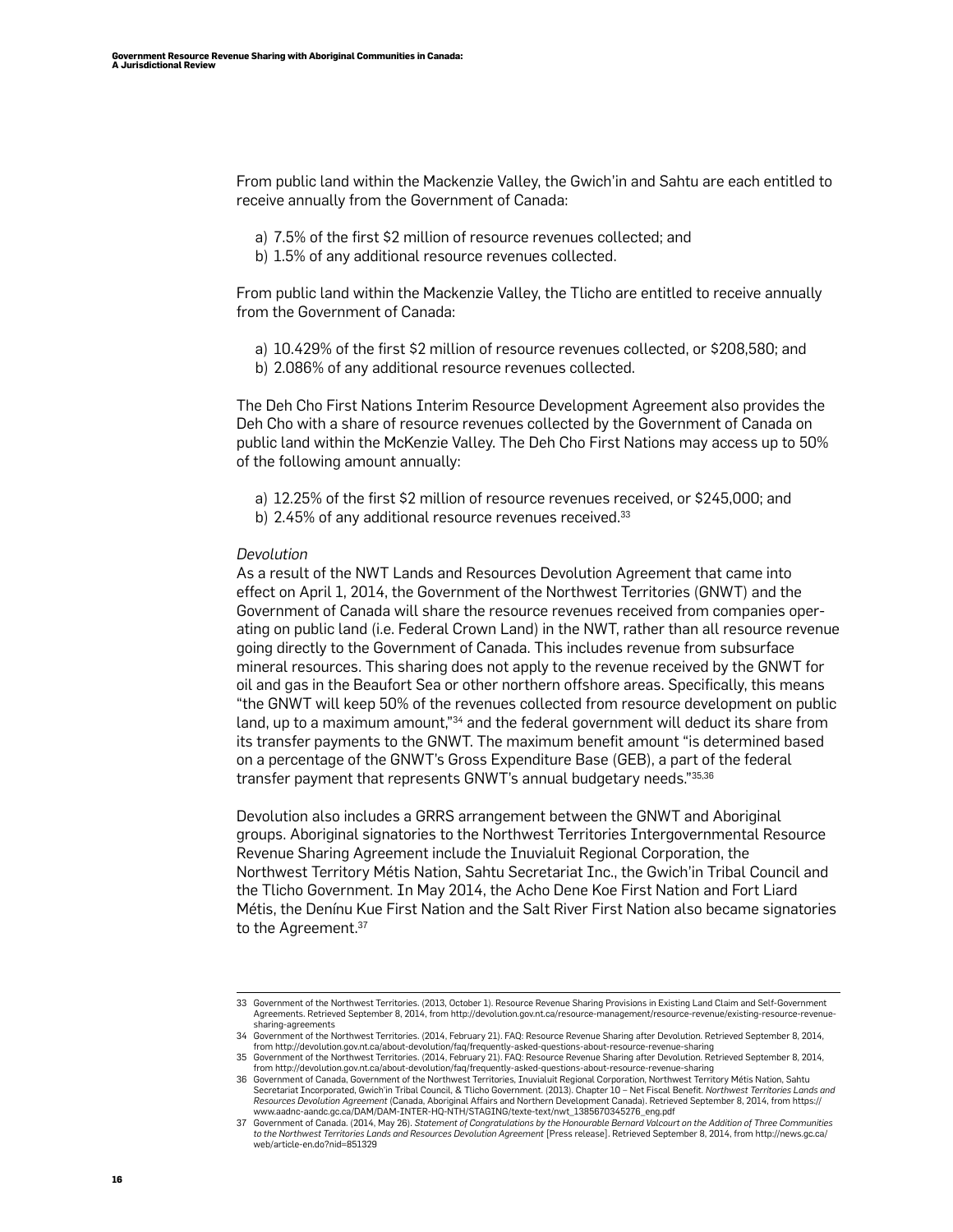Signatories are entitled to a share of up to  $25%$  of resource revenues<sup>38</sup> collected by the GNWT from resource development on public land. This share will be calculated by multiplying 3.57 by the number of parties to the Devolution Agreement.<sup>39</sup>

The resource revenues Aboriginal governments are paid by the GNWT will be in addition to the GRRS arrangements already formalized within existing land claims with the Government of Canada.

Payments will be quarterly installments.

## **Nunavut**

In Nunavut, mineral resource ownership lies with either the federal government (the Crown) or with the Inuit, in accordance with the settled land claim. The Nunavut Land Claims Agreement (NLCA), signed in 1993, led to the creation of Nunavut in 1999 and made the Inuit of Nunavut Canada's largest landowners. The NLCA gave the Inuit title to 356,000 km² or about 18% of the area of Nunavut, known as Inuit-owned land (IOL). This includes 944 parcels of IOL where the Inuit hold surface title only ("surface IOL") and 144 parcels where Inuit hold title to both the surface and subsurface ("subsurface IOL").<sup>40</sup> Therefore, the Inuit hold subsurface rights within the IOL totalling 36,257 km<sup>2</sup> (2% of the territory's landmass), including rights to minerals and oil and gas. The federal government retains the mineral rights to non-IOL and surface IOL where the Inuit do not hold subsurface rights.<sup>41</sup>

The locations of IOL (subsurface) were selected by the Inuit during the land claim negotiations, to include areas of natural resource potential.42 As a result, many significant mineral deposits in Nunavut are located under IOL, where the Inuit own the subsurface rights and collect full royalties from development on their lands. These areas include the following mineral projects: Mary River, Roche Bay, Meadowbank, Meliadine, Hope Bay, Hackett River, Back River, High Lake and others. Today, most active minerals leases are located in these areas.

Nunavut Tunngavik Incorporated (NTI) was established in 1993 to ensure implementation of the NLCA and is the legal representative of the Inuit in Nunavut. NTI continues to play a central role in Nunavut by coordinating and managing Inuit responsibilities set out in the NLCA and ensuring that the federal and territorial governments fulfill their obligations. In Nunavut, there are three Regional Inuit Associations (RIAs) – the Kivalliq Inuit Association, the Kitikmeot Inuit Association and the Qikiqtani Inuit Association (for the Baffin Region). Part of their role involves working with NTI in implementing the land claim and managing Inuit-owned land.

<sup>38</sup> Government of Canada, Government of the Northwest Territories, Inuvialuit Regional Corporation, Northwest Territory Métis Nation, Sahtu Secretariat Incorporated, Gwich'in Tribal Council, & Tlicho Government. (2013). *Northwest Territories Lands and Resources Devolution Agreement* (Canada, Aboriginal Affairs and Northern Development Canada), p. 13. Retrieved September 8, 2014, from https://www.aadnc-aandc. gc.ca/DAM/DAM-INTER-HQ-NTH/STAGING/texte-text/nwt\_1385670345276\_eng.pdf

<sup>39</sup> Government of the Northwest Territories, Inuvialuit Regional Corporation, Gwich'in Tribal Council, Sahtu Secretariat Incorporated, & Northwest Territory Métis Nation. (2007, May 9). *Resource Revenue Sharing Agreement-in-Principle* (Canada). Retrieved September 8, 2014, from http:// devolution.gov.nt.ca/wp-content/uploads/2012/04/AIP-Resource-Revenue-Sharing.pdf

<sup>40</sup> Johnson, W. (2000, November 13). *Administration of "Subsurface" Inuit Owned Lands*. Speech presented at Nunavut Mining Symposium in Nunavut, Rankin Inlet. Retrieved September 8, 2014, from http://www.polarnet.ca/ntilands/pdfdoc/iol\_admin.pdf

<sup>.41</sup> Aboriginal Affairs and Northern Development Canada (formerly Indian and Northern Affairs Canada), & Nunavut Tunngavik Inc. (2009).<br>Agreement between the Inuit of the Nunavut Settlement Area and Her Majesty the Queen in Affairs and Northern Development Canada [formerly Indian and Northern Affairs Canada]). Ottawa, Ontario. Retrieved September 8, 2014, from http://www.tunngavik.com/documents/publications/LAND\_CLAIMS\_AGREEMENT\_NUNAVUT.pdf

<sup>42</sup> Aboriginal Affairs and Northern Development Canada. (2006). Chapter 9 – Comprehensive Claim Agreements. *Canada's Relationship with Inuit: A History of Policy and Program Development* (Canada, Aboriginal Affairs and Northern Development Canada). Retrieved September 8, 2014, from https://www.aadnc-aandc.gc.ca/eng/1100100016900/1100100016908#chp9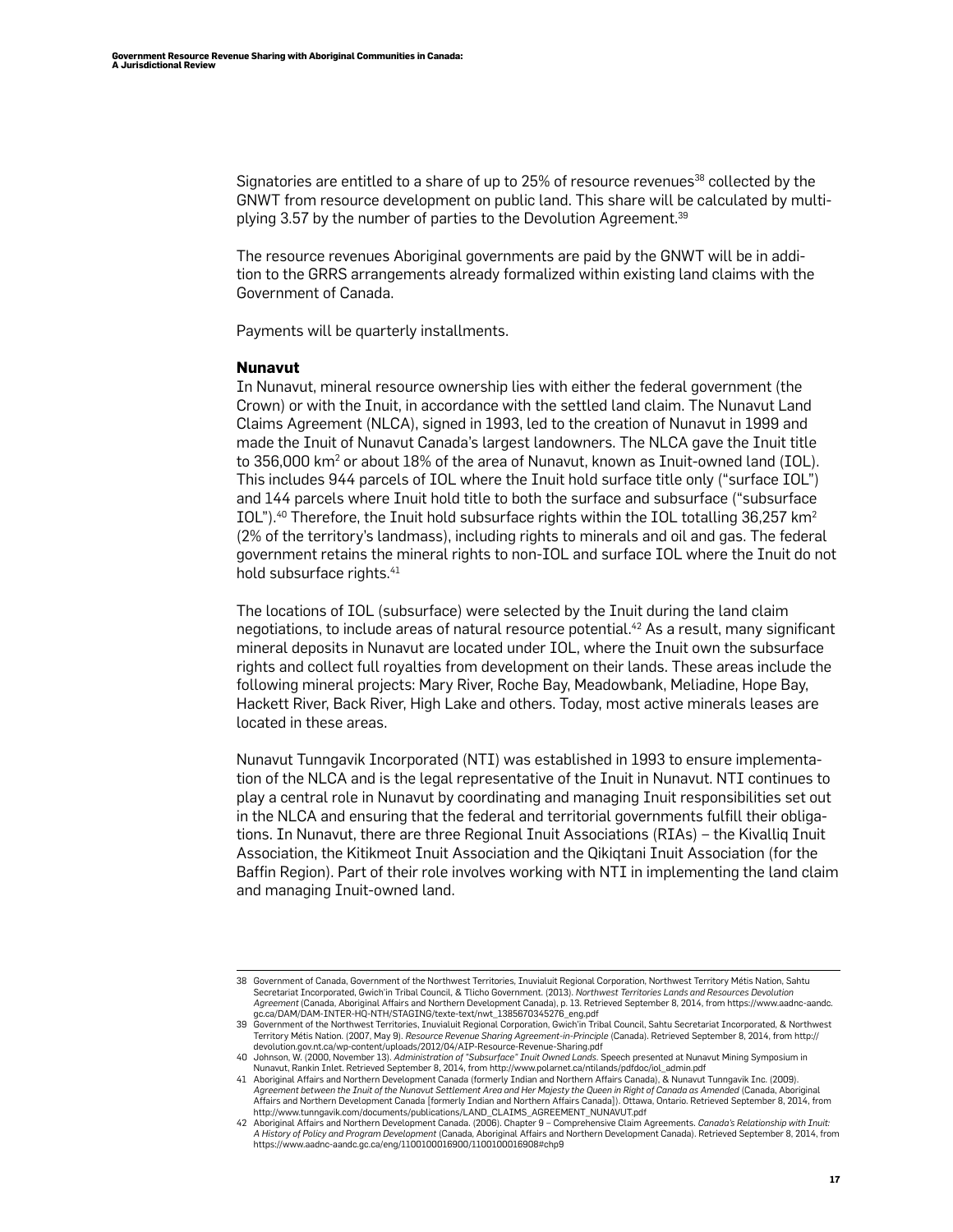While Inuit receive royalties for development activities on Inuit owned lands (IOL subsurface)<sup>43</sup>, a GRRS arrangement also exists. A portion of resource royalty received by the federal government from resource development activities on non-IOL and on surface-IOL within Nunavut is paid to the Inuit, according to Article 25 Resource Royalty Sharing, defined in the NLCA.<sup>44</sup> NTI's Resource Revenue Sharing Policy sets policy direction on how funds are managed.45

#### *GRRS Arrangements*

The provision for GRRS in the NLCA was developed through the land claim agreement process for the NLCA and has been actively applied since 1993. The sectors addressed within these GRRS arrangement are mining and oil and gas.

The Inuit are entitled to "Resource Royalty Sharing" as outlined in Article 25 of the NLCA, which states that the Inuit will get a share of all royalties collected by the government from resources produced from Crown lands and the subsurface of all but 36,257 km2 of Inuit lands (subsurface IOL). This applies to the mainland and the offshore area around Baffin Island, known as the Outer Land Fast Ice Zone.

"Royalties" are any share of revenues paid to the Government of Canada by those organizations that produce minerals, oil or gas on lands where the Crown owns the subsurface rights. The Government of Canada pays the shared amount to the Nunavut Trust (a trust that holds and invests the compensation funds received from the Government of Canada, as part of the NLCA).

Under the NLCA, a portion of royalty payments made to the Nunavut Trust are managed by NTI. With respect to the royalties that Canada receives (where it owns mineral rights), the Inuit have the right to be paid an annual amount equal to:

a) 50% of the first \$2 million of resource royalty received by the government in that year; and b) 5% of any additional resource royalty received by the government in that year (NLCA, 1993).<sup>46</sup>

The Government of Nunavut is in the process of devolution, which is a transfer of responsibility from the federal government to a provincial or territorial government. Canada has transferred some powers to the Government of Nunavut, and devolution would see further transfer of authority to Nunavut. A Lands and Resource Management Devolution Negotiation Protocol<sup>47</sup> was signed in 2008 by the Government of Canada, the Government of Nunavut and NTI to guide future negotiations toward a devolution agreement in Nunavut. It is expected that the resource revenues NTI receives under the NLCA will not be adversely affected by devolution, including any authority to negotiate new royalty schemes.<sup>48</sup>

<sup>43</sup> Eetoolook, J. (2000, November 13). *Mining and the Nunavut Land Claims Agreement*. Speech presented at Nunavut Mining Symposium in Nunavut, Rankin Inlet. Retrieved September 8, 2014, from http://www.tunngavik.com/wp-content/uploads/2011/03/mining\_and\_nlca.pdf; Aboriginal Affairs and Northern Development Canada (formerly Indian and Northern Affairs Canada), & Nunavut Tunngavik Inc. (2009). Article 19. *Agreement between the Inuit of the Nunavut Settlement Area and Her Majesty the Queen in Right of Canada as Amended* (Canada, Aboriginal Affairs and Northern Development Canada [formerly Indian and Northern Affairs Canada]). Ottawa, Ontario. Retrieved September 8, 2014, from http://www.tunngavik.com/documents/publications/LAND\_CLAIMS\_AGREEMENT\_NUNAVUT.pdf

<sup>44</sup> Aboriginal Affairs and Northern Development Canada (formerly Indian and Northern Affairs Canada), & Nunavut Tunngavik Inc. (2009). Article 25. *Agreement between the Inuit of the Nunavut Settlement Area and Her Majesty the Queen in Right of Canada as Amended* (Canada, Aboriginal Affairs and Northern Development Canada [formerly Indian and Northern Affairs Canada]). Ottawa, Ontario. Retrieved September 8, 2014, from http://www.tunngavik.com/documents/publications/LAND\_CLAIMS\_AGREEMENT\_NUNAVUT.pdf

<sup>45</sup> Nunavut Tunngavik Inc. (2011). Resource Revenue Policy. Retrieved September 8, 2014, from http://www.tunngavik.com/files/2013/01/Resource-Revenue-Policy-Eng.pdf

<sup>46</sup> Aboriginal Affairs and Northern Development Canada (formerly Indian and Northern Affairs Canada), & Nunavut Tunngavik Inc. (2009). Article 25. *Agreement between the Inuit of the Nunavut Settlement Area and Her Majesty the Queen in Right of Canada as Amended* (Canada, Aboriginal Affairs and Northern Development Canada [formerly Indian and Northern Affairs Canada]). Ottawa, Ontario. Retrieved September 8, 2014, from http://www.tunngavik.com/documents/publications/LAND\_CLAIMS\_AGREEMENT\_NUNAVUT.pdf

<sup>47</sup> Government of Canada, Government of Nunavut, & Nunavut Tunngavik Incorporated. (2008). Lands and Resources Devolution Negotiation Protocol. Retrieved September 8, 2014, from http://www.gov.nu.ca/sites/default/files/files/Devolution%20Protocol\_eng.pdf

<sup>48</sup> Mayer, P. (2007). *Mayer Report on Nunavut Devolution* (Rep.). Retrieved September 8, 2014, from Aboriginal Affairs and Northern Development Canada website: http://www.aadnc-aandc.gc.ca/DAM/DAM-INTER-HQ-NTH/STAGING/texte-text/dev\_mr\_1357230369296\_eng.pdf49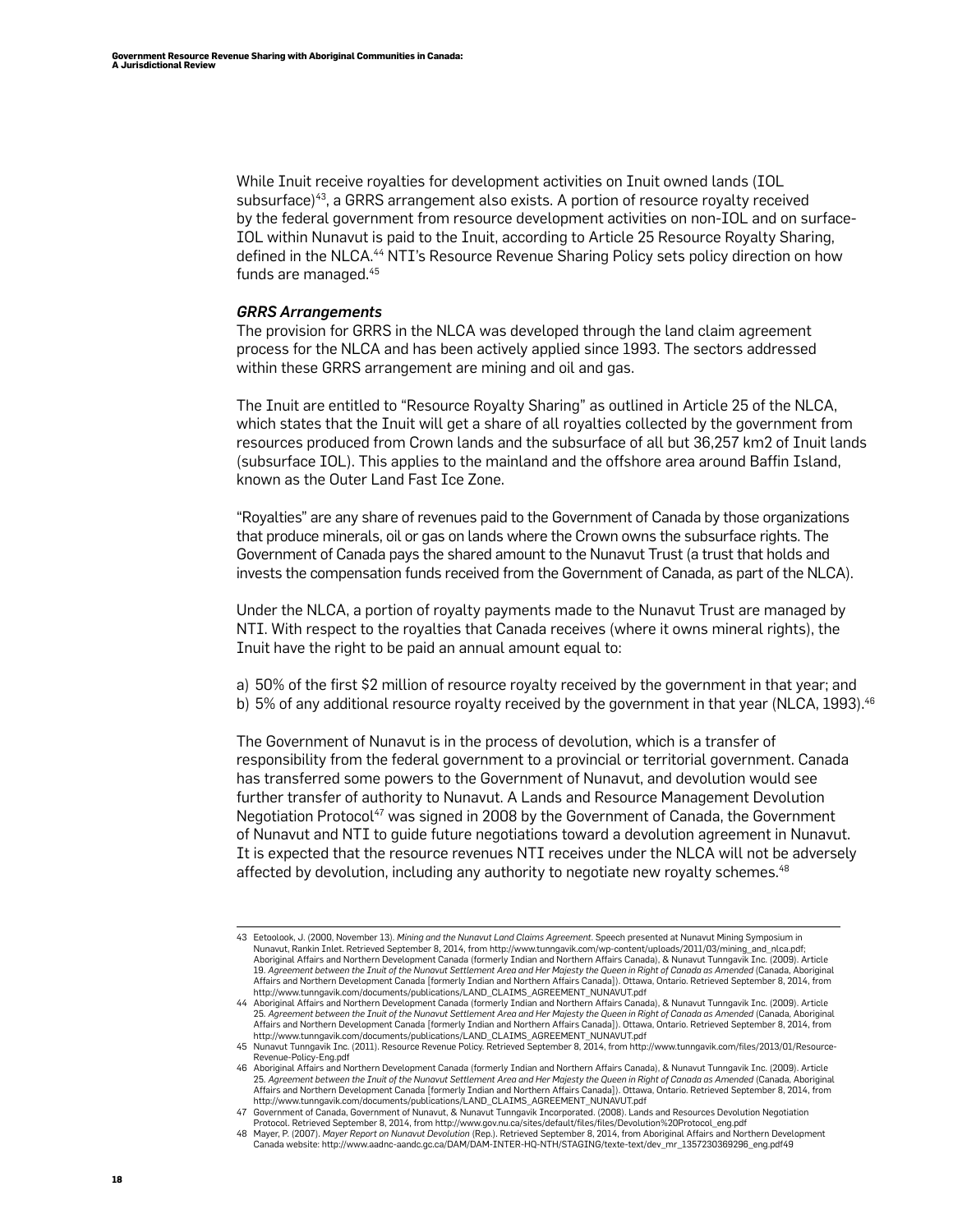#### **British Columbia**

Mineral resources are owned by the provinces in Canada, including British Columbia, with the exception of those regions in which Aboriginal people have entered into land claim agreements providing them with mineral rights.

With respect to mineral resources under provincial authority, the provincial government collects resource revenues in the form of payments (e.g. royalties, taxes, fees, etc.) from project proponents for the development and production of mineral and other natural resources. British Columbia is addressing its approach to sharing the resource revenues it collects from industry with First Nation communities on a sector-by-sector and caseby-case basis. It should be noted that while some of the broader provincial policy drivers described below refer to Aboriginal communities, current GRRS arrangements in British Columbia are only with First Nations.

In the early 1990s, conflicting land use interests among various government agencies, industry players, First Nations and the public posed challenges for the development of the province's resource economy.<sup>49</sup> In 2005, the province, the federal government and the Leadership Council Representing the First Nations of British Columbia signed the Transformative Change Accord, which included reference to the New Relationship, a vision document aimed at outlining goals, an action plan towards reconciliation and an improved government to government relationship.<sup>50</sup>

The New Relationship, signed in 2005 by the province and British Columbia First Nations, is a vision statement for improved government-to-government relations with First Nations. The New Relationship commits to the development of processes and the creation of new institutions and structures to achieve mutually acceptable arrangements for sharing benefits, including sharing government resource revenue with First Nation communities, as a means to resolve disputes over land title, to create certainty on the land, to make First Nations partners in resource development and to enhance economic opportunities and support social development for First Nation community members.<sup>51</sup>

The Transformative Change Accord, also signed in 2005 by the First Nations Summit, BC Assembly of First Nations, Union of BC Indian Chiefs and the province, seeks ways to address the socio-economic gap between Aboriginal and non-Aboriginal citizens in British Columbia. The parties to the Accord committed to considering the implementation of revenue sharing arrangements between the province and Aboriginal communities.<sup>52</sup>

In addition to these policy initiatives, the province also established commitments related to revenue sharing within *Canada Starts Here: The B.C. Jobs Plan*, published in 2011. The plan includes commitments for signing 10 new non-treaty agreements with First Nations by 2015, with the intention of improving employment opportunities for First Nations, improving economic certainty and bringing benefits to First Nation communities more quickly.<sup>53</sup>

<sup>49</sup> Kehler, C. (2007). *The Province of BC's New Relationship with First Nations: A Review of the Implications of Shared Decision-making for Strategic Crown Land Use Planning* (Master's thesis). University of Victoria. Retrieved September 8, 2014, from https://dspace.library.uvic.ca/bitstream/ handle/1828/1495/kehler\_caoimhe.pdf?sequence=1

<sup>50</sup> Government of British Columbia. (n.d.). First Nations Negotiations - Consulting with First Nations. Retrieved September 8, 2014, from http:// www2.gov.bc.ca/gov/topic.page?id=81CB3D169ECC4F1787D629B3E4B6FC99

<sup>51</sup> Government of British Columbia. (n.d.). First Nations Negotiations - Consulting with First Nations. Retrieved September 8, 2014, from http:// www2.gov.bc.ca/gov/topic.page?id=81CB3D169ECC4F1787D629B3E4B6FC99

<sup>52</sup> Government of British Columbia. (n.d.). First Nations Negotiations - Consulting with First Nations. Retrieved September 8, 2014, from http:// www2.gov.bc.ca/gov/topic.page?id=81CB3D169ECC4F1787D629B3E4B6FC99

<sup>53</sup> Government of British Columbia, Ministry of Aboriginal Relations and Reconciliation. (2013, April 15). *First Nations partnerships surpass Jobs Plan goals* [Press release]. Retrieved September 8, 2014, from http://www2.news.gov.bc.ca/news\_releases\_2009-2013/2013arr0026-000843.htm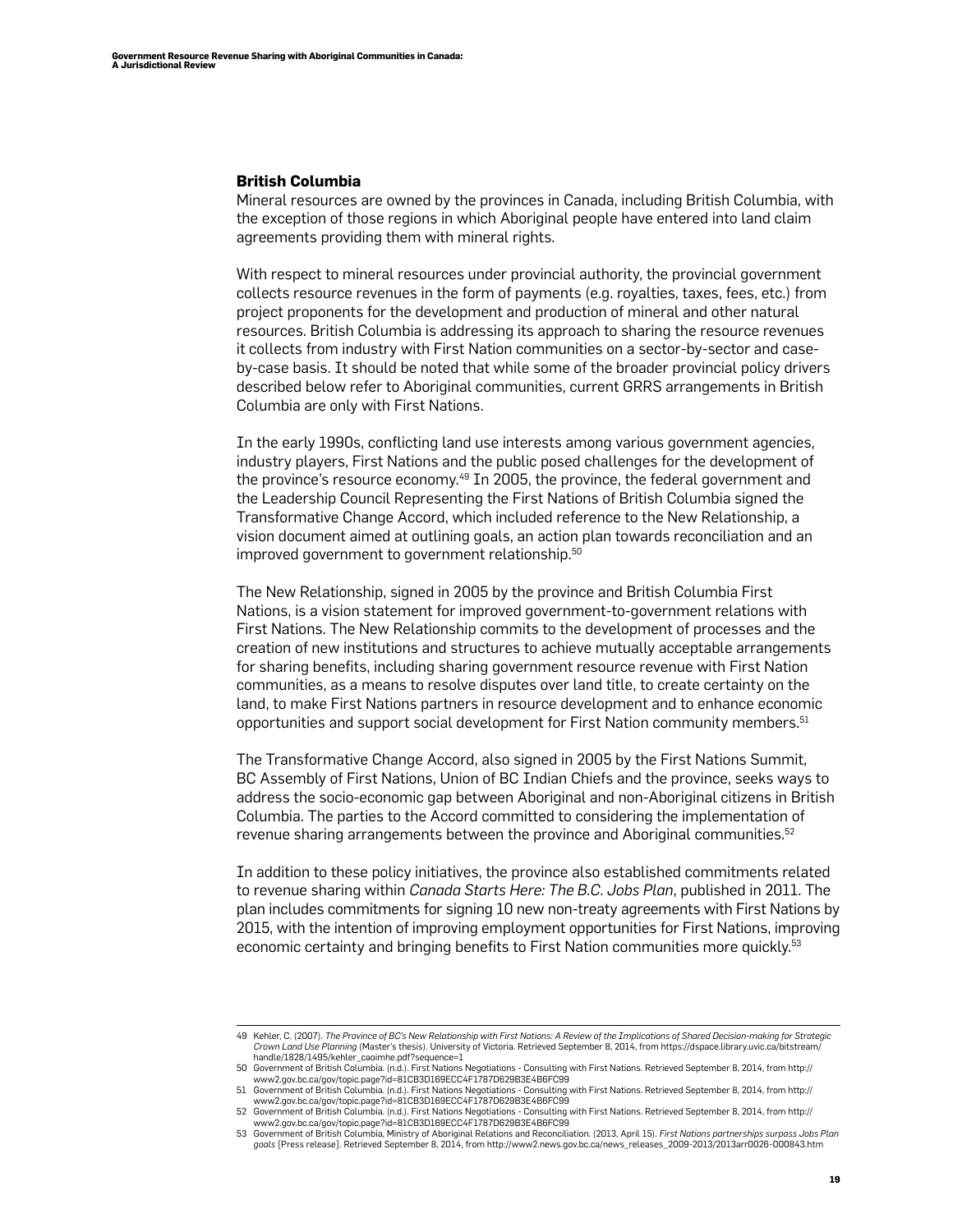#### *GRRS Arrangements*

*Non-Treaty*

British Columbia has four non-treaty sector-based agreement mechanisms for GRRS that are applied in mining, forestry, clean energy and oil and gas. Each agreement is negotiated on a case-by-case basis and has its own unique sharing formula. They include:

- • Economic Community Development Agreements;
- Forest Consultation and Revenue Sharing Agreements:
- First Nations Clean Energy Business Fund Revenue-sharing Agreements;
- • Oil and Gas Economic Benefits Agreements.

Economic Community Development Agreements (ECDAs) are used specifically for the sharing of taxes derived from new mines or major mine expansions. The province began using these agreements in 2011 as a means to "create certainty on the land and to partner with First Nations in resource development."54

The only source of revenue included in ECDAs is the direct Mineral Tax Revenue. Mineral Tax Revenue is the Incremental Mineral Tax Revenue or the Net Mineral Tax Revenue attributable to the project and is defined as the total amount of tax, penalty and interest paid by the operators of the project under the Mineral Tax Act, minus any refunds and/ or interest the province has paid back to the operators.55 This amount is based on incremental production by the project. Incremental production for new mines means mining and production of all ore within the area of the project.

Each agreement includes a section on calculation of project payments, and percentages are negotiated on a case-by-case basis between the government and individual First Nations that are party to the ECDA. Percentages range from 12.5% (Nak'azdli First Nation for the Mount Milligan Mine) to 37.5% (Ktunaxa Nation for the Elk Valley Coal Mine and Stk'emlupsemc of the Secwepemc Nation for the New Afton Mine). Since Mineral Tax Act revenues may fluctuate, for example, as a result of changes to the tax regime, ECDAs clearly state that parties acknowledge that payments may also vary over time. The province is responsible for notifying First Nations of any significant changes to the tax regime and negotiating changes to the resource revenue sharing formulas, if necessary.<sup>56</sup>

The term of the ECDA will continue for as long as payments payable by the proponent to the province for the particular project are applicable under current legislation, unless the ECDA is extended by mutual agreement or terminated under conditions outlined in the agreement.

Each ECDA document defines the purpose of the agreement, outlines the provincial payments and explains the requirements of the province and of the First Nation as part of the agreement. Payment delivery is subject to compliance with various requirements by the First Nation, including, but not limited to:

- Establishing and maintaining a separate account to receive payments;
- Preparing a statement of community priorities that identifies goals and specific outcomes the community intends to fund over the next 3 years;
- Submitting an annual status report of priorities achieved;

<sup>54</sup> Government of British Columbia. (2013, March 25). FACTSHEET: Non-treaty agreements with First Nations. Retrieved September 8, 2014, from https:// www.newsroom.gov.bc.ca/ministries/aboriginal-relations-and-reconciliation/factsheets/factsheet-non-treaty-agreements-with-first-nations.html

<sup>55</sup> Government of British Columbia. (2009, April). *Mineral Tax Handbook* (Ministry of Finance). Retrieved September 8, 2014, from http://www.sbr. gov.bc.ca/business/natural\_resources/Mineral\_Tax/MinTax\_Handbook.pdf

<sup>56</sup> Government of British Columbia. (n.d.). First Nations Negotiations - Consulting with First Nations. Retrieved September 8, 2014, from http:// www2.gov.bc.ca/gov/topic.page?id=81CB3D169ECC4F1787D629B3E4B6FC99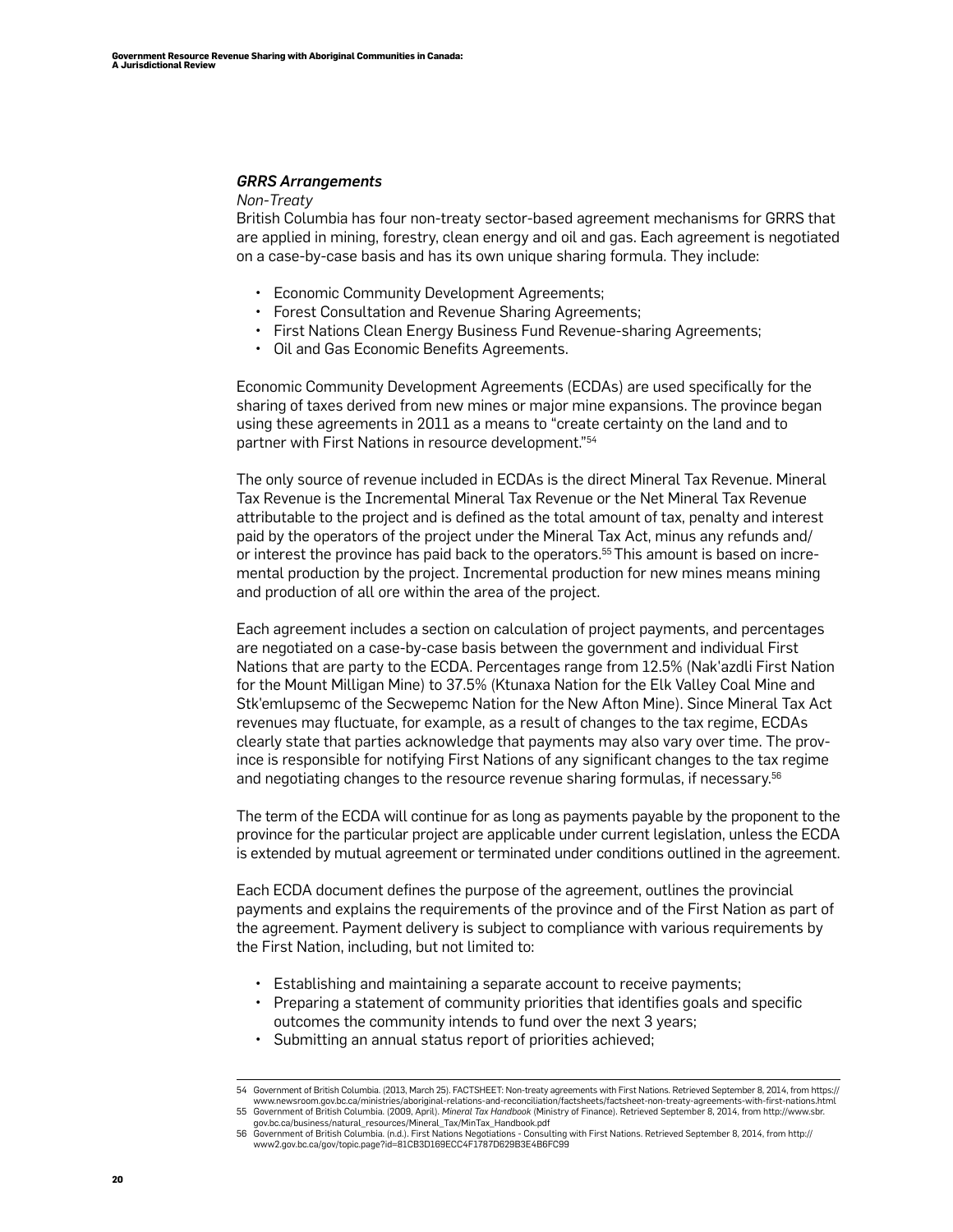- • Preparing and submitting an annual report;
- • Maintaining fiscal records of payment spending; and
- • Completing an audit, if requested by the province.

The ECDA also includes procedures for dispute resolution, as well as consultation and accommodation processes.

The table below summarizes the formulas included with the current ECDAs in place in the province.

Table 3 Summary of negotiated payment amounts in signed ECDAs<sup>57</sup>

| <b>Signed ECDAs</b>                                  | <b>Date Signed</b> | <b>Mine</b>             | <b>Payment</b>                                                                                                                                                                                                               |
|------------------------------------------------------|--------------------|-------------------------|------------------------------------------------------------------------------------------------------------------------------------------------------------------------------------------------------------------------------|
| Williams Lake                                        | March 2013         | Mount Polley Mine       | 18.5% Incremental Mineral Tax Revenue.                                                                                                                                                                                       |
| <b>Indian Band</b>                                   |                    |                         | Payments will not be made under this agreement<br>until the next fiscal year.                                                                                                                                                |
| Soda Creek                                           | March 2013         | Mount Polley Mine       | 16.5% Incremental Mineral Tax Revenue.                                                                                                                                                                                       |
| <b>Indian Band</b>                                   |                    |                         | Payments will not be made under this agreement<br>until the next fiscal year.                                                                                                                                                |
| Lower and Upper<br>Similkameen<br><b>Indian Band</b> | <b>March 2013</b>  | Copper Mountain<br>Mine | 35% Incremental Mineral Tax Revenue.                                                                                                                                                                                         |
|                                                      |                    |                         | Payments will not be made under this agreement<br>until the next fiscal year.                                                                                                                                                |
| Ktunaxa Nation                                       | January 2013       | Elk Valley Coal Mine    | 37.5% of the first \$23 million of Incremental<br>Mineral Tax Revenue for the Mine Fiscal Year, and<br>5% of any Incremental Mineral Tax Revenue for<br>the Mine Fiscal Year exceeding \$23 million.                         |
|                                                      |                    |                         | Payments will not be made under this agreement<br>until the next fiscal year.                                                                                                                                                |
| Nak'azdli<br><b>First Nation</b>                     | June 2012          | Mount Milligan Mine     | 12.5% of the difference between a) the total<br>amount of tax, penalty and interest paid by the<br>proponent; and b) the total amount of tax and<br>penalty refunded to the proponent and interest<br>paid to the proponent. |
|                                                      |                    |                         | Payments estimated to be approximately<br>\$24 million, over the life of the mine. <sup>58</sup>                                                                                                                             |
| McLeod Lake<br><b>Indian Band</b>                    | August 2010        | Mount Milligan Mine     | 15% of the difference between a) the total<br>amount of tax, penalty and interest paid by the<br>proponent; and b) the total amount of tax and<br>penalty refunded to the proponent and interest<br>paid to the proponent.   |
|                                                      |                    |                         | No information on payments found in online public<br>information sources.                                                                                                                                                    |
| Stk'emlupsemc<br>of the<br>Secwepemc<br>Nation       | August 2010        | New Afton Mine          | 37.5% of the difference between a) the total<br>amount of tax, penalty and interest paid by the<br>proponent; and b) the total amount of tax and<br>penalty refunded to the proponent and interest<br>paid to the proponent. |
|                                                      |                    |                         | Payments are estimated to be \$30 million, over<br>the life of the mine. <sup>59</sup>                                                                                                                                       |

<sup>57</sup> Government of British Columbia. (n.d.). First Nations Negotiations - Consulting with First Nations. Retrieved September 8, 2014, from http:// www2.gov.bc.ca/gov/topic.page?id=81CB3D169ECC4F1787D629B3E4B6FC99

<sup>58</sup> Government of British Columbia. (2012, June 12)*. Economic Development Agreement signed with Nak'azdli First Nation* [Press release]. Retrieved<br>19 September 8, 2014, from http://www.newsroom.gov.bc.ca/2012/06/econom

British Columbia. Retrieved September 8, 2014, from http://old.fnbc.info/node/3415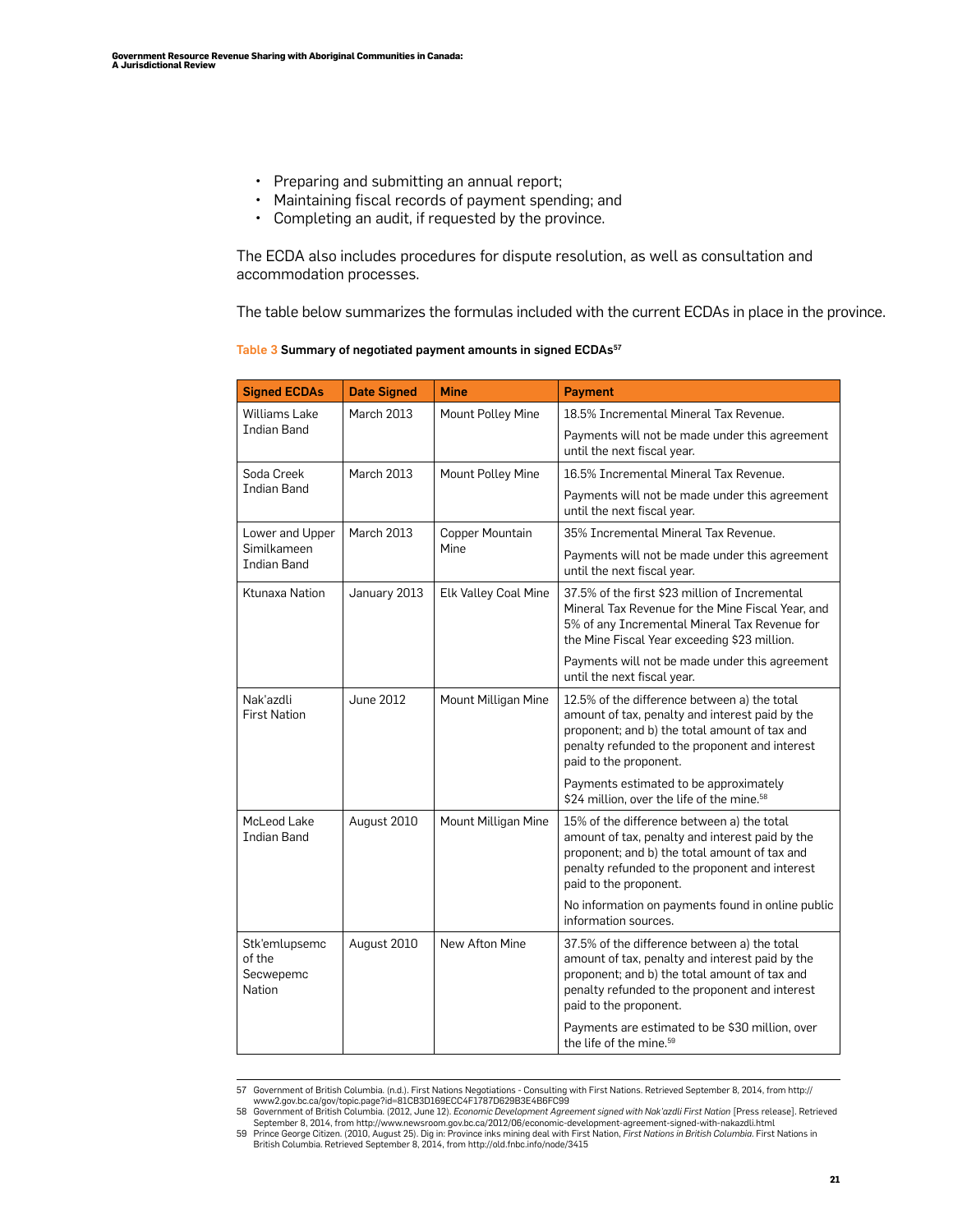Some First Nations continue to advocate for adjustments to existing GRRS agreements, citing disagreement with what they consider to be a fixed, "take it or leave it" position on revenue sharing agreements between the government and First Nations for existing mines  $(i.e.$  expansions).<sup>60</sup> In June 2013, the British Columbia Assembly of First Nations called on the provincial government to change its current policy on mineral resource revenue sharing, from only a portion of resource revenues to a policy that shares the full amount of mining revenue tax.<sup>61</sup>

#### *Modern Treaty*

GRRS has also been addressed in the comprehensive land claim settlement (i.e. modern treaty) negotiated between the province and the Maa-nulth First Nations in 2006. The Final Agreement provides the First Nations with a portion of resource revenues that the government collects from traditional territories for 25 years. $62$  The estimated annual total that is shared with the communities is \$1.2 million, and the cost is shared between the provincial and federal governments.63

#### **Quebec**

In Quebec the James Bay and Northern Quebec Agreement (JBNQA) and the Northeastern Quebec Agreement (NEQA), were Canada's first modern comprehensive land claim agreements with Aboriginal peoples. The Agreements addressed Aboriginal rights, resource ownership and land use, and they paved the way for a more recent agreement that introduced a GRRS arrangement between the Government of Quebec and the Cree of Quebec.

The JBNQA was signed in 1975 by the Government of Canada, the Government of Quebec, the Grand Council of the Crees, the Northern Quebec Inuit Association, the Quebec Hydro-Electric Commission (Hydro-Québec), the James Bay Development Corporation and the James Bay Energy Corporation. In 1978, the NEQA was signed by the above parties (except the Government of Canada) and the Naskapi (representing the Innu of northern Quebec), establishing for the Naskapi (Innu) similar rights to those acquired by the Cree and the Inuit under the JBNQA.<sup>64</sup> Collectively, the two agreements cover a surface area of more than one million square kilometres (approximately two-thirds of the land area in Quebec),<sup>65</sup> including all the land between James Bay in the west and the Labrador border to the east, from the northern coast of the mainland south to the towns of Fermont in the east and Val d'Or in the west.

The JBNQA and the NEQA achieved several objectives. Firstly, they settled Aboriginal land claims in northern Quebec. Secondly, they established an amount to be paid to the Cree, Inuit and Naskapi (Innu) by the Governments of Canada and Quebec, as well as the James Bay Energy Corporation, as compensation for impacts on traditional lands. Additionally, the agreements defined Aboriginal rights and established regimes and norms for future relations between Aboriginal and non-Aboriginal people in the region.

<sup>60</sup> British Columbia Assembly of First Nations. (2013, June). *BC Government Incremental Ore Revenue Sharing Policy, Resolution 3(n)/2013*. Retrieved September 8, 2014, from http://www.bcafn.ca/files/documents/BCAFNResolution03n-2013-BCGovernmentIncrementalOreRevenueSh aringPolicy.pdf

<sup>61</sup> British Columbia Assembly of First Nations. (2013, June). *BC Government Incremental Ore Revenue Sharing Policy, Resolution 3(n)/2013*. Retrieved September 8, 2014, from http://www.bcafn.ca/files/documents/BCAFNResolution03n-2013-BCGovernmentIncrementalOreRevenueSh aringPolicy.pdf

<sup>62</sup> The First Nations of Maa-Nulth Treaty Society. (n.d.). *Resource Revenue Sharing in the Maa-Nulth Final Agreement*. Presentation. Retrieved September 8, 2014, from http://www.maanulth.ca/downloads/presentation\_resource\_revenue\_sharing.pdf

<sup>63</sup> Simeone, T. (2014, February 26). Resource Revenue–Sharing Arrangements with Aboriginal People. Retrieved September 8, 2014, from http:// www.parl.gc.ca/Content/LOP/ResearchPublications/2014-10-e.htm

<sup>64</sup> Public Works and Government Services Canada. (2010, September 15). *James Bay and Northern Quebec Agreement and The Northeastern Quebec Agreement 1998-1999 Annual Report - 1999-2000 Annual Report (Canada, Aboriginal Affairs and Northern Development Canada).*<br>Retrieved September 8, 2014, from http://www.aadnc-aandc.gc.ca/eng/1100100030848/1100100030

<sup>65</sup> Aboriginal Affairs and Northern Development Canada. (2014, January 29). James Bay and Northern Quebec Agreement. Retrieved September 8, 2014, from http://www.ceaa-acee.gc.ca/default.asp?lang=en&n=258F8153-1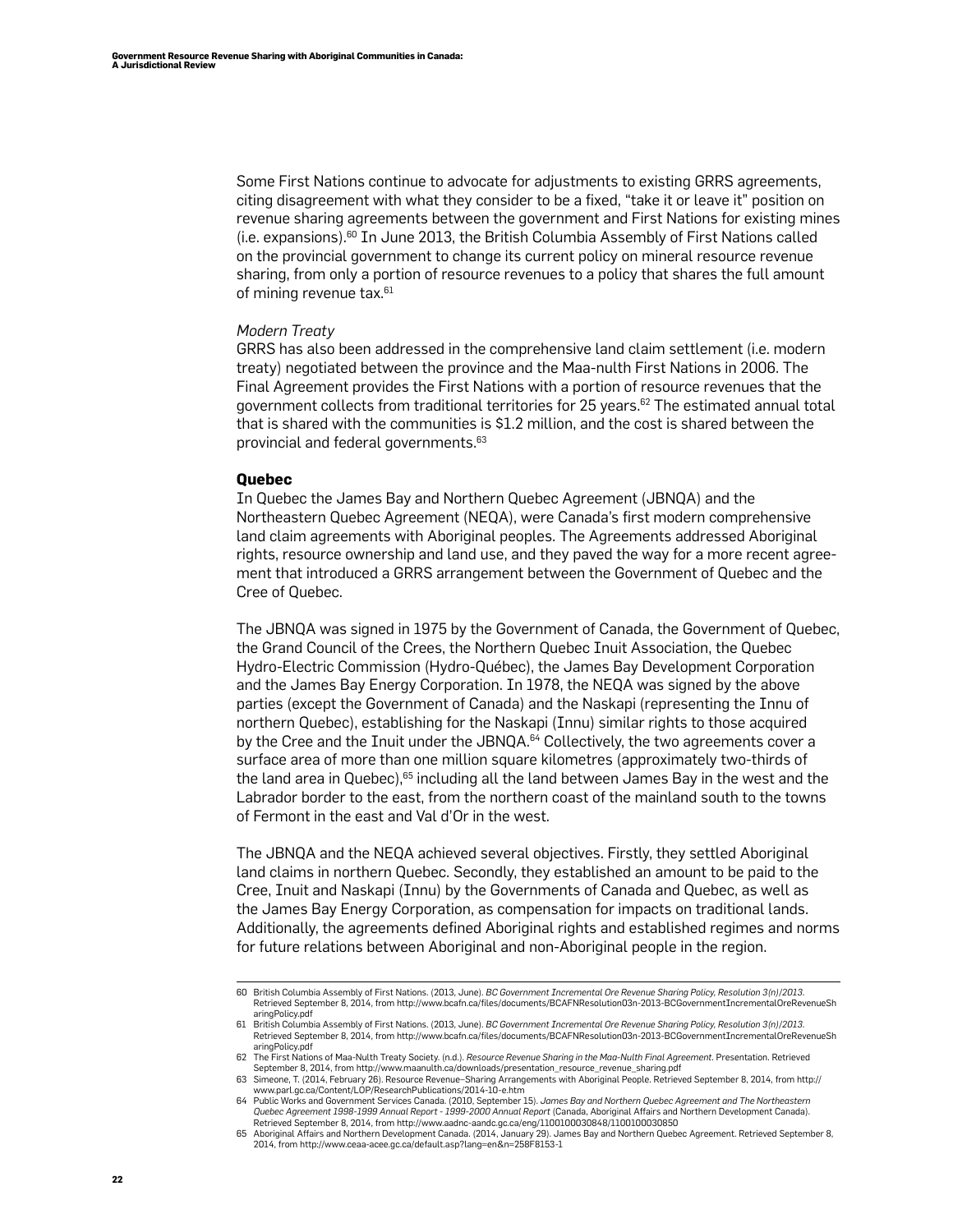Finally, they clearly delineated the roles and responsibilities of the various local, regional, provincial and federal governments with respect to protection of Aboriginal rights in northern Quebec.

The JBNQA and the NEQA established land categories and the jurisdiction attached to each land category. Under the JBNQA and NEQA, the region was divided into Category I, II and III lands.66 In particular, the JBNQA stipulates that the provincial government retains ownership of mineral and subsurface rights for all three categories of land with the exception of soapstone (steatite) and similar minerals used for traditional arts and crafts.

In February 2002, representatives of the Government of Quebec and the Grand Council of the Crees signed an agreement that supplemented the commitments articulated in the JBNQA. The 2002 agreement is formally titled "Agreement Respecting a New Relationship between the Cree Nation and the Government of Quebec" and is known colloquially as *La paix des braves*.

In Quebec, *La paix des braves* is the only agreement that includes GRRS. This GRRS arrangement integrates resource valuation into the funding model. Specifically, *La paix des braves* commits the Government of Quebec to make annual payments that are indexed according to the value of hydroelectric, forestry and mining production within the Cree territory.

## *GRRS Arrangements*

*La paix des braves* specifies a GRRS arrangement; it is not mineral industry-specific, but addresses resource development, within the designated region, in the hydroelectric, mining and forestry sectors.

In addition to the base amount provided to the Cree, *La paix des braves* stipulates that the amount of the annual payments is indexed such that the Cree receive a portion of all the royalties and taxes collected annually by the Government of Quebec from all mining, forestry and hydroelectric development taking place within the James Bay and Northern Quebec territory.

The payments are calculated annually and disbursed quarterly, on the first business day of the month, in April, July, October and January of that financial year (April 1 to March 31), via direct electronic banking transfer to an account designed for this purpose and administered by the Recipient of Funding on behalf of the Cree.

*La paix des braves* stipulates the annual payment from the Government of Quebec for the first three financial years of the agreement to be:

- a) for the 2002-2003 financial year: \$23 million;
- b) for the 2003-2004 financial year: \$46 million;
- c) for the 2004-2005 financial year: \$70 million.

The source of this payment is the total revenue collected by the Government of Quebec from all hydroelectric, forestry and mineral production, rather than the revenue generated by any one project.

<sup>66</sup> Aboriginal Affairs and Northern Development Canada. (2014, January 29). James Bay and Northern Quebec Agreement. Retrieved September 8, 2014, from http://www.ceaa-acee.gc.ca/default.asp?lang=en&n=258F8153-1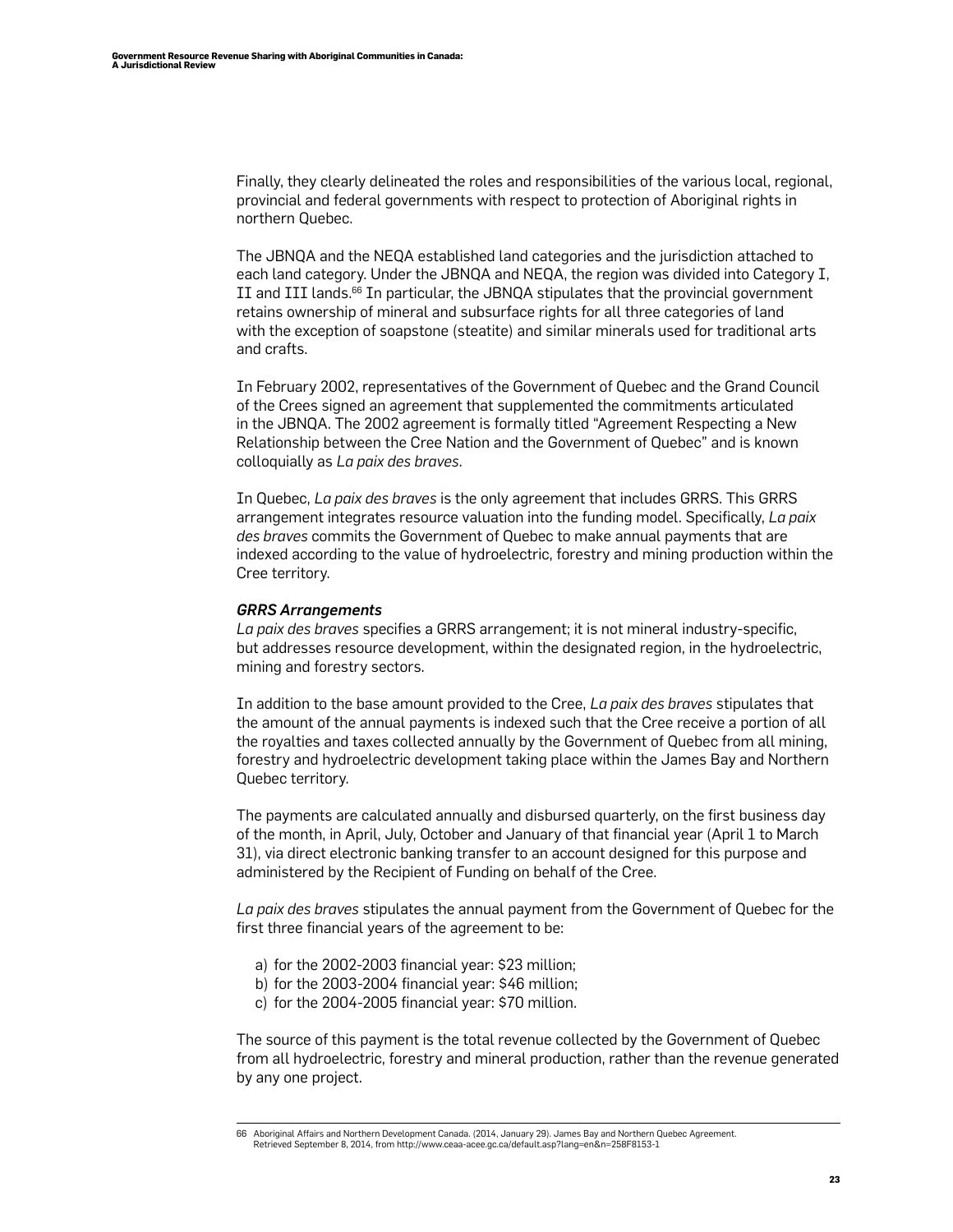For each subsequent financial year between April 1, 2005 and March 31, 2052, the annual payment from Quebec shall be the greater of the two following amounts:

- a) \$70 million; or
- b) an amount determined by indexing the \$70 million base amount in accordance with a formula that reflects the evolution since the 2005-2006 financial year of the value of hydroelectric production, mineral development production and forestry harvest production in the territory.

For the purposes of determining the amount of the payment, *La paix des braves* stipulates that the definition of "Territory" is that used in section 22.1.6 of the JBNQA, which reads:

"Territory" shall mean the area in Québec south of the 55th parallel of latitude, (excluding the area in the vicinity of Schefferville south of the 55th parallel of latitude), and west of the 69th meridian of longitude, and including the Categories I and II lands of the Crees of Great Whale, and with the southern boundary coinciding with the southern limits of the Cree traplines as defined in Section 24.<sup>67</sup>

For the purposes of calculating the indexed value from 2005 to 2052, the value of mineral development production is defined as the sum, for all mining operations in the region of the agreement, of the total value of mineral development extraction shipments in a calendar year, as reported to the Government of Quebec regarding mining royalties. In this way, the royalties received by the Government of Quebec from mining operations in the region are shared with the Cree Nations.

In the 2008-2009 financial year (the most recent year for which financial statements are available on the Grand Council of the Crees website), the amount of the annual payment received by the James Bay Cree from the Government of Quebec was \$73,242,623.68 Per the payment formula described above, the amount in excess of the guaranteed \$70 million (i.e. the additional \$3,242,623 received that year) reflects increased resource production (including mining, forestry and hydroelectric) within the Cree Territory in the 2008-2009 financial year, relative to the 2005-2006 base year.

#### **Newfoundland and Labrador**

In Newfoundland and Labrador, mineral tenure lies with the Crown. Unlike some of the Canadian provinces that signed historic treaties, no land-related treaties were signed with Aboriginal people in Newfoundland and Labrador until 2005, when the Labrador Inuit Land Claims Agreement (LILCA) was signed by the Labrador Inuit (represented by the Labrador Inuit Association), the Government of Canada and the Government of Newfoundland and Labrador. In general, the LILCA defines land ownership, resource sharing and the terms of self-government within the Labrador Inuit Settlement Area, where Inuit own 15,800 km $^2$  of land – referred to as Labrador Inuit Lands –, with a 25%  $\,$ ownership interest in subsurface resources.69 The Settlement Area includes Labrador Inuit Lands and the five Inuit communities of Nain, Hopedale, Makkovik, Postville and Rigolet.

<sup>67</sup> Grand Council of the Crees. (n.d.). *The James Bay and Northern Quebec Agreement*. Retrieved September 8, 2014, from http://www.gcc.ca/pdf/ LEG000000006.pdf

<sup>68</sup> Grand Council of the Crees. (2010). *Annual Report 2008-2009* (Rep.). Retrieved September 8, 2014, from http://www.gcc.ca/pdf/GCC000000015.pdf 69 Government of Newfoundland and Labrador. (2004, December 6). Premier announces ratification of Labrador Inuit Land Claims Agreement Act [Press release]. Retrieved September 10, 2014, from http://www.releases.gov.nl.ca/releases/2004/laa/1206n02.htm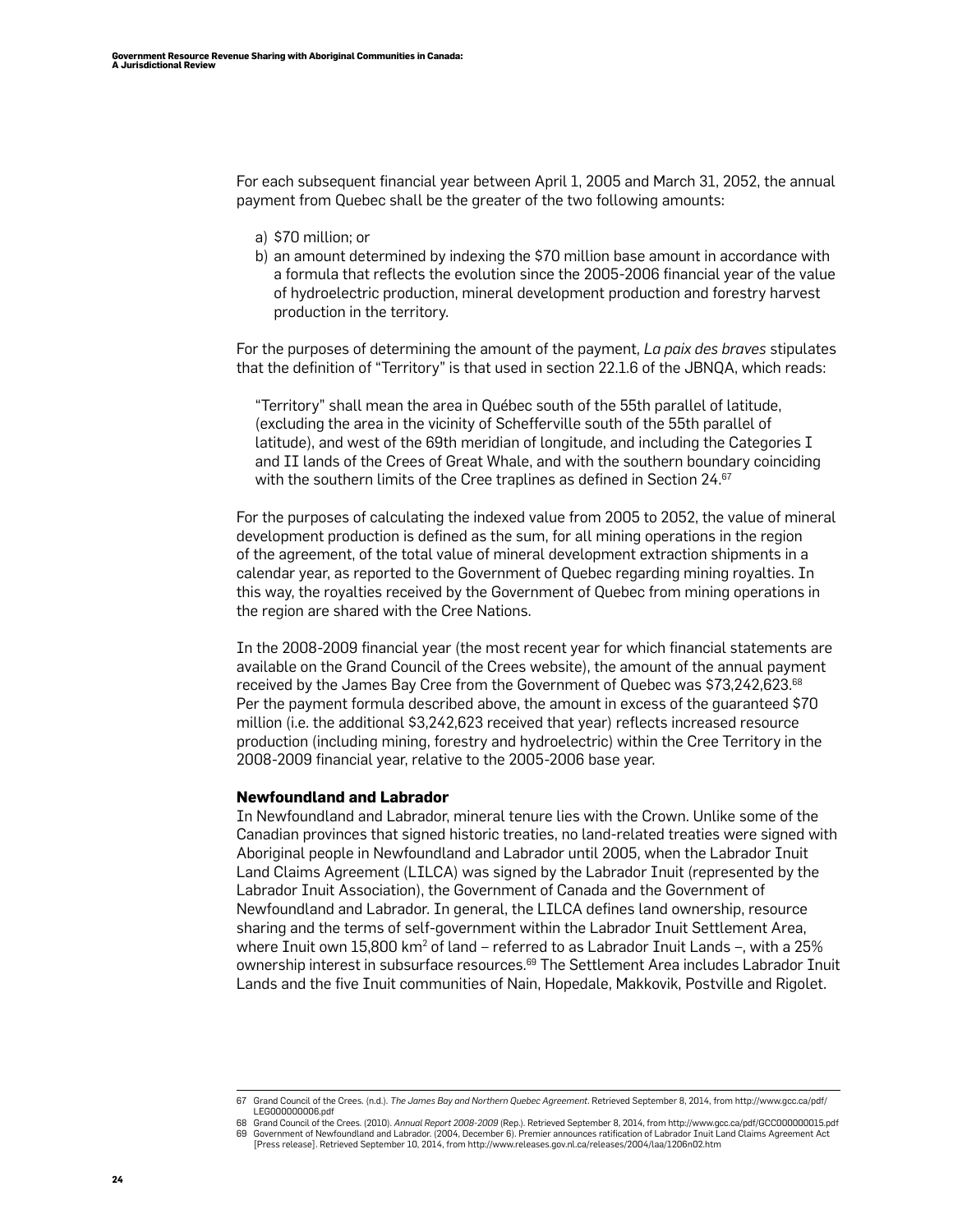The Innu Nation (Labrador) is engaged in ongoing negotiations with the Government of Canada and the province regarding a land claim and self-government agreement based on a framework agreement signed by the Innu Nation, Canada and Newfoundland and Labrador on March 29, 1996. An agreement-in-principle was signed on November 18,  $2011$ ,<sup>70</sup> and negotiations are underway to reach a final agreement.

The Labrador Inuit, represented by the Nunatsiavut government, are the only Aboriginal peoples within Newfoundland and Labrador who currently have a mineral sector-specific GRRS arrangement, which is tied to the LILCA. The Labrador Innu also have an agreement that provides a percentage of provincial subsurface royalties. Specifically, the agreement is related to the Voisey's Bay development, but it is anticipated that, once finalized, the Innu's land claim agreement will incorporate a broader GRRS arrangement.

## *GRRS Arrangements*

The provincial government shares revenues it collects from proponents' resource development activities with both the Labrador Inuit and Labrador Innu. Two separate mechanisms are in place in Labrador for the application of GRRS; one is outlined in the LILCA, concerning development on settlement lands and Voisey's Bay, and the other is in the Memorandum of Agreement concerning the Voisey's Bay project between the Labrador Innu and the provincial government.

## *Labrador Inuit Land Claims Agreement*

The Labrador Inuit receive royalties from revenues the province generates from resource development (GRRS) through the LILCA comprehensive land claim. The LILCA has served as the mechanism for the Labrador Inuit to ensure they receive a share of provincial royalties from subsurface mineral development, as well as oil and gas and hydroelectric development.

The LILCA includes GRRS agreements in Chapter 7, "Economic Development," specific to the sharing of provincial resource revenues as well as government revenues specifically generated by Voisey's Bay. The LILCA defines land ownership, resource sharing and the terms of self-government within the Labrador Inuit Settlement Area.

The GRRS arrangements within the LILCA outline different criteria for the sharing of resource revenues by the provincial government, depending upon whether or not development takes place within Labrador Inuit Lands, Labrador Inuit Settlement Lands or in relation to the Voisey's Bay mine, as follows:

Labrador Inuit Lands: Labrador Inuit own 15,800 km<sup>2</sup> of land within the Settlement Area and have the exclusive right to carving stone, ownership of 3,950 km<sup>2</sup> of quarry materials and a 25% ownership interest in subsurface resources. The Nunatsiavut government is entitled to receive 25% of provincial government revenues from subsurface resources in Labrador Inuit Lands.

<sup>70</sup> Government of Canada, Government of Newfoundland and Labrador, & The Labrador Innu. (2011, November 18). *Labrador Innu Land Claims Agreement-in-Principle* (Canada). Retrieved September 8, 2014, from http://www.aadnc-aandc.gc.ca/eng/1331657507074/1331657630719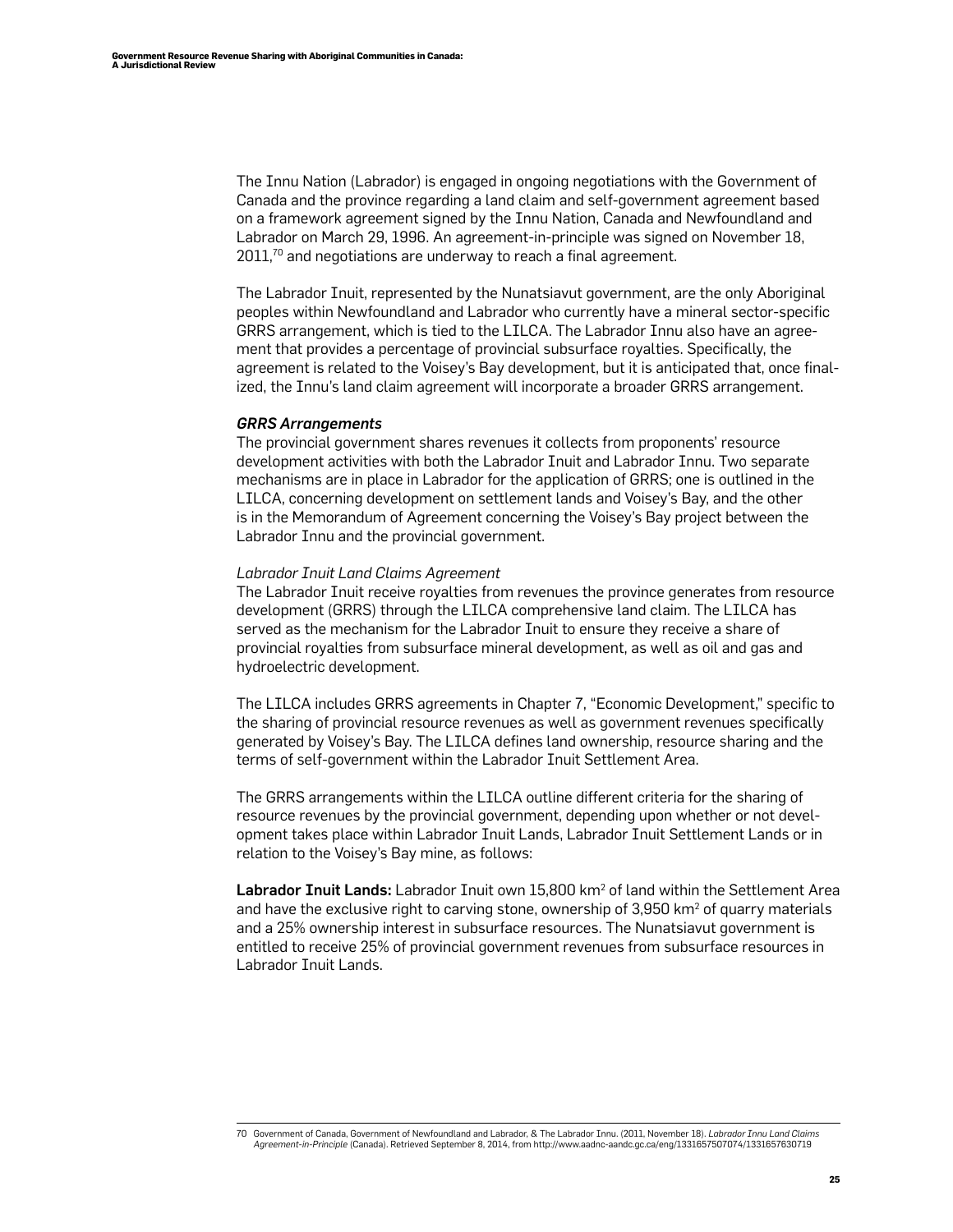Labrador Inuit Settlement Lands: Labrador Inuit have co-management rights in the remaining area of land and ocean in the Settlement Area. The Nunatsiavut Government is entitled to receive an amount equal to:

- a) 50% of the first \$2 million of revenue in a fiscal year; and
- b) 5% of any revenue in a fiscal year that is in excess of the \$2 million of revenue from subsurface resources in the Labrador Inuit Settlement Area outside Labrador Inuit Lands. This excludes revenue from the Voisey's Bay project.<sup>71</sup>

Voisey's Bay Area: The Nunatsiavut government will receive 5% of provincial revenues from subsurface resources in the Voisey's Bay area.<sup>72</sup>

The LILCA defines resource revenues as any royalty tax that is received by the province under the Mining and Mineral Rights Tax Act, the Petroleum and Natural Gas Act, the Quarry Materials Act or the Mineral Act. The LILCA further defines royalty tax as follows:

- • A subsurface resource (e.g. minerals) tax, royalty, rent, fee, excluding a fee levied for administrative purposes, or other payment in the nature of a royalty; and
- Any other amount that is payable for a right to explore for or exploit a subsurface resource or a right of entry or use relating to a right to explore for or exploit a subsurface resource.

With respect to GRRS, the LILCA includes specific requirements for the province to set up a surface resource revenue committee to manage the GRRS relationship with the Nunatsiavut government.

## *Memorandum of Agreement Concerning the Voisey's Bay Project*

On July 22, 2002, the province of Newfoundland and Labrador and the Innu of Labrador signed a Memorandum of Agreement (MOA) related to the Voisey's Bay development. Pending a final land claims agreement, the MOA aimed to address the impacts of the project on traditional lands, culture environment and socio-economic conditions of the Innu and ensure that the Innu received benefits from the project.

According to the MOA, "the Innu Government is entitled to receive, and the province shall pay to the Innu Government an amount equal to 5% of any Revenue received by the province from the Voisey's Bay Project. These amounts shall be transferred to the Innu Government on a quarterly basis."73

<sup>71</sup> The Inuit of Labrador, Her Majesty the Queen in Right of Newfoundland and Labrador, & Her Majesty the Queen in Right of Canada. (2005). Chapter 7, *Labrador Inuit Land Claims Agreement* (Canada, Aboriginal Affairs and Northern Development Canada), p. 101. Retrieved September 9, 2014, from http://www.aadnc-aandc.gc.ca/DAM/DAM-INTER-HQ/STAGING/texte-text/al\_ldc\_ccl\_fagr\_labi\_labi\_1307037470583\_eng.pdf 72 The Inuit of Labrador, Her Majesty the Queen in Right of Newfoundland and Labrador, & Her Majesty the Queen in Right of Canada. (2005).

Chapter 7, *Labrador Inuit Land Claims Agreement* (Canada, Aboriginal Affairs and Northern Development Canada), p. 102. Retrieved September 9, 2014, from http://www.aadnc-aandc.gc.ca/DAM/DAM-INTER-HQ/STAGING/texte-text/al\_ldc\_ccl\_fagr\_labi\_labi\_1307037470583\_eng.pdf 73 Her Majesty the Queen in Right of Newfoundland and Labrador, & The Innu of Labrador. (2002). *Memorandum of Agreement Concerning the* 

*Voisey's Bay Project* (Government of Newfoundland and Labrador). Retrieved September 9, 2014, from http://www.laa.gov.nl.ca/laa/land\_claims/ MemorandumAgreement.pdf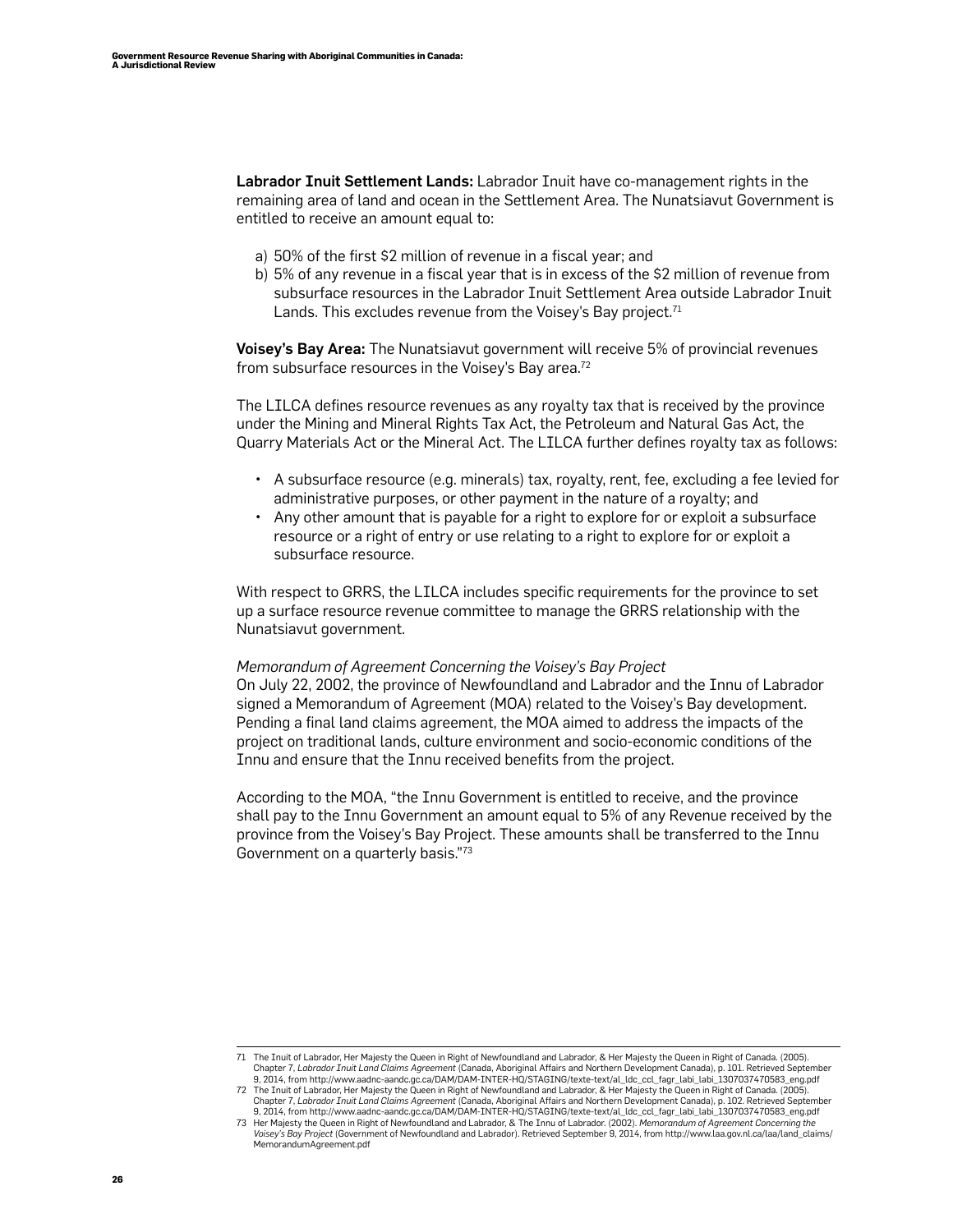The Agreement defines the revenue to be shared as:

- (a) any Tax that is received by the Province under the Mining and Mineral Rights Tax Act, the Petroleum and Natural Gas Act, the Quarry Materials Act or the Mineral Act;
- (b) any Tax that is received by the Province under any provincial legislation to replace or amend the Mining and Mineral Rights Tax Act, the Petroleum and Natural Gas Act, the Quarry Materials Act or the Mineral Act or to levy a new or additional Tax in respect of Subsurface Resources in the province;
- (c) any amount that is received by the Province under a Tax collection, Tax rental, revenue sharing or other similar arrangement with Canada or any other jurisdiction in respect of a Tax in respect of Subsurface Resources in the province; and
- (d) any interest or penalty that is received by the Province.<sup>74</sup>

The Agreement also sets out provisions for considerations such as land use in the area and consultation regarding project-related activities.

The Labrador Innu are also seeking to establish a GRRS mechanism within their future comprehensive land claim agreement, beyond the Voisey's Bay agreement.

## **Jurisdictions without GRRS Arrangements**

### **Alberta**

The province of Alberta is the owner of mineral resources. There are nearly 220,000 Aboriginal peoples living within the province of Alberta.75 Three historic treaties cover the entire province, including Treaty 6 (1876), Treaty 7 (1877) and Treaty 8 (1899). The province has also settled 12 treaty land entitlements (TLE) with First Nations, since 1986.76,77 These agreements have resulted in additions to reserve lands through cash payments or land transfers.

Alberta is not only the province with the largest population of Métis (96,865), but also the only province in Canada with a recognized Métis land base entrenched in provincial statute – the Métis Settlements.78 Approximately 8,000 people live on the 8 Métis Settlements in Alberta, which cover a land base of 512,121 hectares. This land base was established through the Alberta-Métis Settlements Accord (1989).<sup>79</sup>

#### *Status of GRRS*

Aboriginal groups are requesting that the province share a portion of its resource revenues, and while the Alberta government released a new consultation policy for First Nations in August 2013,<sup>80</sup> it does not make mention of GRRS. In fact, it appears that the Alberta government is reluctant to pursue resource revenue sharing with Aboriginal groups, publicly stating that Aboriginal people will benefit in the same way as all Albertans.<sup>81</sup>

<sup>74</sup> Her Majesty the Queen in Right of Newfoundland and Labrador, & The Innu of Labrador. (2002). *Memorandum of Agreement Concerning the Voisey's Bay Project* (Government of Newfoundland and Labrador). Retrieved September 9, 2014, from http://www.laa.gov.nl.ca/laa/land\_claims/ MemorandumAgreement.pdf

<sup>75</sup> Statistics Canada. (2011). Table 2: Number and distribution of the population reporting an Aboriginal identity and percentage of Aboriginal people in the population, Canada, provinces and territories, 2011. *National Household Survey* (Canada, Statistics Canada). Ottawa, Ontario. Retrieved September 9, 2014, from http://www12.statcan.gc.ca/nhs-enm/2011/as-sa/99-011-x/2011001/tbl/tbl02-eng.cfm

<sup>76</sup> This is a point of contention for the Lubicon Lake First Nation, who have been disputing this for the past 40 years (see Lubicon Lake Nation. (2014). Governance. Retrieved September 9, 2014, from http://www.lubiconlakenation.ca/index.php/governance/traditional-lubicon-lake-nationgovernance).

<sup>77</sup> Government of Alberta. (n.d.). Alberta Aboriginal Relations: Land Claims. Retrieved September 10, 2014, from http://www.aboriginal.alberta.ca/ Land-Claims.cfm

<sup>78</sup> Statistics Canada. (2011). Aboriginal Peoples in Canada: First Nations People, Métis and Inuit. *National Household Survey* (Canada, Statistics Canada). Ottawa, Ontario. Retrieved September 9, 2014, from http://www12.statcan.gc.ca/nhs-enm/2011/as-sa/99-011-x/99-011-x2011001-eng. cfm

<sup>79</sup> Government of Alberta. (n.d.). Alberta Aboriginal Relations: Métis Settlements. Retrieved September 10, 2014, from http://www.aboriginal.alberta. ca/Metis-Settlements.cfm

<sup>80</sup> Government of Alberta. (2013). Aboriginal Relations: Aboriginal Consultation Office Update. Retrieved September 9, 2014, from http://www. aboriginal.alberta.ca/1.cfm

<sup>81</sup> Sweetgrass, S. N. (2013). No to resource revenue sharing, says Alberta government. *Aboriginal Multi-Media Society*. Retrieved September 9, 2014, from http://www.ammsa.com/publications/alberta-sweetgrass/no-resource-revenue-sharing-says-alberta-government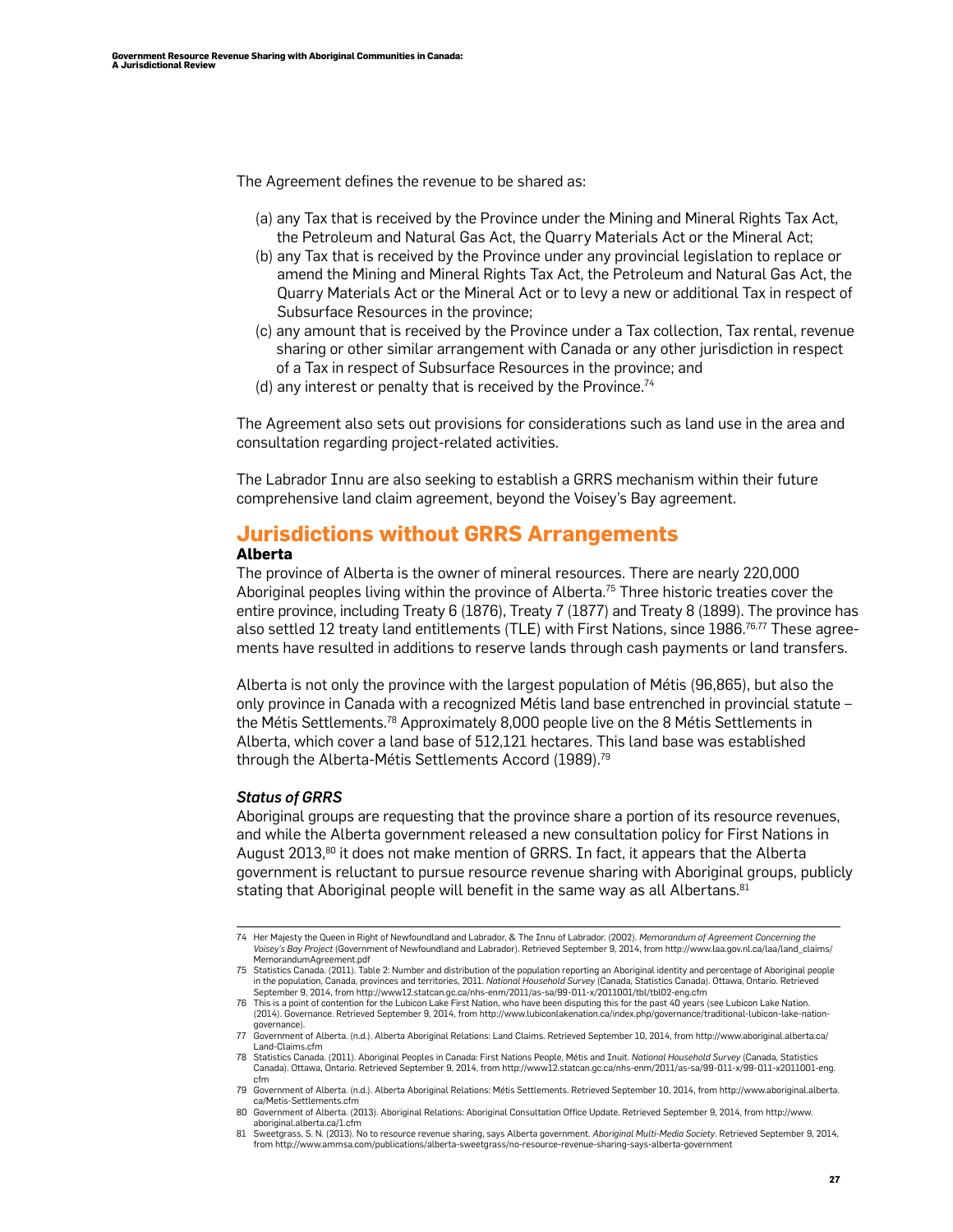#### **Saskatchewan**

Numbered treaties cover all of Saskatchewan. In 1930, the Federal Crown transferred resource ownership to the provinces of Manitoba, Saskatchewan and Alberta via the Natural Resource Transfer Act, 1930 (NRTA). The NRTA placed the Prairie Provinces on the same footing as other provinces in terms of ownership of public lands and resources, with the exception of reserve lands, which remain under federal jurisdiction. The Federation of Saskatchewan Indian Nations (FSIN) maintains that the NRTA fails to address the rights of Aboriginal peoples, as laid out within treaties.<sup>82</sup>

The Saskatchewan government has formally acknowledged that 33 First Nations in the province did not receive the land allocated to them in the Treaties and has negotiated treaty land entitlement framework agreements with them and the federal government. Per the terms of these agreements, the 33 First Nations have collectively received \$595 million to purchase up to 922,683 hectares of land to add to their reserves.<sup>83</sup>

Self-government negotiations for Saskatchewan First Nations are informed by the Framework for Governance of Treaty First Nations, signed in 2000 by the federal and provincial governments and the Federation of Saskatchewan Indian Nations (FSIN). The Framework stipulates that any new governance agreement would supplement, rather than replace, existing treaties. In 2003, draft bilateral and trilateral agreements-in-principle were created, but no self-government agreements have been finalized.<sup>84</sup>

Métis peoples in Saskatchewan, represented by the Métis Nation – Saskatchewan (MN-S), are also advocating for self-government, leveraging litigation channels and strategic partnerships with government. In 1993, the MN-S and the province signed a bilateral process to which the federal government was eventually annexed, creating a tripartite partnership to deal specifically with Métis issues. The following year, the MN-S filed a land claim for the northwestern corner of Saskatchewan. The claim has yet to be resolved, but is expected to involve negotiations with both the federal and provincial government.<sup>85</sup>

In 2001, Saskatchewan and the MN-S signed the Métis Act, which recognized the Métis contributions to the formation of Canada and strengthened the relationship between the two parties.<sup>86</sup> In 2003, the MN-S, the Government of Canada, and the Government of Saskatchewan signed a tripartite Memorandum of Understanding (MOU) intended to establish cooperative consideration of several issues, including Métis self-governance.<sup>87</sup>

#### *Status of GRRS*

Some Saskatchewan First Nation groups are driving the push for GRRS, requesting the right to approve any and all resource projects on traditional territories and the opportunity to benefit from the revenues of such projects.<sup>88</sup>

<sup>82</sup> Federation of Saskatchewan Indian Nations. (n.d.). Treaty Right to Resources. Retrieved September 8, 2014, from http://www.fsin.com/index.php/ treaty-right-to-resources.html 83 Federation of Saskatchewan Indian Nations. (n.d.). Treaty Right to Resources. Retrieved September 8, 2014, from http://www.fsin.com/index.php/

treaty-right-to-resources.html 84 Hurley, M. C. (2009). *Aboriginal Self-Government* (Canada, Parliament of Canada, Social Affairs Division). Retrieved September 9, 2014, from

http://www.parl.gc.ca/content/lop/researchpublications/prb0923-e.htm#a14 85 Préfontaine, D. R. (n.d.). Métis Nation - Saskatchewan. *In The Encyclopedia of Saskatchewan*. Retrieved September 10, 2014, from http://esask.

uregina.ca/entry/metis\_nation-saskatchewan.html 86 Préfontaine, D. R. (n.d.). Métis Nation - Saskatchewan. *In The Encyclopedia of Saskatchewan*. Retrieved September 10, 2014, from http://esask. uregina.ca/entry/metis\_nation-saskatchewan.html

<sup>87</sup> Hurley, M. C. (2009). *Aboriginal Self-Government* (Canada, Parliament of Canada, Social Affairs Division). Retrieved September 9, 2014, from http://www.parl.gc.ca/content/lop/researchpublications/prb0923-e.htm#a14

<sup>88</sup> Federation of Saskatchewan Indian Nations. (n.d.). Treaty Right to Resources. Retrieved September 8, 2014, from http://www.fsin.com/index.php/ treaty-right-to-resources.html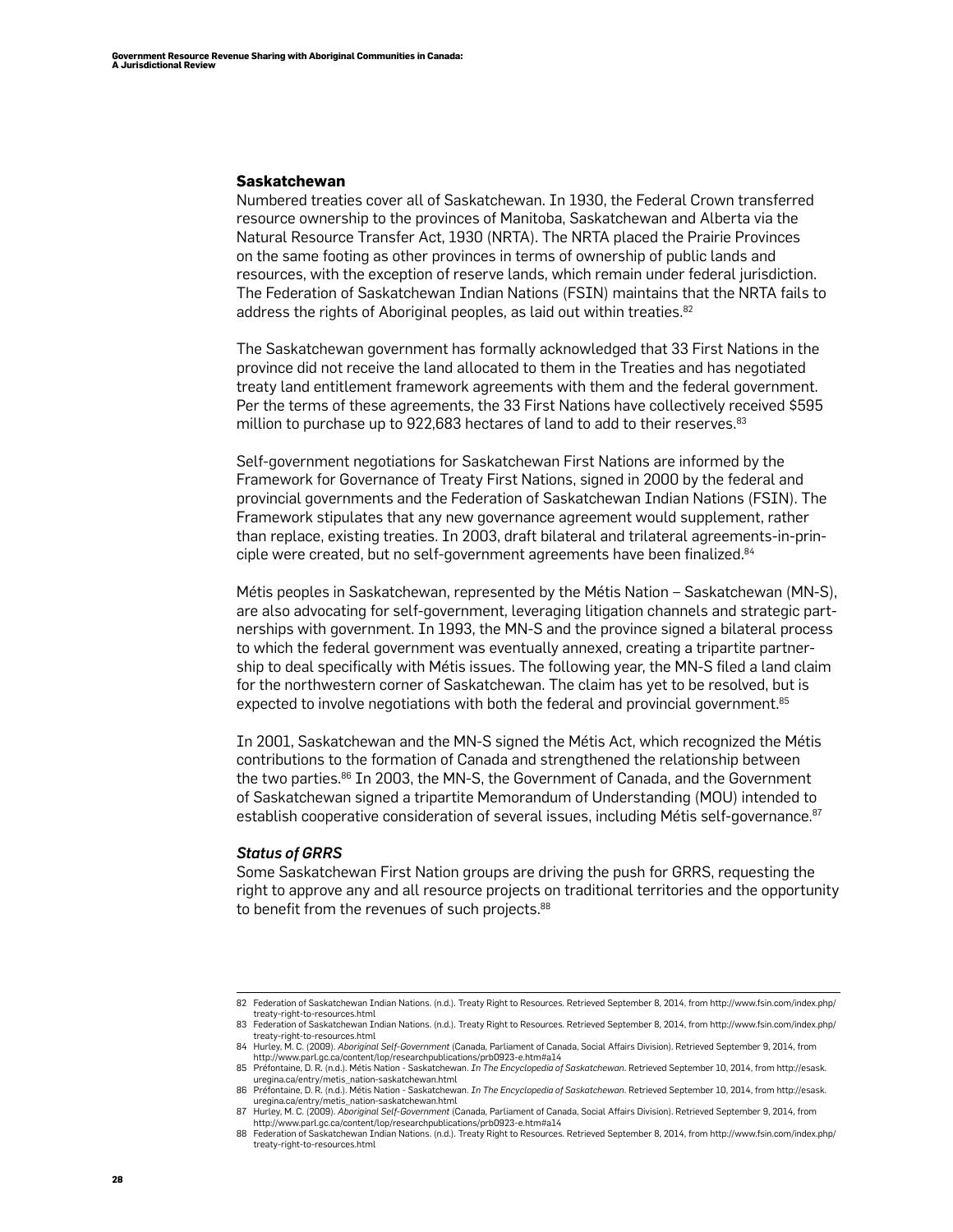The current Saskatchewan premier, Brad Wall, has maintained that "there will be no special deals for any group regardless of that group in terms of natural resource revenue sharing."89 He remarked that Aboriginal peoples in Canada benefit from the allocation of that revenue in roads, schools and hospitals, just as non-Aboriginal people do, and asserted the province's ownership of lands and resources.

During the last provincial election, in October 2011, the Saskatchewan NDP party publicly committed to GRRS, but by the following month, they had rescinded that pledge, saying that voters were against the idea.<sup>90</sup>

In 2013, the FSIN renewed their call for GRRS, taking direct aim at the province's existing revenue-sharing agreement with municipalities and arguing that there is a doublestandard when the province deals with First Nations.<sup>91</sup>

#### **Manitoba**

In 1930, the Federal Crown transferred resource ownership to the provinces of Manitoba, Saskatchewan and Alberta in the Natural Resource Transfer Act, 1930 (NRTA) via the Constitution Act, granting the provinces ownership of public lands and resources.<sup>92</sup>

Treaties cover the entire province of Manitoba, including Treaty 5 (1875 and 1908), Treaty 2 (1871), Treaty 1, (1871); and smaller portions of Treaty 3 (1873), Treaty 4 (1874) and Treaty 9 (1929-30). In addition, of the 63 First Nations in Manitoba, 29 have treaty land entitlement settlement agreements.93

As of September 2013, there is one self-government agreement in place between the Government of Manitoba and the Sioux Valley Dakota Nation.<sup>94</sup> This removes the First Nation from under the Indian Act and provides greater control in areas such as land management.

#### *Status of GRRS*

In Manitoba, there is no province-wide model for GRRS.

The province of Manitoba and East Side First Nations entered into the Wabanong Nakaygum Okimawin Council of Chiefs Accord in 2007, through the East Side Planning Initiative, which is a broad area planning process with the First Nations and Métis peoples residing on the East Side of Lake Winnipeg. The Accord includes an agreement to work on "benefit sharing" regarding resource removal from traditional lands (i.e. specific to hydro, forestry and mining). No specifics have yet been published about the GRRS arrangements they plan to employ. While the initiative is ongoing, GRRS has not been pursued any further, to date. 95

<sup>89</sup> McCarthy, S. (2013, January 16). First nations' growing voice pressures resource sector. *The Globe and Mail*. Retrieved September 8, 2014, from http://www.theglobeandmail.com/report-on-business/industry-news/energy-and-resources/first-nations-growing-voice-pressures-resourcesector/article7447701/

<sup>90</sup> CBC News. (2011, November 28). NDP drops First Nations revenue-sharing pledge [Online posting]. Retrieved September 9, 2014, from http:// www.cbc.ca/news/canada/saskatchewan/ndp-drops-first-nations-revenue-sharing-pledge-1.982805

<sup>91</sup> Joehnck, M. [MBC Radio] (2013, March 20). Saskatchewan Party Pours Cold Water On Resource Revenue Sharing With First Nations [Online posting]. Retrieved September 9, 2014, from http://www.mbcradio.com/index.php/mbc-news/12228-sask-party-pours-cold-water-on-resourcerevenue-sharing-with-first-nations

<sup>92</sup> A point that is disputed by some Aboriginal peoples throughout Canada.

<sup>93</sup> Aboriginal Affairs and Northern Development Canada. (2014, April 30). Treaty Land Entitlement. Retrieved September 9, 2014, from http://www. aadnc-aandc.gc.ca/eng/1100100034822/1100100034823

<sup>94</sup> Wawatay News Online. (2013, September 4). Manitoba nation signs historic self-government agreement [Online posting]. Retrieved September 9, 2014, from http://www.wawataynews.ca/archive/all/2013/9/4/manitoba-nation-signs-historic-self-government-agreement\_24969<br>-95 Manitoba Wildlands. (2014, May 31). East Side Planning Initiative (ESPI). Retrieved September 9,

espi.htm; Chenette, J., & Payette, D. W. (2000, October 1). *Duty to Defend: The Importance of Properly Presenting Facts* (Publication). Retrieved September 9, 2014, from McCarthy Tétrault website: http://www.mccarthy.ca/article\_detail.aspx?id=457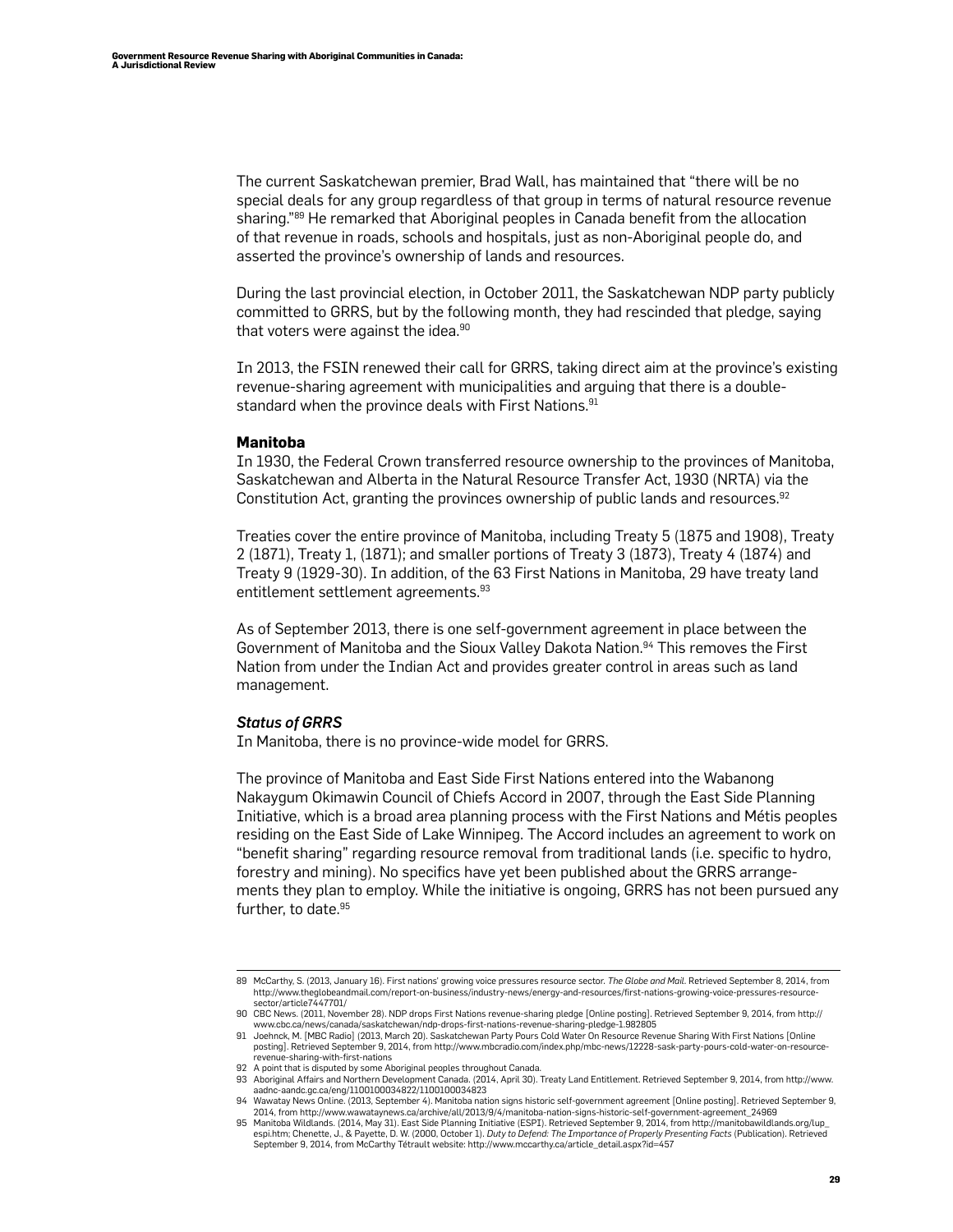First Nations chiefs within northern Manitoba called for renewed discussions on benefit sharing, in June 2013. In November 2013, the creation of a Mining Advisory Council was announced. The Council includes representatives from First Nations, industry and the province.96 It will provide the province with advice and recommendations on issues such as capacity, business development and environmental stewardship and will also look at resource revenue and benefit sharing with First Nation communities.

#### **Ontario**

Mineral ownership rests with the province of Ontario. Currently, the province is negotiating 47 specific and comprehensive land claims, as well as researching and assessing 5 and implementing 10 treaty land entitlement agreements.

#### *Status of GRRS*

At the present time, there are no GRRS agreements in place within Ontario. In 2004, a private member's bill called the First Nations Resource Revenue Sharing Act (Bill 97)<sup>97</sup> was introduced into Ontario legislature, where it was carried and referred to committee for study, but was stalled. In addition, resource benefits sharing was mentioned as a priority in an announcement by the premier, in 2008, along with the new Mining Act and Far North Act. This was reaffirmed in 2009 with an announcement of \$30 million for the initiative, which would include socio-economic benefits, as well as economic, employment and training opportunities.<sup>98</sup>

The Chiefs of Ontario signed a resolution in 2010, declaring the negotiation of a regional GRRS arrangement with the current government as a leading priority of the Ontario Regional Chief and the Political Confederacy.99 However, discussions with the province broke down in 2011, due to concerns that the proposed approach was inconsistent with the existing treaty relationships.

There have been some initial negotiations on GRRS planning in the Ring of Fire, located in northern Ontario.100 In 2012, the Minister of Northern Development and Mines updated a Memorandum of Co-operation (MOC) with Webequie First Nation101 to discuss providing Webequie with "social, community and economic development supports and resource revenue sharing associated with mine developments in the Ring of Fire."

Additionally, in July 2013, the Ontario government appointed the Honourable Frank Iacobucci as the lead negotiator for Ontario to participate in discussions with the Matawamember First Nations related to proposed development in the Ring of Fire. Consideration was given to resource revenue sharing, along with environmental monitoring, infrastructure and economic supports.<sup>102</sup> In March 2014, the parties signed a framework agreement to guide negotiations on these issues.

<sup>96</sup> Government of Manitoba. (2013, November 8). *New Mining Advisory Council to Ensure First Nations Benefit from Resource Development* [Press release]. Retrieved September 9, 2014, from http://news.gov.mb.ca/news/index.html?item=19495

<sup>97</sup> Standing Committee on Finance and Economic Affairs. (2004). *Bill 97, First Nations Resource Revenue Sharing Act, 2004*. Retrieved September 9, 2014, from http://www.ontla.on.ca/web/committee-proceedings/committee\_transcripts\_details.do?locale=en&BillID=96&ParlCommID=742 1&Date=2004-09-21&Business=Bill+97%2C+First+Nations+Resource+Revenue+Sharing+Act%2C+2004&DocumentID=20342 98 Government of Ontario. (2009, April 27). *McGuinty Government Reaffirms Commitment To Resource Benefits Sharing With Aboriginal* 

*Communities* [Press release]. Retrieved September 9, 2014, from http://news.ontario.ca/maa/en/2009/04/partnering-for-future-economicgrowth.html 99 Chiefs of Ontario. (2010, November). *Resource Benefits/Revenue Sharing, Resolution 10/11*. Retrieved September 9, 2014, from http://www.

chiefs-of-ontario.org/sites/default/files/files/10-11%20Resource%20Benefits-Revenue%20Sharing.pdf

<sup>100</sup> Government of Ontario, Ministry of Northern Development and Mines. (2-13, May 3). FAQ. Retrieved September 9, 2014, from http://www.mndm. gov.on.ca/en/faq

<sup>101</sup> Government of Ontario. (2012, June 14). *Ontario and Webequie First Nation Sign Memorandum of Co-operation* [Press release]. Retrieved September 9, 2014, from http://news.ontario.ca/mndmf/en/2012/06/ontario-and-webequie-first-nation-sign-memorandum-of-co-operation.html

<sup>102</sup> Government of Ontario. (2014, March 26). *Ontario, First Nations to Work Together on Ring of Fire* [Press Release]. Retrieved from http://news. ontario.ca/mndmf/en/2014/03/ontario-first-nations-to-work-together-on-ring-of-fire.html?utm\_source=ondemand&utm\_medium=email&utm\_ campaign=m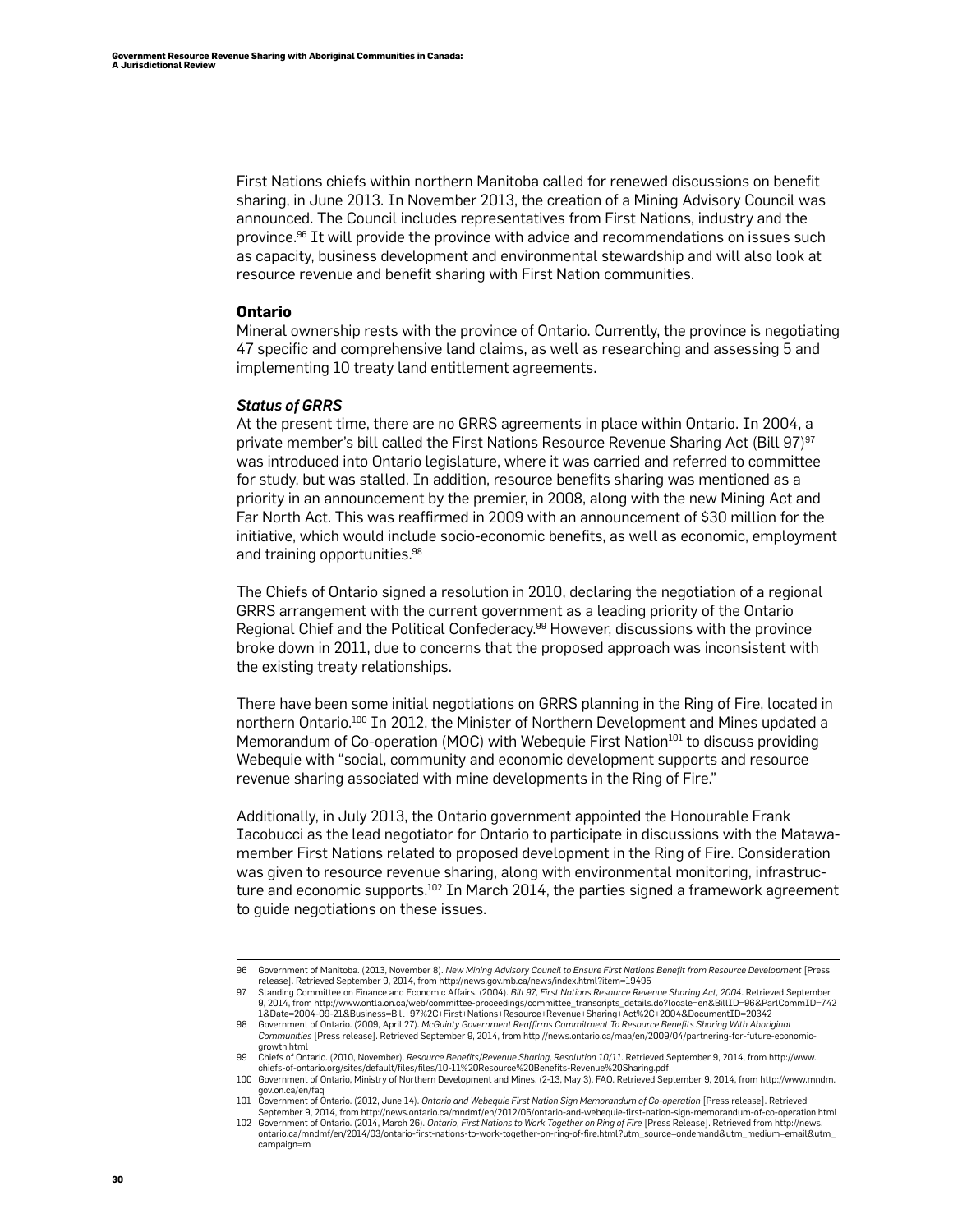#### **New Brunswick**

Minerals in New Brunswick are owned and managed by the Crown. In the province, there are 15 First Nation communities, with 6 Maliseet (or Wolastoqiyik) communities along the Saint John River and 9 Mi'kmaq communities along the eastern and northern coasts.<sup>103</sup> The Mi'kmaq and the Maliseet were signatories to the Peace and Friendship Treaties that were negotiated with the British Crown throughout the Maritimes. Such treaties were centered on building good relations and trading alliances at a time when the British and French were in conflict.

The Peace and Friendship Treaties did not include the surrender of Mi'kmaq or Maliseet rights to the land and resources.<sup>104</sup> Court decisions have affirmed Aboriginal and treaty rights and the Mi'kmaq and Maliseet of New Brunswick, the province of New Brunswick and Canada are involved in exploratory discussions. These discussions are currently focused on setting up a tripartite process that would address issues of mutual concern, including Aboriginal and treaty rights and self-government, as well as resource revenue sharing.105,106

#### *Status of GRRS*

No province-wide framework exists for mineral-specific GRRS in New Brunswick. The proposed Oil and Natural Gas Blueprint outlines the province's plan to establish an oil and natural gas royalty regime. However, there is no GRRS arrangement proposed within the Blueprint.<sup>107</sup>

#### **Prince Edward Island**

There are two First Nation communities in PEI – the Abegweit First Nation and the Lennox Island First Nation, which are represented by the Mi'kmaq Confederacy of PEI. There are no settled land claims, treaties or self-government agreements within this jurisdiction.<sup>108</sup>

No GRRS mechanism exists.

#### **Nova Scotia**

The Crown owns mineral rights in Nova Scotia. The Mi'kmaq are the predominant Aboriginal group within the province. Nova Scotia has 13 Mi'kmaq First Nations, with community populations ranging from 240 in the Annapolis Valley First Nation to 3,988 in the Eskasoni First Nation. In total, there are 13,518 registered First Nations people in Nova Scotia and of these, 4,752 live off-reserve.<sup>109</sup>

<sup>103</sup> Government of New Brunswick. (n.d.). Aboriginal Affairs (Secretariat): Executive Council Office. Retrieved September 9, 2014, from http://www2. gnb.ca/content/gnb/en/departments/aboriginal\_affairs/contacts/dept\_renderer.153.201476.8943.html#mandates 104 Aboriginal Affairs and Northern Development Canada. (2010, September 15). Questions and Answers. Retrieved September 9, 2014, from

https://www.aadnc-aandc.gc.ca/eng/1100100028650/1100100028651

<sup>105</sup> Aboriginal Affairs and Northern Development Canada. (2013, July 3). Fact Sheet - Progress Report on Aboriginal and Treaty Rights Negotiations in the Maritimes and the Gaspésie. Retrieved September 9, 2014, from https://www.aadnc-aandc.gc.ca/eng/1100100028644/1100100028645 106 New Brunswick Aboriginal Peoples Council. (n.d.). What are Aboriginal Rights? Retrieved September 9, 2014, from http://nbapc.org/resources/

qampa/ 107 Government of New Brunswick. (2013). *The New Brunswick Oil and Natural Gas Blueprint* (Canada). Fredericton, New Brunswick. Retrieved

September 9, 2014, from http://www2.gnb.ca/content/dam/gnb/Departments/en/pdf/Publications/9281%20ONG%20English%20Final%20web.pdf<br>108 Mi'kmaq Confederacy of Prince Edward Island. (n.d.). News/Media Releases. Retrieved Se 109 Government of Nova Scotia, Office of Aboriginal Affairs. (n.d.). Aboriginal People in NS. Retrieved September 9, 2014, from http://novascotia.ca/

abor/aboriginal-people/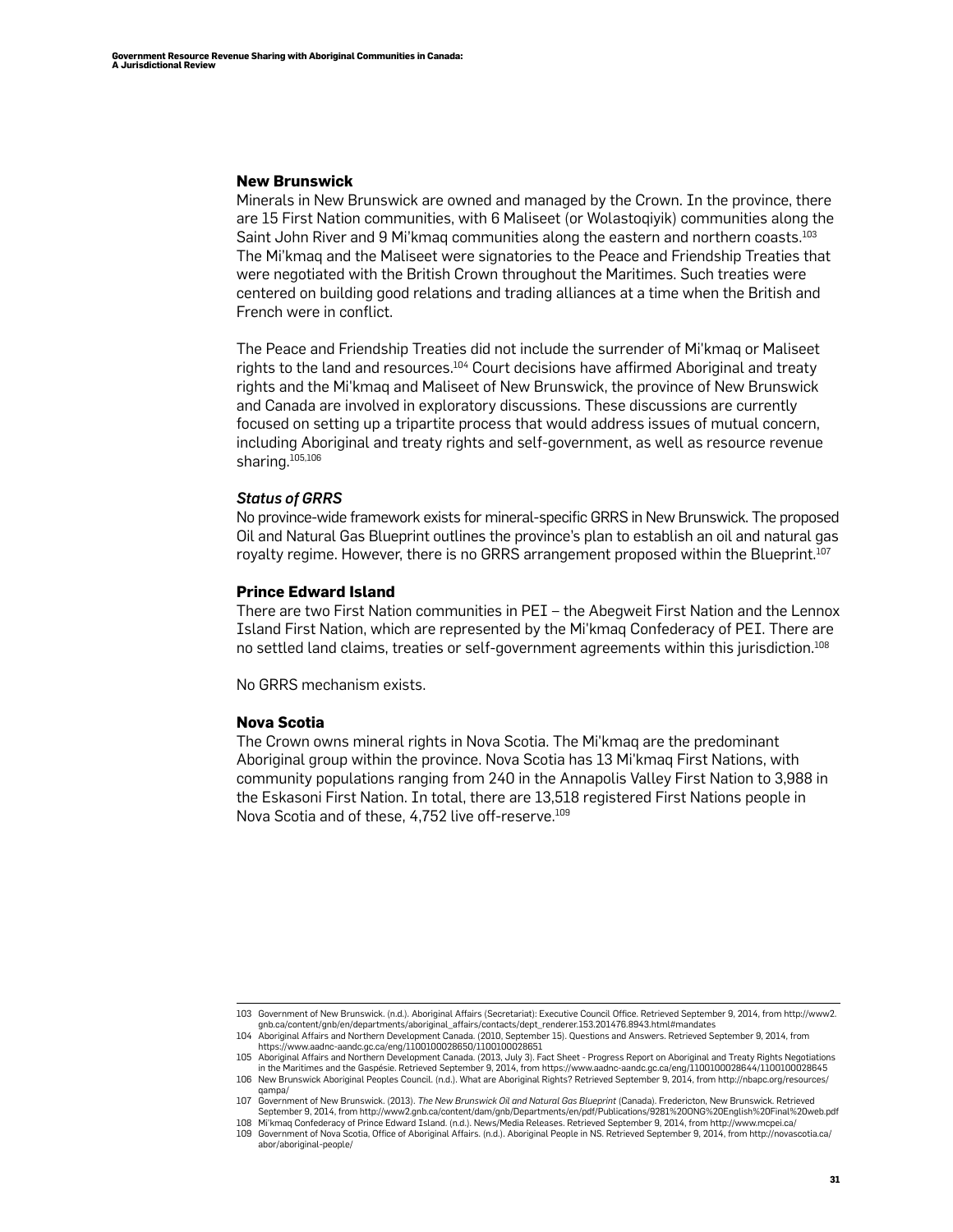The Mi'kmaq of Nova Scotia were signatories to the Peace and Friendship Treaties, which did not include provisions for the surrender of rights to lands and resources.<sup>110</sup> Negotiations are ongoing between the Mi'kmaq and the federal and provincial governments in a "Made-in-Nova Scotia Process," which aims to reach agreements to govern relationships among Canada, the Mi'kmaq and Nova Scotia, over issues of land, resources and governance. First steps have been taken with the establishment of the Umbrella Agreement (2001) and the Framework Agreements, which set out the political structure and negotiating process, respectively.<sup>111</sup> It is not known whether a GRRS mechanism is part of these negotiations.

#### *Status of GRRS*

There is no publicly available information disclosing the existence, negotiation or discussion of GRRS in Nova Scotia or evidence that this is part of the "Made-in-Nova Scotia Process."

<sup>110</sup> Aboriginal Affairs and Northern Development Canada. (2010, September 15). Questions and Answers. Retrieved September 9, 2014, from https://www.aadnc-aandc.gc.ca/eng/1100100028650/1100100028651

<sup>111</sup> Government of Nova Scotia, Office of Aboriginal Affairs. (n.d.). Frequently Asked Questions. Retrieved September 9, 2014, from http://novascotia. ca/abor/resources/#framework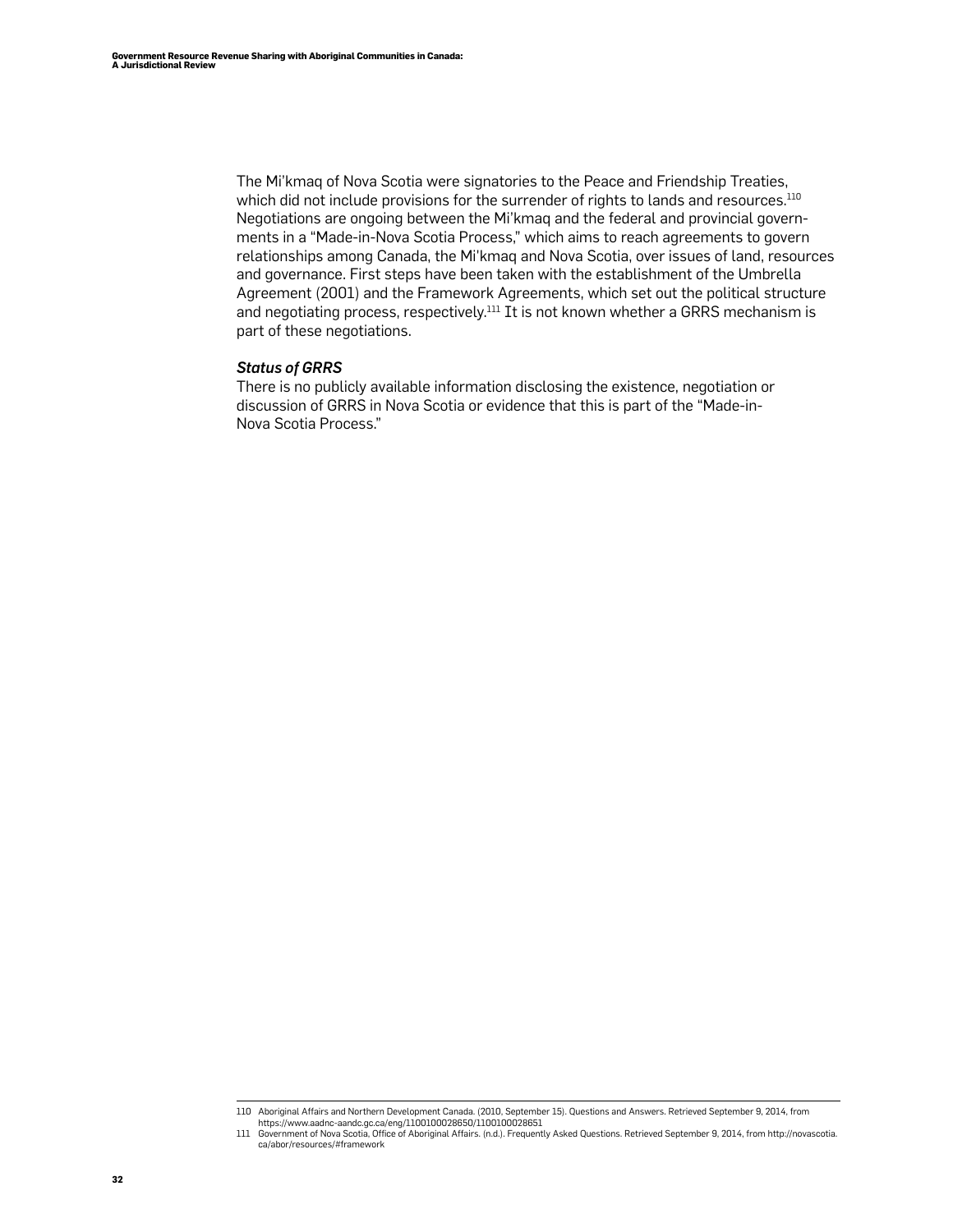**Government Resource Revenue Sharing with Aboriginal Communities in Canada: A Jurisdictional Review**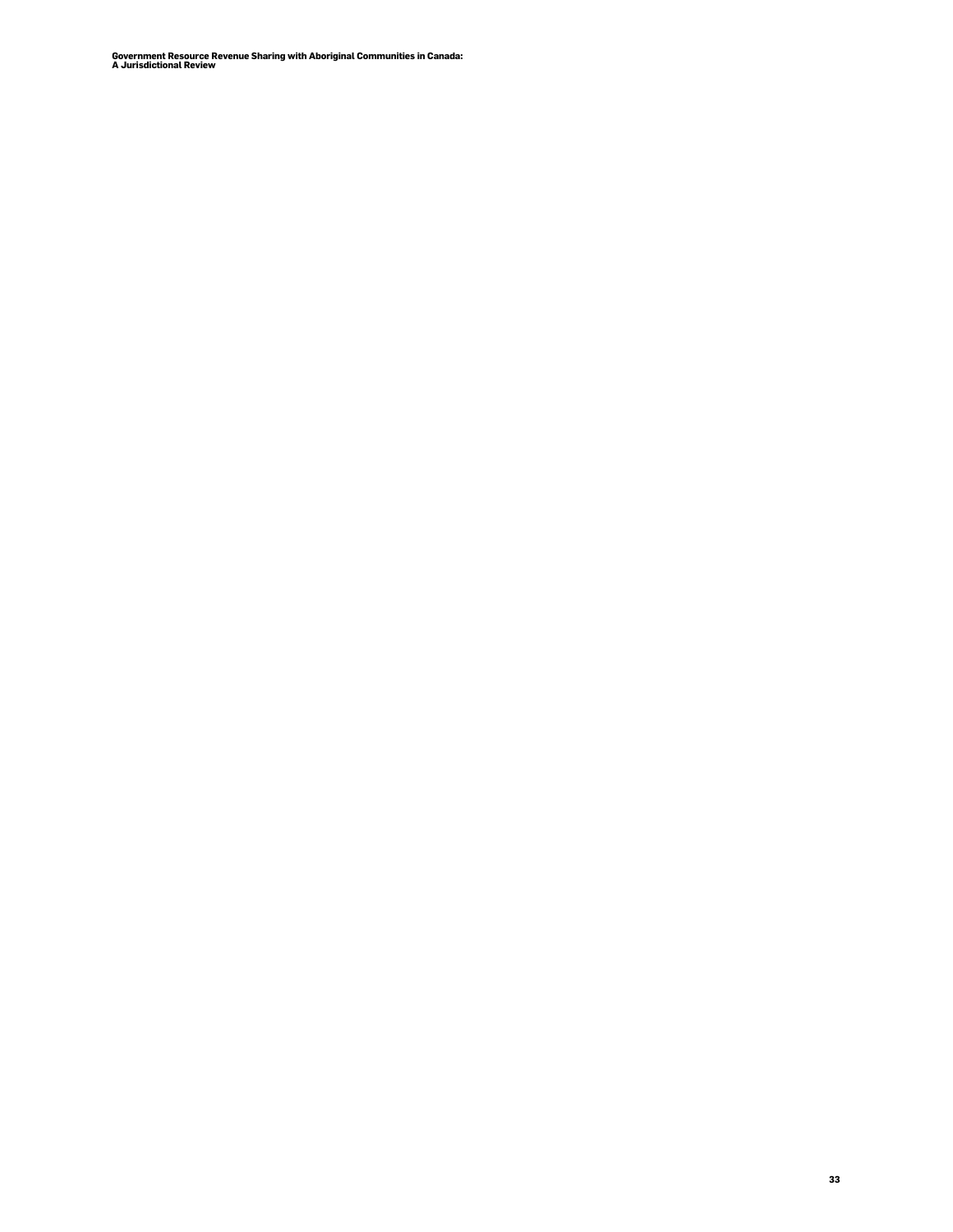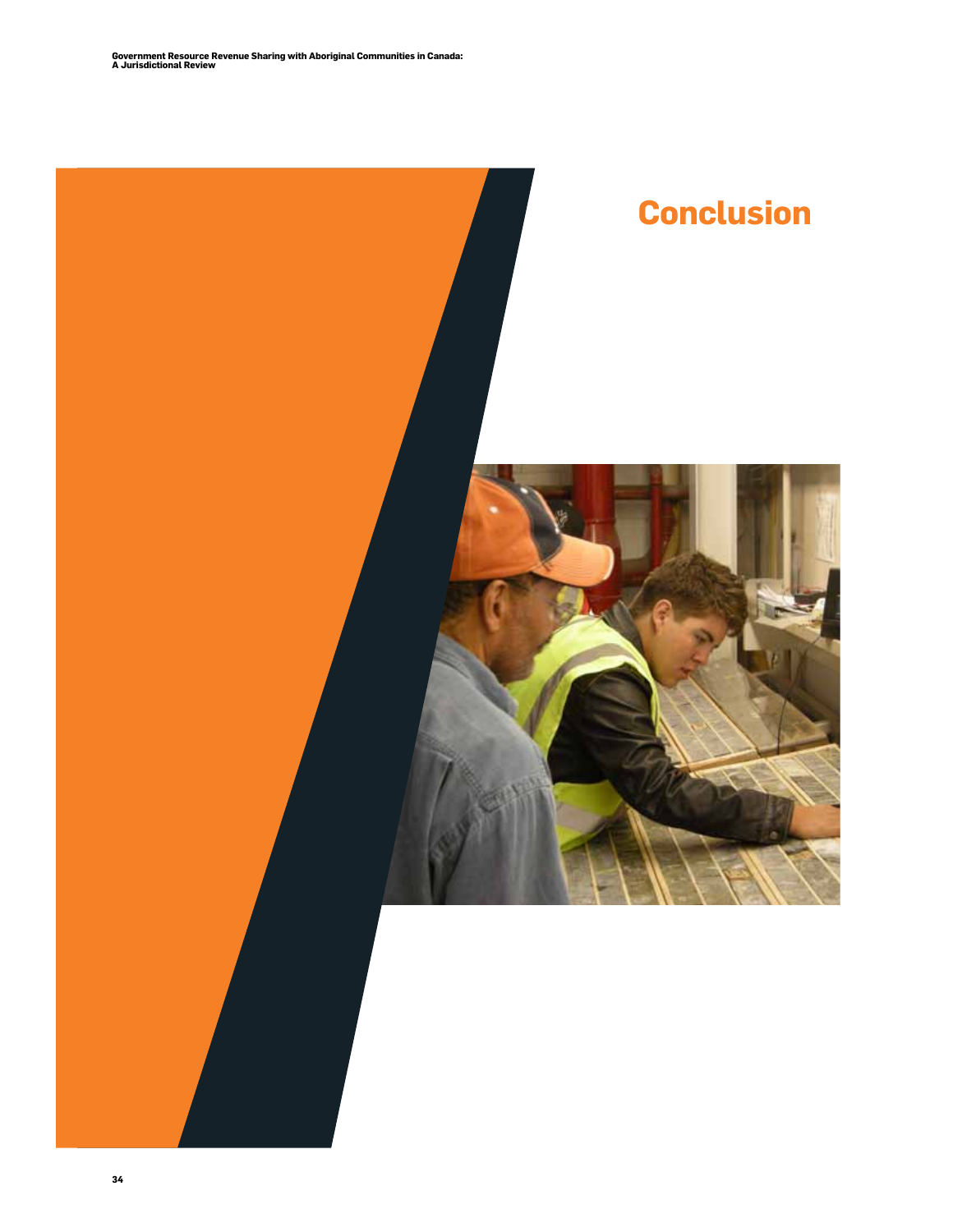Canada's mineral industry has the potential to provide socio-economic benefits to Aboriginal communities. There are many examples across the country where Aboriginal communities have realized opportunities for direct financial benefit, business development, training and community development. Government resource revenue sharing agreements between the Crown and Aboriginal communities are another mechanism by which Aboriginal people can receive benefits from the development of mineral resources on traditional territories.

The models of Crown revenue sharing agreements are outlined in this report, in the form of a jurisdictional scan. Key elements that characterize these agreements are presented with some of the associated challenges and benefits. Currently, there are six jurisdictions in Canada where GRRS agreements have been reached. There is no standard model for GRRS, and it is applied differently throughout the jurisdictions with GRRS agreements. However, the sources of the revenues that are shared in each agreement are limited to direct resource revenues that the governments receive from royalties, taxes or fees. The agreement in Quebec is the only one in which revenues to be shared are not calculated as a percentage, but as predetermined payments. Almost all instances of GRRS with Aboriginal communities are in areas where treaties with the Crown were never signed. British Columbia's policy mechanism for GRRS is through the signing of Economic Community Development Agreements, whereas the other existing arrangements in Canada have been reached in conjunction with comprehensive land claims negotiations/agreements.

This research was undertaken with the goal of contributing to ongoing discussion regarding GRRS, as well as to help guide advocacy for such arrangements, in jurisdictions where they do not yet exist. It is the PDAC's continued view that government resource revenue sharing can contribute to positive relationships among all parties, a favourable investment climate, the development of sustainable communities and the enhancement of the competitiveness of Canada's mineral industry.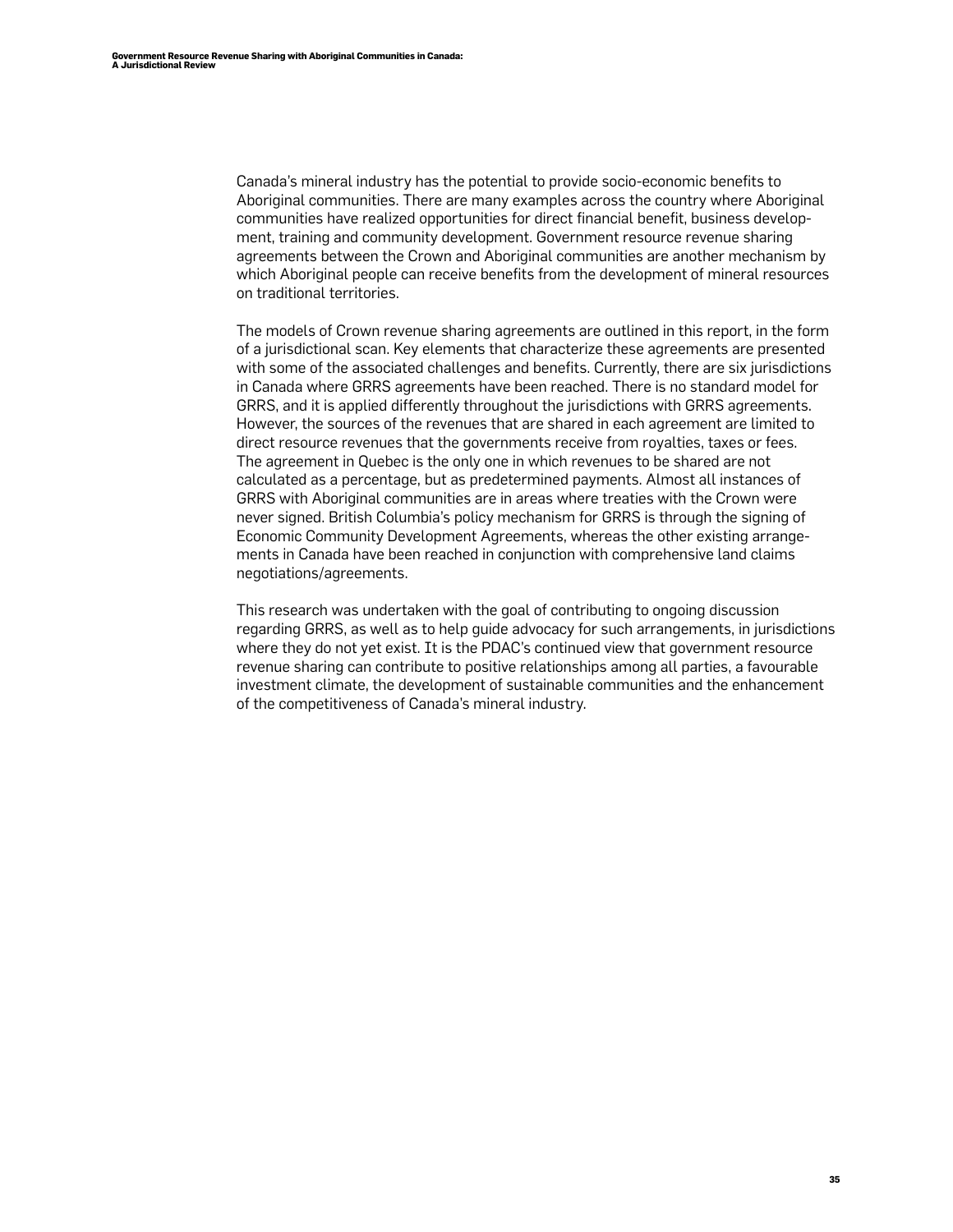# **Resource List**

Presented by jurisdiction, the following resources formed the basis of this research:

## **General**

- Aboriginal Affairs and Northern Development Canada (formerly Indian and Northern Affairs Canada). (n.d.). Historical Treaties in Canada [Map]. Retrieved September 9, 2014, from http://www.aadnc-aandc.gc.ca/DAM/DAM-INTER-HQ/STAGING/texte-text/ htoc\_1100100032308\_eng.pdf
- —. (n.d.). Canada Territorial Evolution 1867-1999 [Map]. Retrieved September 9, 2014, from http://www.aadnc-aandc.gc.ca/DAM/DAM-INTER-HQ/STAGING/texte-text/ hc1867trty\_1100100028971\_eng.pdf
- Aboriginal Affairs and Northern Development Canada. (2013, August 29). Maps of Treaty-Making in Canada. Retrieved September 9, 2014, from http://www.aadnc-aandc.gc.ca/ eng/1100100032297/1100100032309
- —. (2010, September 15). Land Claims. Retrieved September 8, 2014, from http://www. aadnc-aandc.gc.ca/eng/1100100030285/1100100030289
- Banta, R. (2005). Review of First Nation Resource Revenue Sharing. AFN.
- CBC News. (2012, July 16). Resource deals need aboriginal partners, premiers told [Online posting]. Retrieved September 9, 2014, from http://www.cbc.ca/news/politics/ resource-deals-need-aboriginal-partners-premiers-told-1.1159077
- Cornish, C. (2006). Mapping the Road Ahead: Finding Common Ground On Resource Revenue Sharing. PDAC.
- Davey, B. (2006). Resource Revenue Sharing Between Government and Ontario Aboriginal Communities: Final Report. OMICC.
- Pricewaterhouse Coopers LLP. (2011). *Digging Deeper: Canadian Mining Taxation* (Publication). Retrieved September 9, 2014, from http://www.pwc.com/en\_CA/ca/ mining/publications/canadian-mining-taxation-2011-04-en.pdf
- Prospectors & Developers Association of Canada. (2007). Government Resource Revenue Sharing with Aboriginal Peoples. Retrieved September 8, 2014, from http://www.pdac. ca/pdf-viewer?doc=/docs/default-source/aboriginal-affairs-docs/pdac-positiongovernment-resource-revenue-sharing-eng.pdf

## **Alberta**

- Alberta Chamber of Resources. (2006, January). *Learning from Experience: Aboriginal Programs in the Resource Industries* (Rep.). Retrieved September 9, 2014, from http:// www.acr-alberta.com/Portals/0/Learning%20From%20Experience-Aborignial%20 Programs%20in%20the%20Resource%20Industries.pdf
- Aseniwuche Winewak Nation of Canada. (n.d.). AWN Land Claim. Retrieved September 9, 2014, from http://www.aseniwuche.com/our\_land/claim.html
- Government of Alberta. (2013). Aboriginal Relations: Aboriginal Consultation Office Update. Retrieved September 9, 2014, from http://www.aboriginal.alberta.ca/1.cfm
- Government of Alberta. (n.d.). Alberta Aboriginal Relations: Métis Settlements. Retrieved September 10, 2014, from http://www.aboriginal.alberta.ca/Metis-Settlements.cfm
- —. (n.d.). Alberta Aboriginal Relations: Land Claims. Retrieved September 10, 2014, from http://www.aboriginal.alberta.ca/Land-Claims.cfm
- —. (n.d.). Alberta Aboriginal Relations: Land Claim Categories. Retrieved September 10, 2014, from http://www.aboriginal.alberta.ca/Land-Claim-Categories.cfm
- Historic Land Claim Settlement Marks New Beginning For Bigstone and Peerless Trout First Nations. (2011, September 12). Retrieved September 9, 2014, from http://www. aadnc-aandc.gc.ca/eng/1315857303021/1315857519950
- Lubicon Lake Nation. (2014). Governance. Retrieved September 9, 2014, from http://www. lubiconlakenation.ca/index.php/governance/traditional-lubicon-lake-nation-governance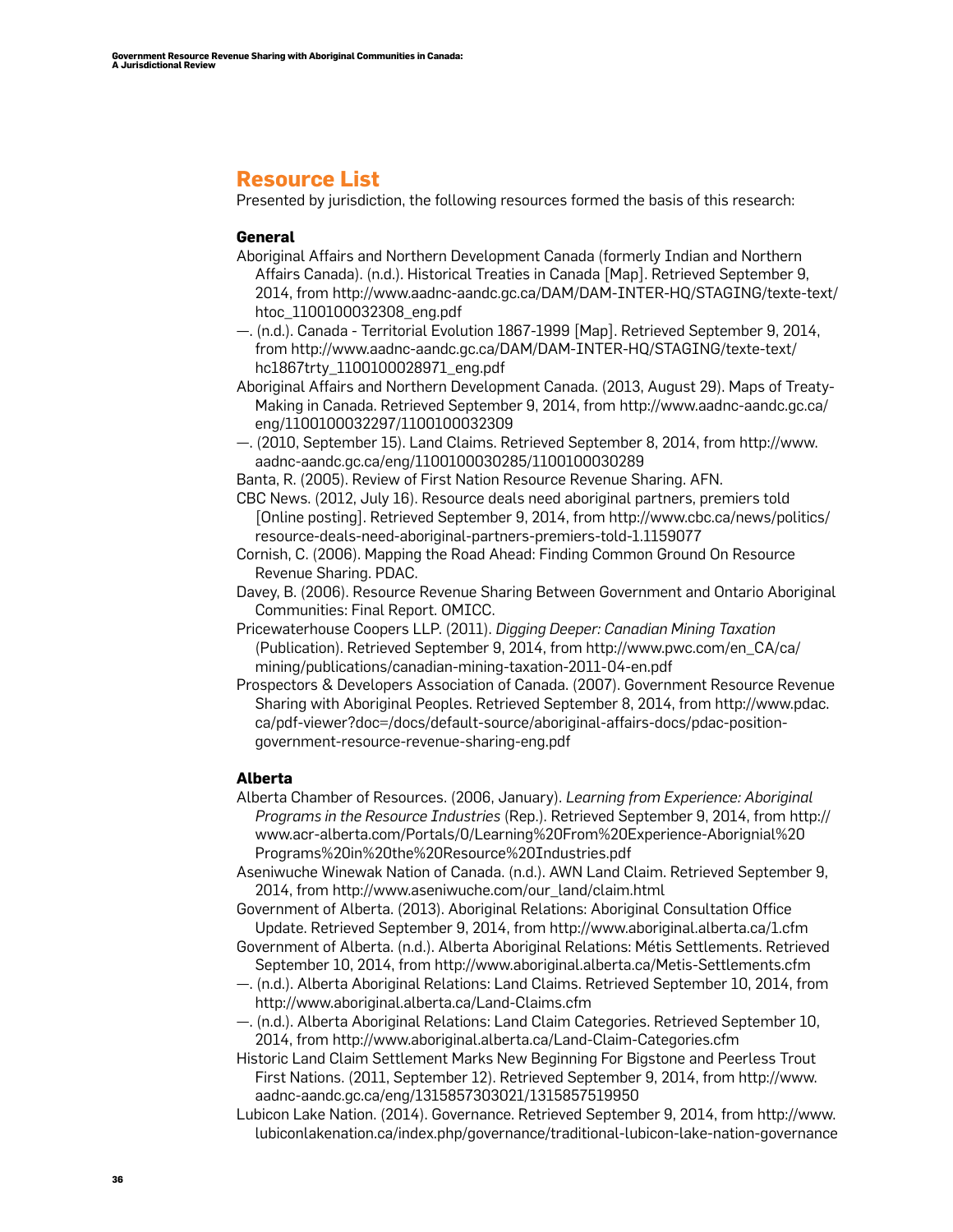- Statistics Canada. (2011). Table 2: Number and distribution of the population reporting an Aboriginal identity and percentage of Aboriginal people in the population, Canada, provinces and territories, 2011. *National Household Survey* (Canada, Statistics Canada). Ottawa, Ontario. Retrieved September 9, 2014, from http://www12.statcan.gc.ca/ nhs-enm/2011/as-sa/99-011-x/2011001/tbl/tbl02-eng.cfm
- —. (2011). Aboriginal Peoples in Canada: First Nations People, Métis and Inuit. *National Household Survey* (Canada, Statistics Canada). Ottawa, Ontario. Retrieved September 9, 2014, from http://www12.statcan.gc.ca/nhs-enm/2011/as-sa/ 99-011-x/99-011-x2011001-eng.cfm
- Sweetgrass, S. N. (2013). No to resource revenue sharing, says Alberta government. *Aboriginal Multi-Media Society*. Retrieved September 9, 2014, from http://www. ammsa.com/publications/alberta-sweetgrass/no-resource-revenue-sharing-saysalberta-government
- Weber, B. (2013, April 10). Alberta's resources consultation plan for First Nations is more of the same, bands say. *The Globe and Mail*. Retrieved September 9, 2014, from http://www.theglobeandmail.com/news/politics/albertas-resources-consultation-planfor-first-nations-is-more-of-the-same-bands-say/article11006274/

## **British Columbia**

- Association for Mineral Exploration British Columbia. (2010, August 25). *Mineral Explorers Applaud Historic Agreements between Government and First Nations* [Press release]. Retrieved September 9, 2014, from http://www.amebc.ca/docs/default-source/ news-releases/2010/ame\_bc\_nr\_2010-08-25.pdf
- British Columbia Assembly of First Nations. (2013, June). *BC Government Incremental Ore Revenue Sharing Policy, Resolution 3(n)/2013*. Retrieved September 8, 2014, from http://www.bcafn.ca/files/documents/BCAFNResolution03n-2013-BCGovernmentIncr ementalOreRevenueSharingPolicy.pdf
- —. (2011). *Governance Toolkit: Forests* (Rep.). Retrieved September 9, 2014, from http:// www.bcafn.ca/toolkit/governance-bcafn-governance-tool-3.13.php
- Government of British Columbia. (2013, March 25). FACTSHEET: Non-treaty agreements with First Nations. Retrieved September 8, 2014, from https://www.newsroom.gov. bc.ca/ministries/aboriginal-relations-and-reconciliation/factsheets/factsheet-nontreaty-agreements-with-first-nations.html
- —. (2012, June 12). *Economic Development Agreement signed with Nak'azdli First Nation* [Press release]. Retrieved September 8, 2014, from http://www.newsroom.gov.bc. ca/2012/06/economic-development-agreement-signed-with-nakazdli.html
- —. (2009, April). *Mineral Tax Handbook* (Ministry of Finance). Retrieved September 8, 2014, from http://www.sbr.gov.bc.ca/business/natural\_resources/Mineral\_Tax/MinTax\_ Handbook.pdf
- —. (n.d.). First Nations Negotiations Consulting with First Nations. Retrieved September 8, 2014, from http://www2.gov.bc.ca/gov/topic.page?id=81CB3D169ECC4F1787D629B 3E4B6FC99
- —. (n.d.). First Nations Clean Energy Business Fund. Retrieved September 9, 2014, from http://www2.gov.bc.ca/gov/topic.page?id=1178ADF080E24FDD931DA6FB88D67607
- —. (n.d.). *Modules for ECDA Toolkit Communications*. Presentation. Retrieved September 8, 2014, from http://www.ceaa.gc.ca/050/documents/42646/42646E.pdf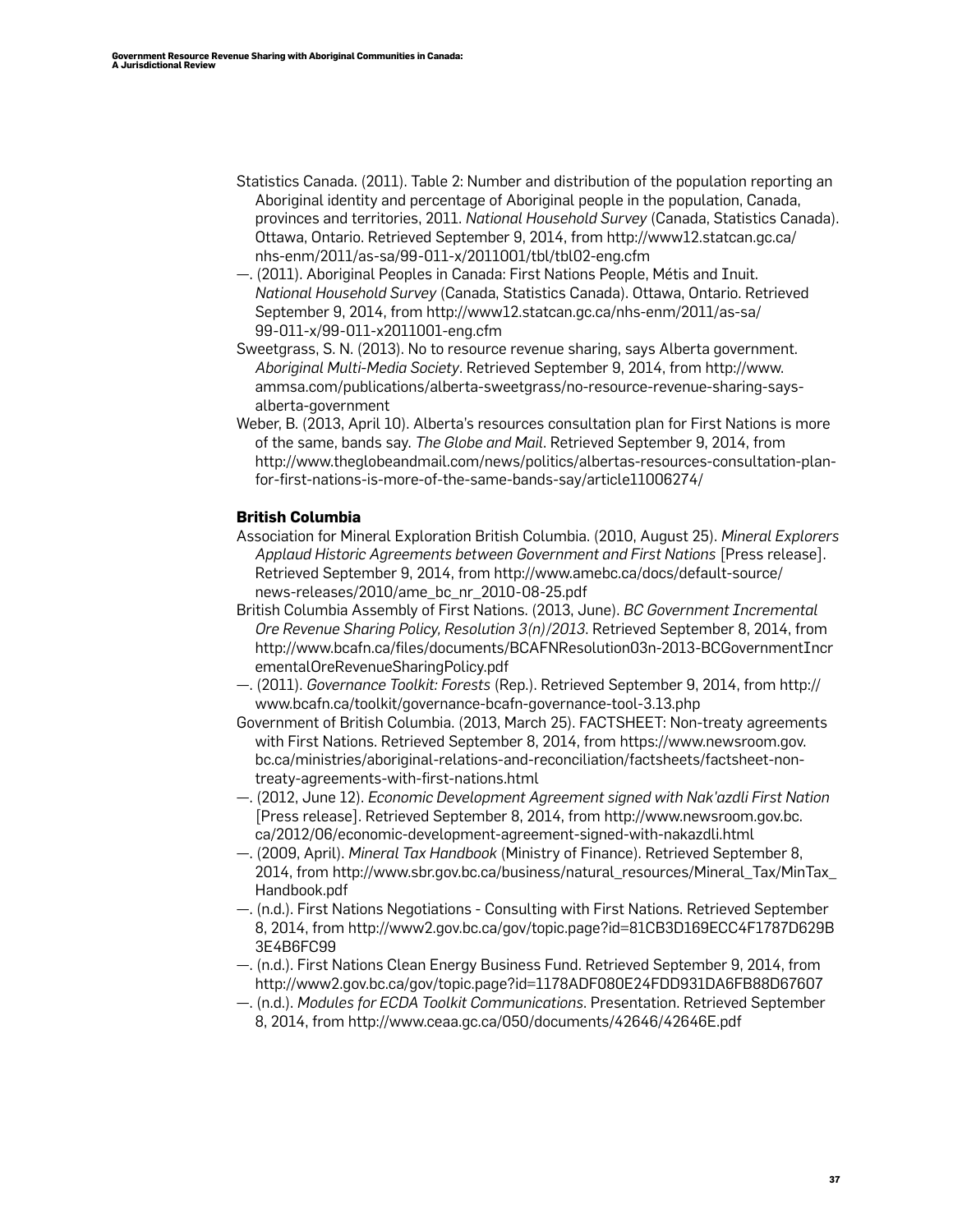- Government of British Columbia, Ministry of Aboriginal Relations and Reconciliation. (2013, April 15). *First Nations partnerships surpass Jobs Plan goals* [Press release]. Retrieved September 8, 2014, from http://www2.news.gov.bc.ca/news\_releases\_ 2009-2013/2013arr0026-000843.htm
- —. (2013). *Revised 2013/2014-2015/2016 Service Plan*. Retrieved September 9, 2014, from http://www.bcbudget.gov.bc.ca/2013\_June\_Update/sp/pdf/ministry/arr.pdf Government of British Columbia, Ministry of Forestry, Lands and Natural Resource Operations. (2011, December 16). *First Nations Direct Award Forest Tenure Opportunities Guidelines*. Retrieved September 9, 2014, from https://www.for.gov.bc.ca/ haa/Docs/Public\_Version\_Forest\_Tenure\_Opportunity\_Guidelines.pdf
- —. (2004). Forest and Range Agreements Frequently Asked Questions (FAQ). Retrieved September 9, 2014, from http://www.for.gov.bc.ca/haa/Docs/Public\_Q&A\_Oct27\_2004. htm
- Kehler, C. (2007). *The Province of BC's New Relationship with First Nations: A Review of the Implications of Shared Decisionmaking for Strategic Crown Land Use Planning* (Master's thesis). University of Victoria. Retrieved September 8, 2014, from https:// dspace.library.uvic.ca/bitstream/handle/1828/1495/kehler\_caoimhe.pdf?sequence=1
- Pricewaterhouse Coopers LLP. (2013). *Stay the Course: The Mining Industry in British Columbia 2012* (Rep.). Retrieved September 9, 2014, from http://www.pwc.com/ca/en/ mining/publications/pwc-mining-survey-bc-2013-04-en.pdf
- Prince George Citizen. (2010, August 25). Dig in: Province inks mining deal with First Nation, First Nations in British Columbia. *First Nations in British Columbia*. Retrieved September 8, 2014, from http://old.fnbc.info/node/3415
- Simeone, T. (2014, February 26). Resource Revenue–Sharing Arrangements with Aboriginal People. Retrieved September 8, 2014, from http://www.parl.gc.ca/Content/ LOP/ResearchPublications/2014-10-e.htm
- The First Nations of Maa-Nulth Treaty Society. (n.d.). *Resource Revenue Sharing in the Maa-Nulth Final Agreement*. Presentation. Retrieved September 8, 2014, from http:// www.maanulth.ca/downloads/presentation\_resource\_revenue\_sharing.pdf
- University of British Columbia. (2006, February 20). *Forest Range Agreement Backgrounder* (Publication). Retrieved September 9, 2014, from http://blogs.ubc.ca/ ecoknow/2006/02/forest-range-agreement-backgrounder/
- Wilson, A., McMahon, F., & Cervantes, M. (2013). *Fraser Institute Annual Survey of Mining Companies 2012-2013* (Rep.). Retrieved September 9, 2014, from http://www. fraserinstitute.org/uploadedFiles/fraser-ca/Content/research-news/research/ publications/mining-survey-2012-2013.pdf

## **Manitoba**

- Aboriginal Affairs and Northern Development Canada. (2014, April 30). Treaty Land Entitlement. Retrieved September 9, 2014, from http://www.aadnc-aandc.gc.ca/ eng/1100100034822/1100100034823
- Chenette, J., & Payette, D. W. (2000, October 1). *Duty to Defend: The Importance of Properly Presenting Facts* (Publication). Retrieved September 9, 2014, from McCarthy Tétrault website: http://www.mccarthy.ca/article\_detail.aspx?id=457
- CTV News. (2013, March 8). Supreme Court sides with Metis in historic Manitoba land claim dispute [Online posting]. Retrieved September 10, 2014, from http://www. ctvnews.ca/canada/supreme-court-sides-with-metis-in-historic-manitoba-landclaim-dispute-1.1187212
- Galloway, G. (2013, March 8). After 140 years and a review of 2000 volumes of documents, Métis win land claim. *The Globe and Mail*. Retrieved September 10, 2014, from http://www.theglobeandmail.com/news/politics/after-140-years-and-a-review-of-2000-volumes-of-documents-M%C3%A9tis-win-land-claim/article9505274/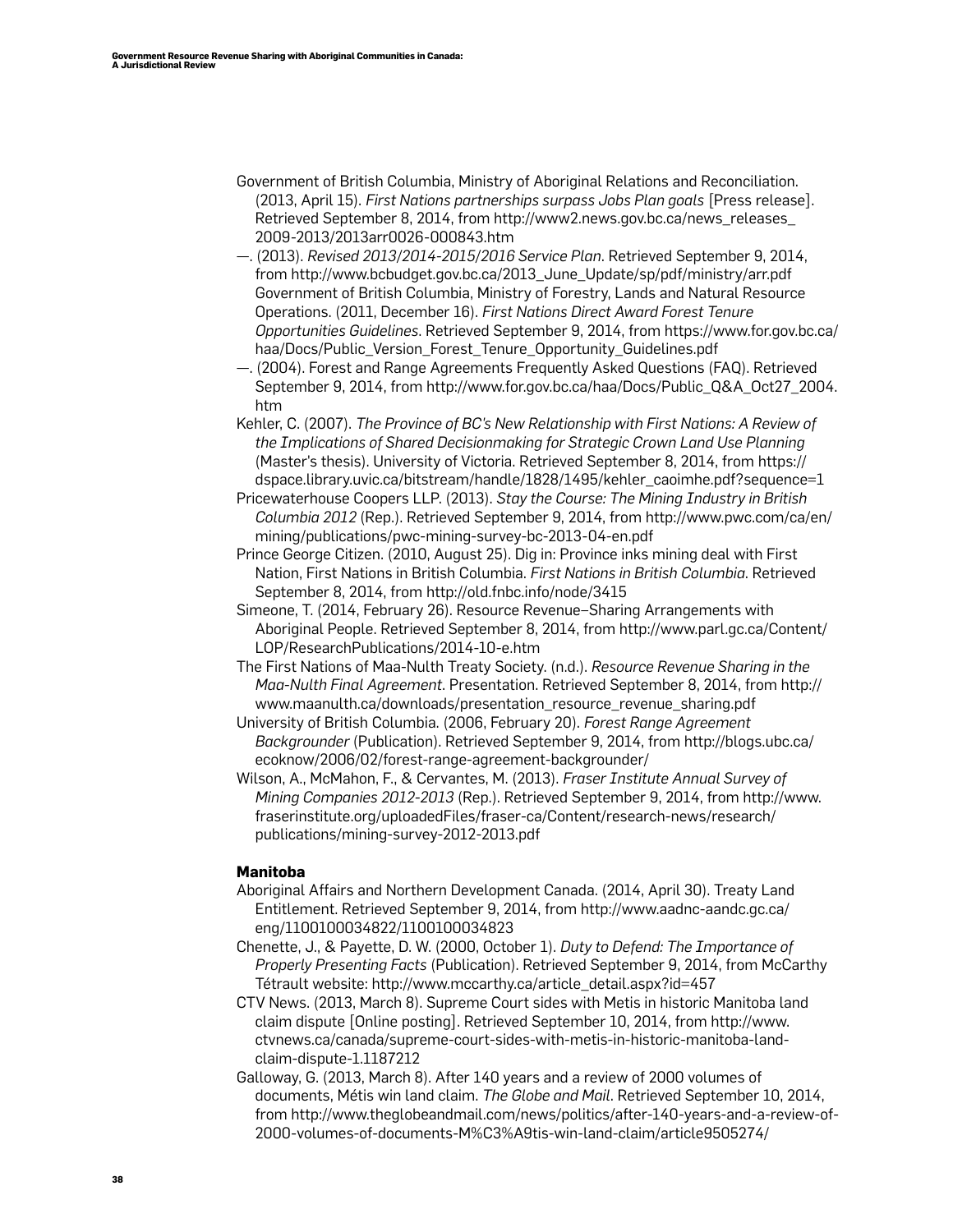- Government of Manitoba. (2013, November 8). *New Mining Advisory Council to Ensure First Nations Benefit from Resource Development* [Press release]. Retrieved September 9, 2014, from http://news.gov.mb.ca/news/index.html?item=19495
- —. (n.d.). Overviews: Natural Resources. Retrieved September 10, 2014, from http://www. gov.mb.ca/jec/invest/busfacts/overviews/natres.html
- Makin, K. (2011, December 12). Final showdown looms in Manitoba Métis land claim. *The Globe and Mail*. Retrieved September 10, 2014, from http://www.theglobeandmail.com/ news/national/final-showdown-looms-in-manitoba-M%C3%A9tis-land-claim/ article4247526/
- Manitoba Keewatinowi Okimakanak Inc. (n.d.). Natural Resources Secretariat. Retrieved September 10, 2014, from http://www.mkonorth.com/programs-resources/ natural-resource.php
- Manitoba Wildlands. (2014, May 31). East Side Planning Initiative (ESPI). Retrieved September 9, 2014, from http://manitobawildlands.org/lup\_espi.htm
- Naylor, J. (2013, April 19). Hudbay explains stance on revenue sharing. *The Thompson Citizen*. Retrieved September 10, 2014, from http://www.thompsoncitizen.net/ article/20130419/THOMPSON0107/304199997/-1/thompson/hudbay-explainsstance-on-revenue-sharing
- Postmedia News. (2013, March 8). Supreme Court ruling opens door for Metis people to negotiate claim to vast tracts of land, including all of present-day Winnipeg. *The National Post*. Retrieved September 10, 2014, from http://news.nationalpost. com/2013/03/08/after-three-decade-legal-fight-supreme-court-sides-with-metisin-historic-manitoba-land-dispute/
- Sam, A., Annis, K., Isaac, T., & Miller, R. J. (2009, June 23). *Recent Developments in Resource Revenue Sharing with First Nations* (Publication). Retrieved September 10, 2014, from McCarthy Tétrault website http://www.mccarthy.ca/article\_detail. aspx?id=4576
- Wawatay News Online. (2013, September 4). Manitoba nation signs historic selfgovernment agreement [Online posting]. Retrieved September 9, 2014, from http://www.wawataynews.ca/archive/all/2013/9/4/manitoba-nation-signs-historicself-government-agreement\_24969

## **New Brunswick**

- Aboriginal Affairs and Northern Development Canada. (2013, July 3). Fact Sheet Progress Report on Aboriginal and Treaty Rights Negotiations in the Maritimes and the Gaspésie. Retrieved September 9, 2014, from https://www.aadnc-aandc.gc.ca/ eng/1100100028644/1100100028645
- —. (2010, September 15). Questions and Answers. Retrieved September 9, 2014, from https://www.aadnc-aandc.gc.ca/eng/1100100028650/1100100028651
- Canadian Heritage, & University of New Brunswick. (n.d.). *Contested Terrain ("Aboriginal Land Petitions in New Brunswick, 1786-1878)*. Retrieved September 10, 2014, from http://etc.lib.unb.ca/acva/contestedterrain/
- Canadian Press. (2013, May 9). New Brunswick releases vague blueprint for oil and gas. *The Globe and Mail*. Retrieved September 10, 2014, from http://www.theglobeandmail. com/news/national/new-brunswick-releases-vague-blueprint-for-oil-and-gas/ article11826368/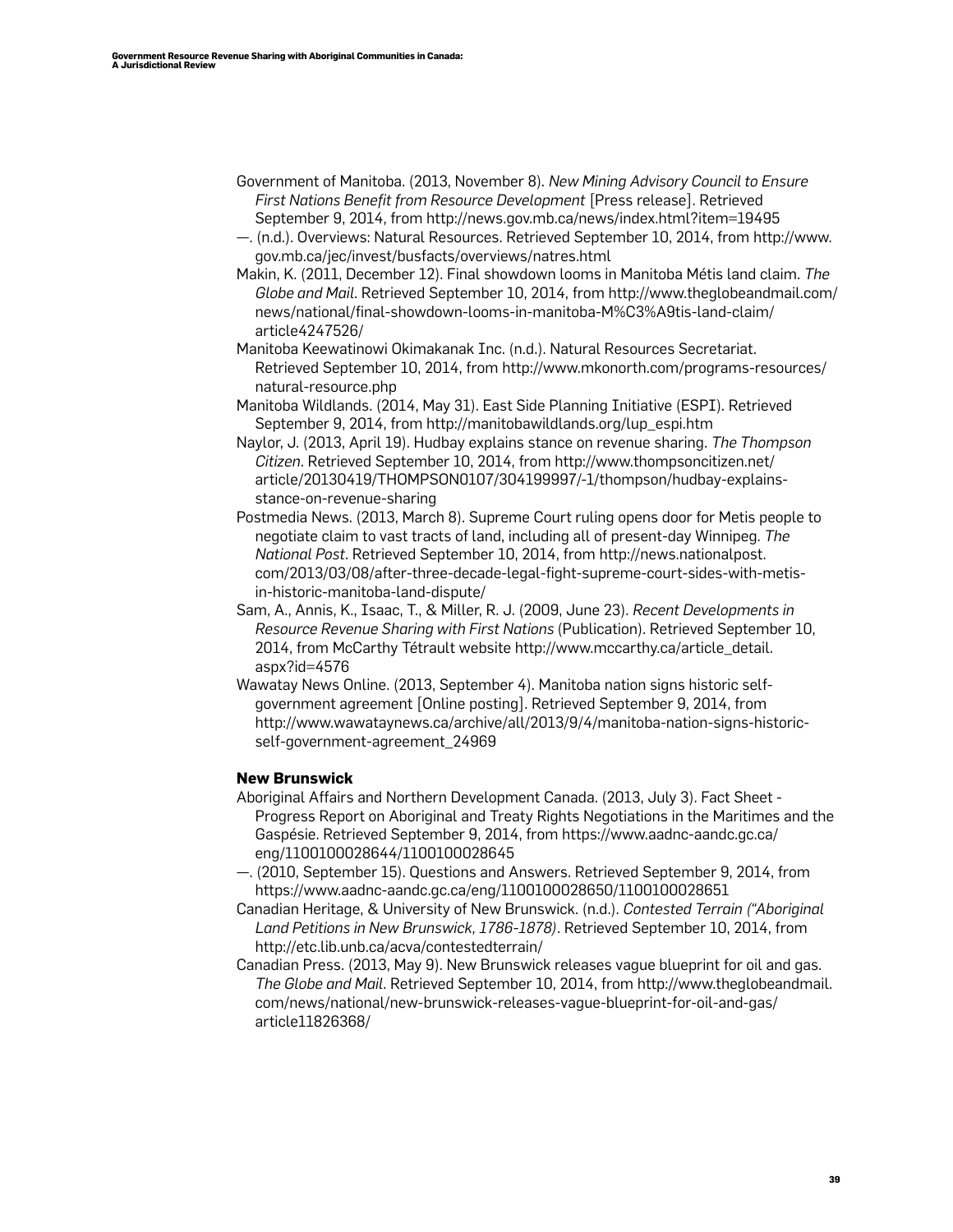- CBC News. (2013, May 9). Oil and gas blueprint released [Online posting]. Retrieved September 10, 2014, from http://www.cbc.ca/news/canada/new-brunswick/oil-andgas-blueprint-released-1.1377123
- —. (2012, January 25). Canada should honour treaties, St. Mary's chief says [Online posting]. Retrieved September 10, 2014, from http://www.cbc.ca/news/canada/ new-brunswick/canada-should-honour-treaties-st-mary-s-chief-says-1.1285563
- Government of New Brunswick. (2013). *The New Brunswick Oil and Natural Gas Blueprint* (Canada). Fredericton, New Brunswick. Retrieved September 9, 2014, from http:// www2.gnb.ca/content/dam/gnb/Departments/en/pdf/Publications/9281%20ONG%20 English%20Final%20web.pdf
- —. (n.d.). Aboriginal Affairs (Secretariat): Executive Council Office. Retrieved September 9, 2014, from http://www2.gnb.ca/content/gnb/en/departments/aboriginal\_affairs/ contacts/dept\_renderer.153.201476.8943.html#mandatesGovernment of New Brunswick, Energy and Mines. (2013, May 9). *REVISED / New Brunswick Oil and Natural Gas Blueprint released* [Press release]. Retrieved September 10, 2014, from http://www2.gnb.ca/content/gnb/en/departments/energy/news/news\_ release.2013.05.0416.html
- Government of New Brunswick, Finance/Aboriginal Affairs Secretariat. (2008, April 25). *First Nations community signs tax-sharing agreement with province* [Press release]. Retrieved September 10, 2014, from http://www.gnb.ca/cnb/news/fin/2008e0540fn.htm
- Government of New Brunswick, Natural Gas Group. (2012, May). *Responsible Environmental Management of Oil and Gas Activities in New Brunswick* (Working paper). Retrieved September 10, 2014, from http://www2.gnb.ca/content/dam/gnb/ Corporate/pdf/ShaleGas/en/RevenueSharing.pdf
- New Brunswick Aboriginal Peoples Council. (n.d.). What are Aboriginal Rights? Retrieved September 9, 2014, from http://nbapc.org/resources/qampa/

## **Newfoundland and Labrador**

- Aboriginal Affairs and Northern Development Canada. (2014, May 13). Newfoundland & Labrador. Retrieved September 9, 2014, from http://www.aadnc-aandc.gc.ca/ eng/1100100030595/1100100030596
- Government of Canada, Government of Newfoundland and Labrador, & The Labrador Innu. (2011, November 18). *Labrador Innu Land Claims Agreement-in-Principle* (Canada). Retrieved September 8, 2014, from http://www.aadnc-aandc.gc.ca/ eng/1331657507074/1331657630719
- Government of Newfoundland and Labrador, Labrador and Aboriginal Affairs Office. (2014, February 3). Land Claims. Retrieved September 10, 2014, from http://www.laa.gov. nl.ca/laa/land\_claims/
- —. (2014, February 3). Labrador and Inuit Land Claims Agreement Document. Retrieved September 10, 2014, from http://www.laa.gov.nl.ca/laa/land\_claims/agreement.htm
- Her Majesty the Queen in Right of Newfoundland and Labrador, & The Innu of Labrador. (2002). *Memorandum of Agreement Concerning the Voisey's Bay Project* (Government of Newfoundland and Labrador). Retrieved September 9, 2014, from http://www.laa. gov.nl.ca/laa/land\_claims/MemorandumAgreement.pdf
- Government of Newfoundland and Labrador. (2004, December 6). Premier announces ratification of Labrador Inuit Land Claims Agreement Act [Press release]. Retrieved September 10, 2014, from http://www.releases.gov.nl.ca/releases/2004/laa/1206n02. htm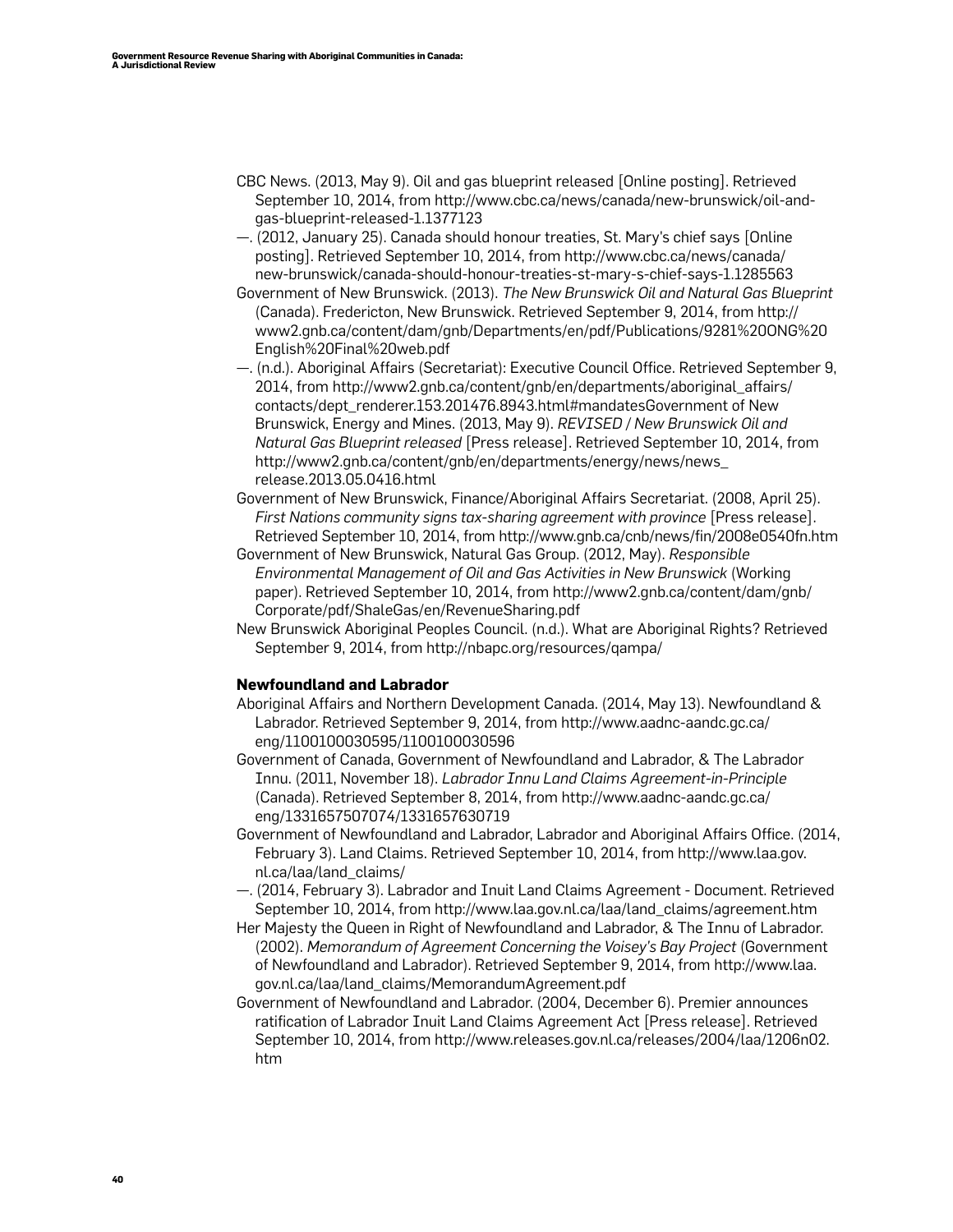The Inuit of Labrador, Her Majesty the Queen in Right of Newfoundland and Labrador, & Her Majesty the Queen in Right of Canada. (2005). Chapter 7, *Labrador Inuit Land Claims Agreement* (Canada, Aboriginal Affairs and Northern Development Canada). Retrieved September 9, 2014, from http://www.aadnc-aandc.gc.ca/DAM/DAM-INTER-HQ/STAGING/texte-text/al\_ldc\_ccl\_fagr\_labi\_labi\_1307037470583\_eng.pdf

## **Nova Scotia**

- Aboriginal Affairs and Northern Development Canada. (2010, September 15). Questions and Answers. Retrieved September 9, 2014, from https://www.aadnc-aandc.gc.ca/ eng/1100100028650/1100100028651
- Government of Canada. (1988). *Canada-Nova Scotia Offshore Petroleum Resources Accord Implementation Act* (Canada, Justice Laws Website). Retrieved September 9, 2014, from http://laws-lois.justice.gc.ca/eng/acts/c-7.8/FullText.html
- Government of Nova Scotia. (2002, November 22). *Nova Scotians Must Benefit from Province's Resources* [Press release]. Retrieved September 9, 2014, from http:// novascotia.ca/news/release/?id=20021122004
- Government of Nova Scotia, Office of Aboriginal Affairs. (n.d.). Aboriginal People in NS. Retrieved September 9, 2014, from http://novascotia.ca/abor/aboriginal-people/
- —. (n.d.). Current Status. Retrieved September 9, 2014, from http://www.gov.ns.ca/abor/ office/what-we-do/negotiations/current-status/
- —. (n.d.). Frequently Asked Questions. Retrieved September 9, 2014, from http:// novascotia.ca/abor/resources/#framework

## **Northwest Territories**

- Aboriginal Affairs and Northern Development Canada. (2014, April 1). Land Management and Ownership. Retrieved September 8, 2014, from http://www.aadnc-aandc.gc.ca/ eng/1100100027624/1100100027625
- —. (2013, June 25). Backgrounder Signing of the Northwest Territories Devolution Agreement. Retrieved September 9, 2014, from http://www.aadnc-aandc.gc.ca/ eng/1372180456758/1372180489531
- Aboriginal Affairs and Northern Development Canada (formerly Indian and Northern Affairs Canada), & Gwich'in Tribal Council. (1992). *Comprehensive Land Claim Agreement between Her Majesty the Queen in Right of Canada and The Gwich'in as Represented by the Gwich'in Tribal Council* (Canada, Aboriginal Affairs and Northern Development Canada [formerly Indian and Northern Affairs Canada]). Ottawa, Ontario. Retrieved September 8, 2014, from http://publications.gc.ca/collections/Collection/ R32-121-1992E.pdf
- Aboriginal Affairs and Northern Development Canada (formerly Indian and Northern Affairs Canada), & The Sahtu Tribal Council. (n.d.).*Comprehensive Land Claim Agreement between Her Majesty the Queen in Right of Canada and The Dene of Colville Lake, Déline, Fort Good Hope and Fort Norman and the Métis of Fort Good Hope, Fort Norman and Norman Wells in the Sahtu Region of the Mackenzie Valley as Represented by the Sahtu Tribal Council* (Canada, Aboriginal Affairs and Northern Development Canada [formerly Indian and Northern Affairs Canada]). Ottawa, Ontario. Retrieved September 8, 2014, from https://www.aadnc-aandc.gc.ca/DAM/DAM-INTER-HQ/ STAGING/texte-text/sahmet\_1100100031148\_eng.pdf
- Aboriginal Affairs and Northern Development Canada. (2014, March 27). Short history of NWT Devolution. Retrieved September 10, 2014, from http://www.aadnc-aandc.gc.ca/ eng/1395946093734/1395947469150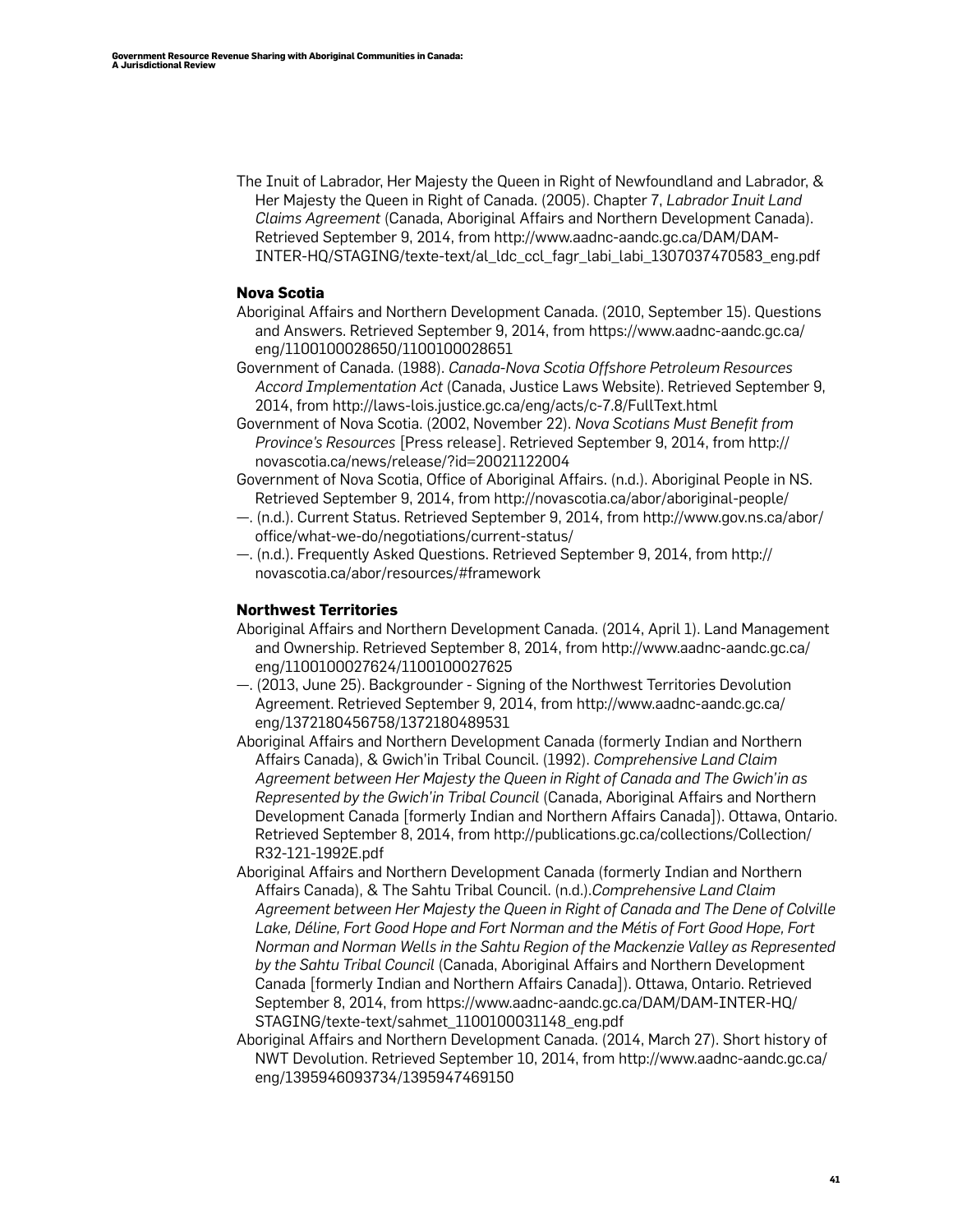- Auditor General of Canada. (2007). Chapter 3—Inuvialuit Final Agreement. In *October 2007 Report*. Retrieved September 8, 2014, from http://www.oag-bvg.gc.ca/internet/ english/parl\_oag\_200710\_03\_e\_23827.html
- CBC News, & Huffington Post. (2013, October 3). 5 Things To Know About Devolution In The N.W.T. [Online posting]. Retrieved September 9, 2014, from http://www. huffingtonpost.ca/2013/03/10/northwest-territories-devolution\_n\_2849389.html
- Government of Canada. (2014, May 26). *Statement of Congratulations by the Honourable Bernard Valcourt on the Addition of Three Communities to the Northwest Territories Lands and Resources Devolution Agreement* [Press release]. Retrieved September 8, 2014, from http://news.gc.ca/web/article-en.do?nid=851329
- Government of Canada, Government of the Northwest Territories, Inuvialuit Regional Corporation, Northwest Territory Métis Nation, Sahtu Secretariat Incorporated, Gwich'in Tribal Council, & Tlicho Government. (2013). *Northwest Territories Lands and Resources Devolution Agreement* (Canada, Aboriginal Affairs and Northern Development Canada). Retrieved September 8, 2014, from https://www.aadnc-aandc. gc.ca/DAM/DAM-INTER-HQ-NTH/STAGING/texte-text/nwt\_1385670345276\_eng.pdf
- —. (2013, May 31). *Northwest Territories Lands and Resource Devolution Agreement*. Retrieved September 9, 2014, from http://devolution.gov.nt.ca/wp-content/ uploads/2011/12/Final-DevolutionAgreement-May-31.pdf
- Government of the Northwest Territories. (2014, February 21). FAQ: Resource Revenue Sharing after Devolution. Retrieved September 8, 2014, from http://devolution. gov.nt.ca/about-devolution/faq/frequently-asked-questions-about-resourcerevenue-sharing
- —. (2013, October 1). Resource Revenue Sharing Provisions in Existing Land Claim and Self-Government Agreements. Retrieved September 8, 2014, from http://devolution. gov.nt.ca/resource-management/resource-revenue/existing-resource-revenuesharing-agreements
- —. (n.d.). Search Results for: Resource Revenue Sharing. Retrieved September 9, 2014, from http://devolution.gov.nt.ca/?s=resource+revenue+sharing
- —. (n.d.). Resource Revenue. Retrieved September 10, 2014, from http://devolution.gov. nt.ca/resource-management/resource-revenue
- Government of the Northwest Territories, Aboriginal Affairs and Intergovernmental Relations. (n.d.). Home Page. Retrieved September 9, 2014, from http://www.daair.gov. nt.ca/\_live/pages/wpPages/home.aspx
- Government of the Northwest Territories, Inuvialuit Regional Corporation, Gwich'in Tribal Council, Sahtu Secretariat Incorporated, & Northwest Territory Métis Nation. (2007, May 9). *Resource Revenue Sharing Agreement-in-Principle* (Canada). Retrieved September 8, 2014, from http://devolution.gov.nt.ca/wp-content/uploads/2012/04/ AIP-Resource-Revenue-Sharing.pdf
- Inuvialuit Regional Corporation. (1987). *The Western Arctic Claim, As Amended* (Rep.). Retrieved September 8, 2014, from http://www.inuvialuitland.com/resources/ Inuvialuit\_Final\_Agreement.pdf
- NWT Board Forum. (n.d.). Land ownership. Retrieved September 8, 2014, from http:// www.nwtboardforum.com/process/overview/land-ownership/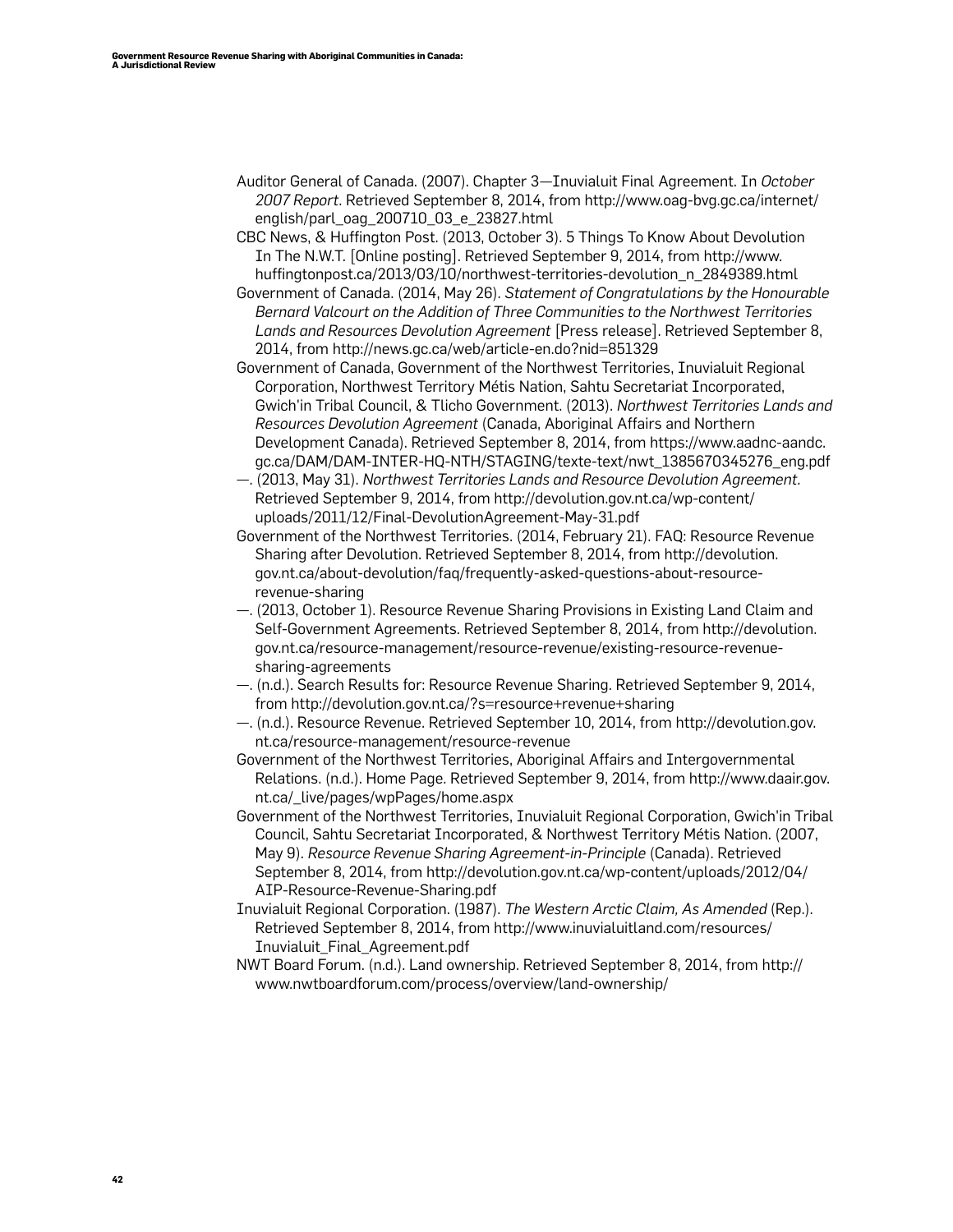## **Nunavut**

- Aboriginal Affairs and Northern Development Canada. (2014, February 6). Comprehensive Land Claim and Self-Government Negotiation Tables. Retrieved September 9, 2014, from http://www.aadnc-aandc.gc.ca/eng/1346782327802/1346782485058
- —. (2014, March 4). Nunavut. Retrieved September 9, 2014, from http://www.aadncaandc.gc.ca/eng/1100100030601/1100100030602
- —. (2006). Chapter 9 Comprehensive Claim Agreements. *Canada's Relationship with Inuit: A History of Policy and Program Development* (Canada, Aboriginal Affairs and Northern Development Canada). Retrieved September 8, 2014, from https://www. aadnc-aandc.gc.ca/eng/1100100016900/1100100016908#chp9
- Aboriginal Affairs and Northern Development Canada (formerly Indian and Northern Affairs Canada), & Nunavut Tunngavik Inc. (2009). *Agreement between the Inuit of the Nunavut Settlement Area and Her Majesty the Queen in Right of Canada as Amended* (Canada, Aboriginal Affairs and Northern Development Canada [formerly Indian and Northern Affairs Canada]). Ottawa, Ontario. Retrieved September 8, 2014, from http:// www.tunngavik.com/documents/publications/LAND\_CLAIMS\_AGREEMENT\_ NUNAVUT.pdf
- Eetoolook, J. (2000, November 13). *Mining and the Nunavut Land Claims Agreement*. Speech presented at Nunavut Mining Symposium in Nunavut, Rankin Inlet. Retrieved September 8, 2014, from http://www.tunngavik.com/wp-content/uploads/2011/03/ mining\_and\_nlca.pdf;
- Government of Canada, Government of Nunavut, & Nunavut Tunngavik Incorporated. (2008). Lands and Resources Devolution Negotiation Protocol. Retrieved September 8, 2014, from http://www.gov.nu.ca/sites/default/files/files/Devolution%20Protocol\_eng. pdf
- Johnson, W. (2000, November 13). *Administration of "Subsurface" Inuit Owned Lands*. Speech presented at Nunavut Mining Symposium in Nunavut, Rankin Inlet. Retrieved September 8, 2014, from http://www.polarnet.ca/ntilands/pdfdoc/iol\_admin.pdf
- Mayer, P. (2007). *Mayer Report on Nunavut Devolution* (Rep.). Retrieved September 8, 2014, from Aboriginal Affairs and Northern Development Canada website: http://www. aadnc-aandc.gc.ca/DAM/DAM-INTER-HQ-NTH/STAGING/texte-text/dev\_ mr\_1357230369296\_eng.pdf
- Nunavut Tunngavik Inc. (2012, May 1). *NTI Receives First Royalty Payment from Mining on Inuit Owned Lands* [Press release]. Retrieved September 9, 2014, from http://www. tunngavik.com/blog/2012/05/01/nti-receives-first-royalty-payment-from-mining-oninuit-owned-lands/
- —. (2011). Resource Revenue Policy. Retrieved September 8, 2014, from http://www. tunngavik.com/files/2013/01/Resource-Revenue-Policy-Eng.pdf
- —. (2004). *Tukisittiarniqsaujumaviit? A plain language guide to the Nunavut Land Claims Agreement* (Rep.). Retrieved September 9, 2014, from http://www.tunngavik.com/ documents/publications/2004-00-00-A-Plain-Language-Guide-to-the-Nunavut-Land-Claims-Agreement-English.pdf
- —. (n.d.). Search Results for: Resource Revenue. Retrieved September 9, 2014, from http://devolution.gov.nt.ca/?s=resource+revenue+sharing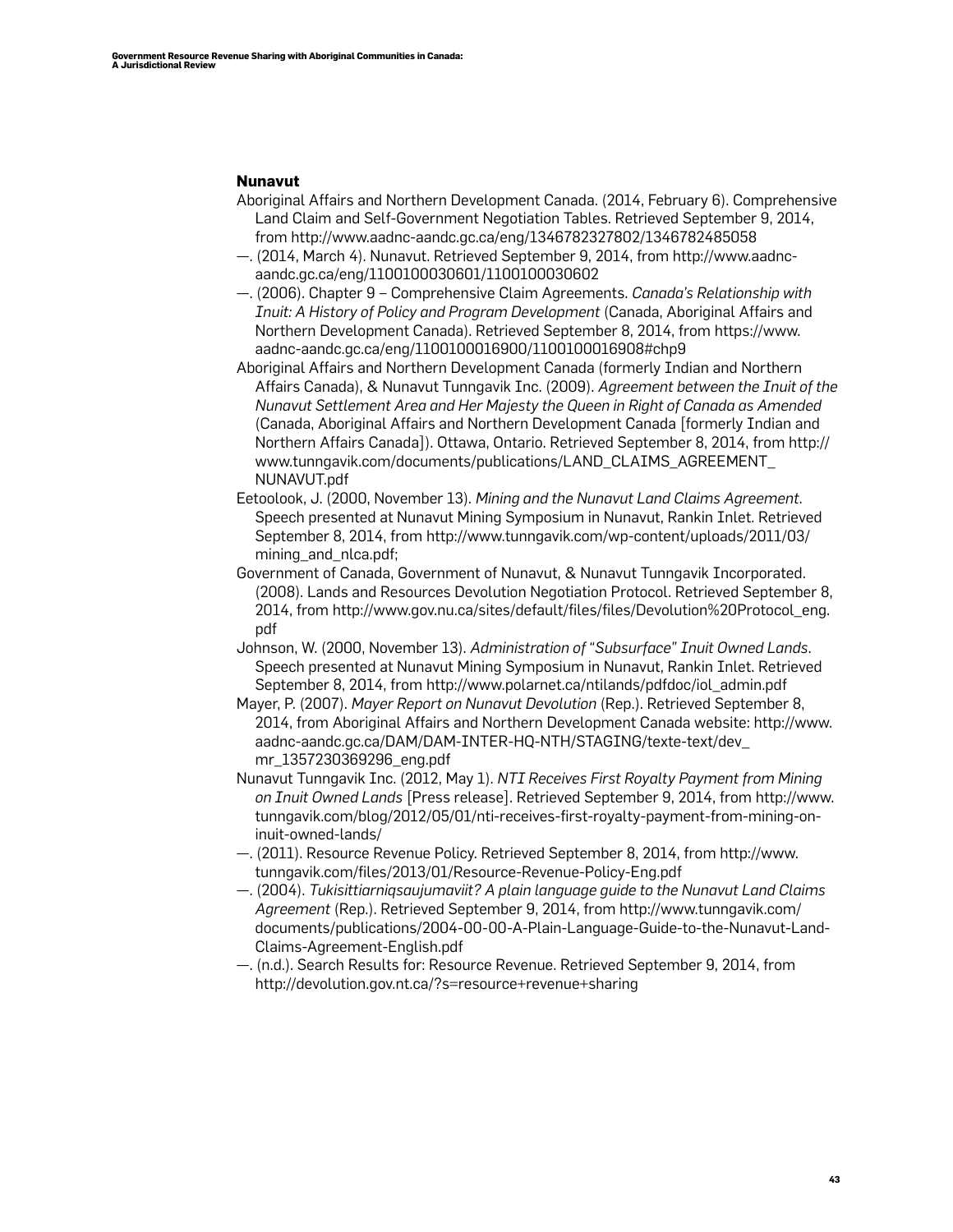## **Ontario**

- Chiefs of Ontario. (2010, November). *Resource Benefits/Revenue Sharing, Resolution 10/11*. Retrieved September 9, 2014, from http://www.chiefs-of-ontario.org/sites/ default/files/files/10-11%20Resource%20Benefits-Revenue%20Sharing.pdf
- Government of Ontario. (2014, March 26). *Ontario, First Nations to Work Together on Ring of Fire* [Press Release]. Retrieved from http://news.ontario.ca/mndmf/en/2014/03/ ontario-first-nations-to-work-together-on-ring-of-fire.html?utm\_ source=ondemand&utm\_medium=email&utm\_campaign=m
- —. (2012, June 14). *Ontario and Webequie First Nation Sign Memorandum of Co-operation* [Press release]. Retrieved September 9, 2014, from http://news.ontario.ca/mndmf/en/ 2012/06/ontario-and-webequie-first-nation-sign-memorandum-of-co-operation.html
- —. (2009, April 27). *McGuinty Government Reaffirms Commitment To Resource Benefits Sharing With Aboriginal Communities* [Press release]. Retrieved September 9, 2014, from http://news.ontario.ca/maa/en/2009/04/partnering-for-future-economic-growth. html
- Government of Ontario, Ministry of Northern Development and Mines. (2-13, May 3). FAQ. Retrieved September 9, 2014, from http://www.mndm.gov.on.ca/en/faq
- Standing Committee on Finance and Economic Affairs. (2004). *Bill 97, First Nations Resource Revenue Sharing Act, 2004*. Retrieved September 9, 2014, from http://www. ontla.on.ca/web/committee-proceedings/committee\_transcripts\_details.do?locale=en &BillID=96&ParlCommID=7421&Date=2004-09-21&Business=Bill+97%2C+First+ Nations+Resource+Revenue+Sharing+Act%2C+2004&DocumentID=20342

## **Prince Edward Island**

- Aboriginal Affairs and Northern Development Canada. (2012, August 16). Canada, the Province and the Mi'kmaq of Prince Edward Island Sign Landmark Consultation Agreement. Retrieved September 9, 2014, from http://www.aadnc-aandc.gc.ca/ eng/1344878401418/1344878589988
- Day, J. (2007, June 11). P.E.I. native land claims in legal hands. *The Guardian*. Retrieved September 9, 2014, from http://www.theguardian.pe.ca/Politics/2007-06-11/ article-1373890/PEI-Aboriginal-land-claims-in-legal-hands/1
- Government of Prince Edward Island. (2014, June 20). Learn. Retrieved September 9, 2014, from http://www.gov.pe.ca/landandlocalgovernance/index. php3?number=1041565&lang=E
- —. (n.d.). *Island Wind Energy: Securing Our Future: The 10 Point Plan*. Retrieved September 9, 2014, from http://www.gov.pe.ca/photos/original/wind\_energy.pdf
- —. (n.d.). *Provincial Policy on Consultation with the Mi'kmaq*. Retrieved September 9, 2014, from http://www.gov.pe.ca/photos/original/hea\_mikmaqconsu.pdf
- Mi'kmaq Confederacy of Prince Edward Island. (n.d.). News/Media Releases. Retrieved September 9, 2014, from http://www.mcpei.ca/

## **Quebec**

- Aboriginal Affairs and Northern Development Canada. (2014, January 29). James Bay and Northern Quebec Agreement. Retrieved September 8, 2014, from http://www. ceaa-acee.gc.ca/default.asp?lang=en&n=258F8153-1
- Adam, M. (2011, December 12). Algonquins prepare to launch giant land claim. *The National Post*. Retrieved September 9, 2014, from http://news.nationalpost. com/2011/12/12/algonquins-prepare-to-launch-giant-land-claim/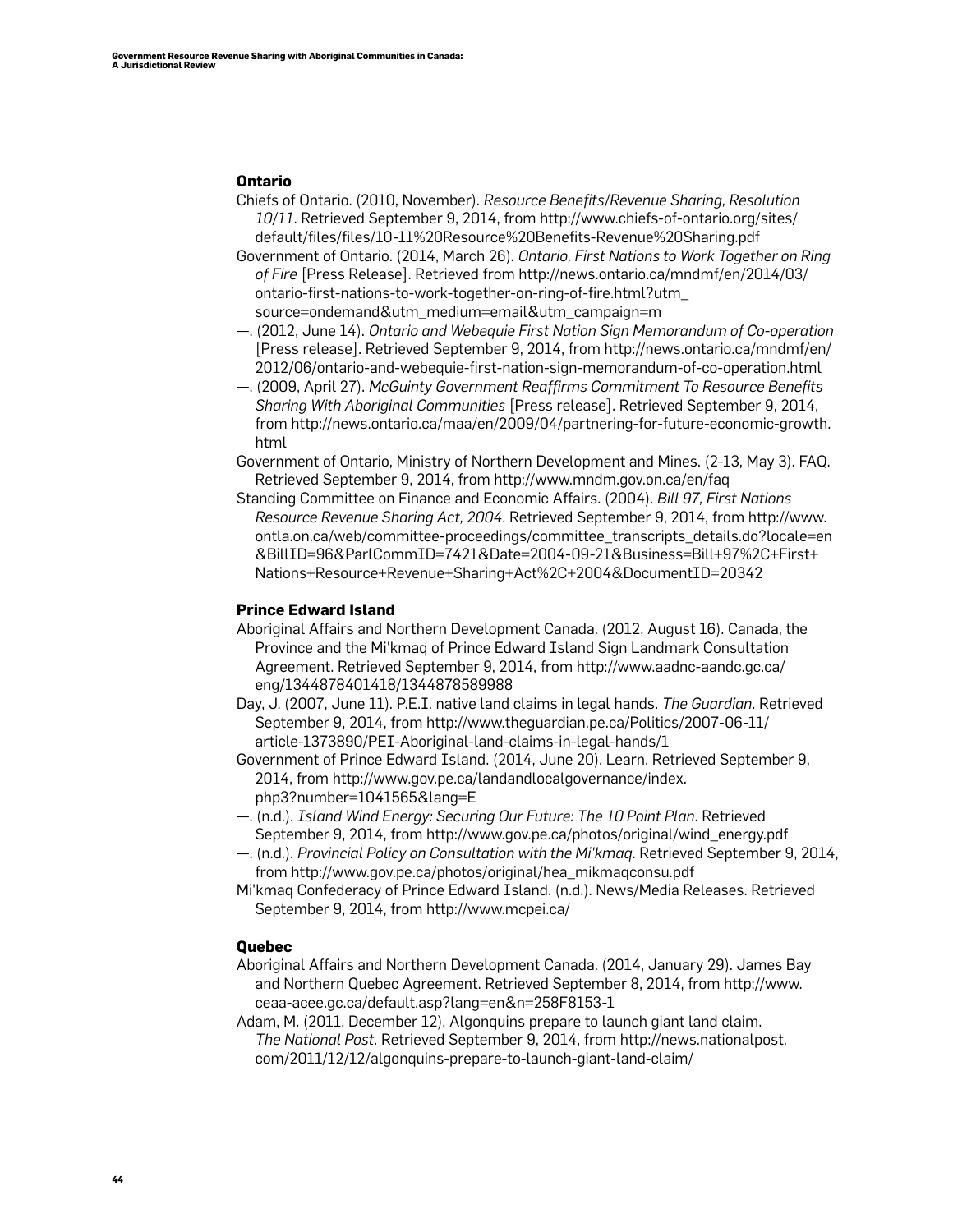- Government of Quebec, Ministry of Natural Resources, Ministry of Finance and the Economy. (2013). *Québec's Mining Tax Regime* (Working paper). Retrieved September 9, 2014, from http://www.finances.gouv.qc.ca/documents/autres/EN/AUTEN\_ MiningTaxRegime.pdf
- Grand Council of the Crees. (2012). *Future Prosperity: New Funding since the New Relationship Agreement with Quebec* (Rep.). Retrieved September 9, 2014, from http://www.gcc.ca/pdf/GCC000000007.pdf
- —. (2012). Paix des Braves at 10 Years: Challenges, Change and Prosperity. *Eeyou Eenou*. Retrieved September 9, 2014.
- —. (2010). *Annual Report 2008-2009* (Rep.). Retrieved September 8, 2014, from http://www.gcc.ca/pdf/GCC000000015.pdf
- —. (n.d.). Critical Issues: Paix des Braves. Retrieved September 9, 2014, from http://www.gcc.ca/issues/paixdesbraves.php
- —. (n.d.). Quebec Relations. Retrieved September 9, 2014, from http://www.gcc.ca/gcc/ querelations.php
- —. (n.d.). *The James Bay and Northern Quebec Agreement*. Retrieved September 8, 2014, from http://www.gcc.ca/pdf/LEG000000006.pdf
- Green, J. (2013, February 7). Algonquin Land Claim Agreement In Principle Fosters Concern On All Sides [Online posting]. Retrieved September 9, 2014, from http://www.frontenacnews.ca/component/k2/item/209-algonquin-land-claimagreement-in-principle-fosters-concern-on-all-sides
- Murdoch, J. (2002, December 2). *"Paix des Braves" Agreement and Natural Resources Development*. Lecture. Retrieved September 10, 2014, from http://www.nativeinvest-trade.com/pdf/John%20Paul%20Murdock%20-%20NITA%20Presentation%20 on%20PdB.pdf
- Oblin, G. (2007). *The* Paix des Braves *Agreement of 2002: An Analysis of Cree Responses* [Doctoral thesis]. Concordia University. Retrieved September 8, 2014, from http:// spectrum.library.concordia.ca/975819/1/NR31116.pdf
- Public Works and Government Services Canada. (2010, September 15). *James Bay and Northern Quebec Agreement and The Northeastern Quebec Agreement 1998-1999 Annual Report - 1999-2000 Annual Report* (Canada, Aboriginal Affairs and Northern Development Canada). Retrieved September 8, 2014, from http://www.aadnc-aandc. gc.ca/eng/1100100030848/1100100030850

## **Saskatchewan**

- Aboriginal Affairs and Northern Development Canada. (2011, August 10). Treaty Land Entitlement – The English River Story, Saskatchewan. Retrieved September 10, 2014, from http://www.aadnc-aandc.gc.ca/eng/1312988304164/1312988562271
- Atkinson, M., Dr., McGrane, D., Dr., Berdahl, L., Dr,, & White, S., Dr. (2012). *Attitudes towards Aboriginal issues in Saskatchewan: A research brief* (Issue brief). Retrieved September 10, 2014, from http://www.schoolofpublicpolicy.sk.ca/\_documents/\_other/ Attitudes%20towards%20Aboriginal%20Issues%20in%20Saskatchewan.pdf
- CBC News. (2012, June 12). First Nations members eligible for \$20,000 each in land claim deal [Online posting]. Retrieved September 10, 2014, from http://www.cbc.ca/ news/canada/saskatchewan/first-nations-members-eligible-for-20-000-each-in-landclaim-deal-1.1234568
- —. (2011, November 28). NDP drops First Nations revenue-sharing pledge [Online posting]. Retrieved September 9, 2014, from http://www.cbc.ca/news/canada/ saskatchewan/ndp-drops-first-nations-revenue-sharing-pledge-1.982805
- Federation of Saskatchewan Indian Nations. (n.d.). Treaty Right to Resources. Retrieved September 8, 2014, from http://www.fsin.com/index.php/treaty-right-to-resources.html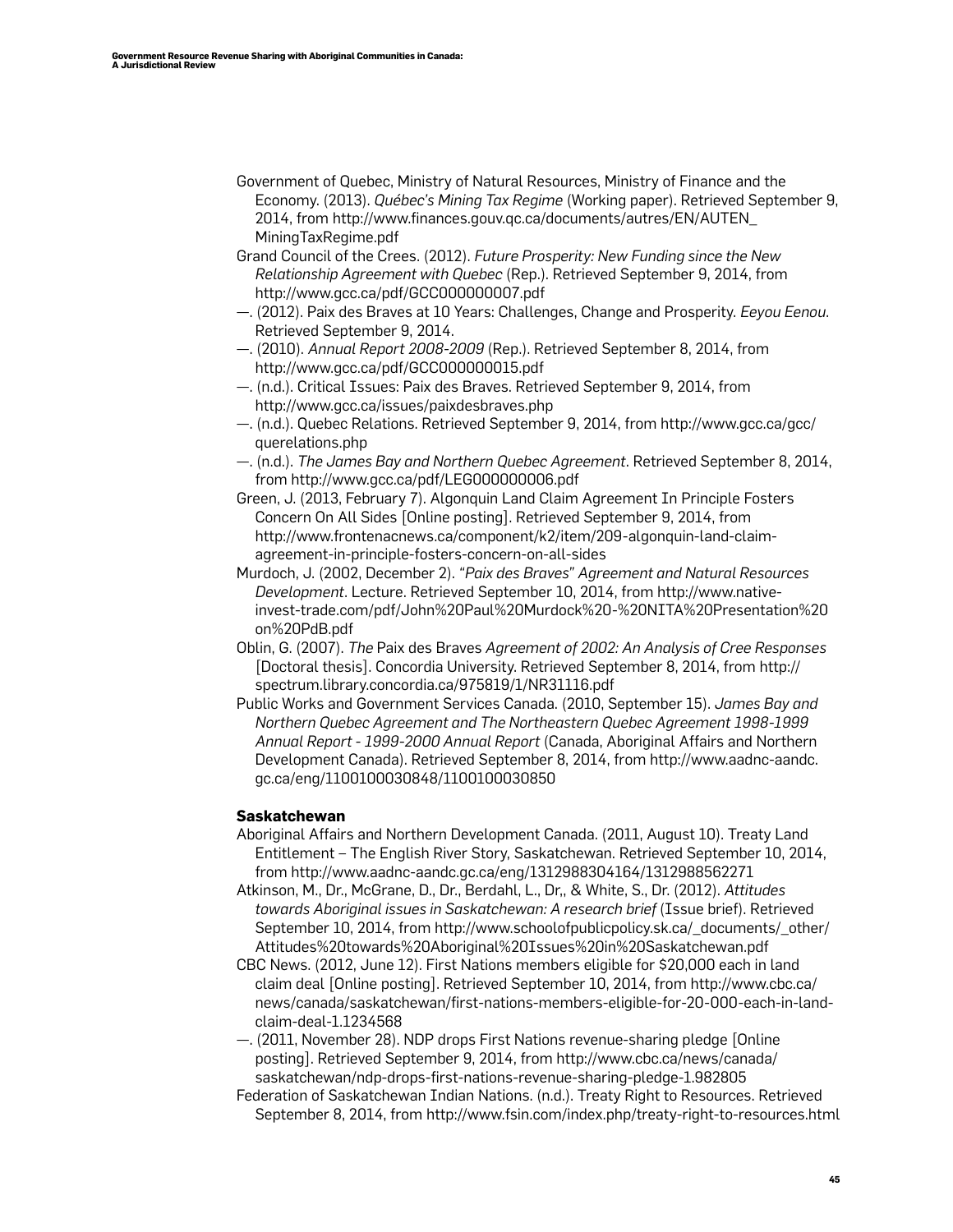- First Nations, Métis and Northern Affairs. (n.d.). Retrieved September 10, 2014, from http://www.gr.gov.sk.ca/fnmna
- Government of Saskatchewan. (n.d.). Maps of Saskatchewan First Nations Land. Retrieved September 10, 2014, from https://www.saskatchewan.ca/live/first-nations-citizens/ economic-development/maps
- —. (n.d.). Lands and Consultation. Retrieved September 10, 2014, from http://www.gr.gov. sk.ca/Lands
- Hurley, M. C. (2009). *Aboriginal Self-Government* (Canada, Parliament of Canada, Social Affairs Division). Retrieved September 9, 2014, from http://www.parl.gc.ca/content/lop/ researchpublications/prb0923-e.htm#a14
- Joehnck, M. [MBC Radio] (2013, March 20). Saskatchewan Party Pours Cold Water On Resource Revenue Sharing With First Nations [Online posting]. Retrieved September 9, 2014, from http://www.mbcradio.com/index.php/mbc-news/12228-sask-partypours-cold-water-on-resource-revenue-sharing-with-first-nations
- Lacroix, S. (2011, October 17). Resource revenue sharing with aboriginals, a topic of controversy among politicians. *Prince Albert Daily Herald*. Retrieved September 10, 2014, from http://www.paherald.sk.ca/News/2011-10-17/article-2778959/Resourcerevenue-sharing-with-aboriginals,-a-topic-of-controversy-among-politicians/1
- McCarthy, S. (2013, January 16). First nations' growing voice pressures resource sector. *The Globe and Mail*. Retrieved September 8, 2014, from http://www.theglobeandmail. com/report-on-business/industry-news/energy-and-resources/first-nations-growingvoice-pressures-resource-sector/article7447701/
- Nestor, R. (n.d.). First Nations Land Claims. In *The Encyclopedia of Saskatchewan*. Retrieved September 10, 2014, from http://esask.uregina.ca/entry/first\_nations\_land\_ claims.html
- News Talk 980 CJME Radio staff. (2011, October 13). Candidates react to resource revenue sharing [Online posting]. Retrieved September 10, 2014, from http://cjme.com/ node/27341
- Préfontaine, D. R. (n.d.). Métis Nation Saskatchewan. In *The Encyclopedia of Saskatchewan*. Retrieved September 10, 2014, from http://esask.uregina.ca/entry/ metis\_nation-saskatchewan.html
- Wall, B. and the Saskatchewan Party. (2011, October 14). Wall Rejects Lingenfelter's Special Deal for First Nations Resource Revenue Sharing. Retrieved September 8, 2014, from http://saskparty.com/index.php?pageid=NewsItem&newsid=202Yukon
- Aboriginal Affairs and Northern Development Canada. (2013, June 4). FAQs Yukon Devolution. Retrieved September 9, 2014, from http://www.aadnc-aandc.gc.ca/ eng/1352471189145/1352471271662
- —. (2013, June 4). Yukon Devolution. Retrieved September 9, 2014, from http://www. aadnc-aandc.gc.ca/eng/1352470994098/1352471080537
- Carl, S., & Liard, M. (2013, March 26). First Nations spurn government's ultimatum. *Whitehorse Daily Star*. Retrieved September 8, 2014, from http://whitehorsestar.com/ News/first-nations-spurn-governments-ultimatum
- Council of Yukon First Nations. (n.d.). Umbrella Final Agreement. Retrieved September 10, 2014, from http://cyfn.ca/agreements/umbrella-final-agreement/

Government of Canada, Government of Yukon, & The Council for Yukon Indians. (1993). *Umbrella Final Agreement for Yukon Indians*. Retrieved September 9, 2014, from http://www.aadnc-aandc.gc.ca/DAM/DAM-INTER-HQ/STAGING/texte-text/al\_ldc\_ccl\_ fagr\_ykn\_umb\_1318604279080\_eng.pdf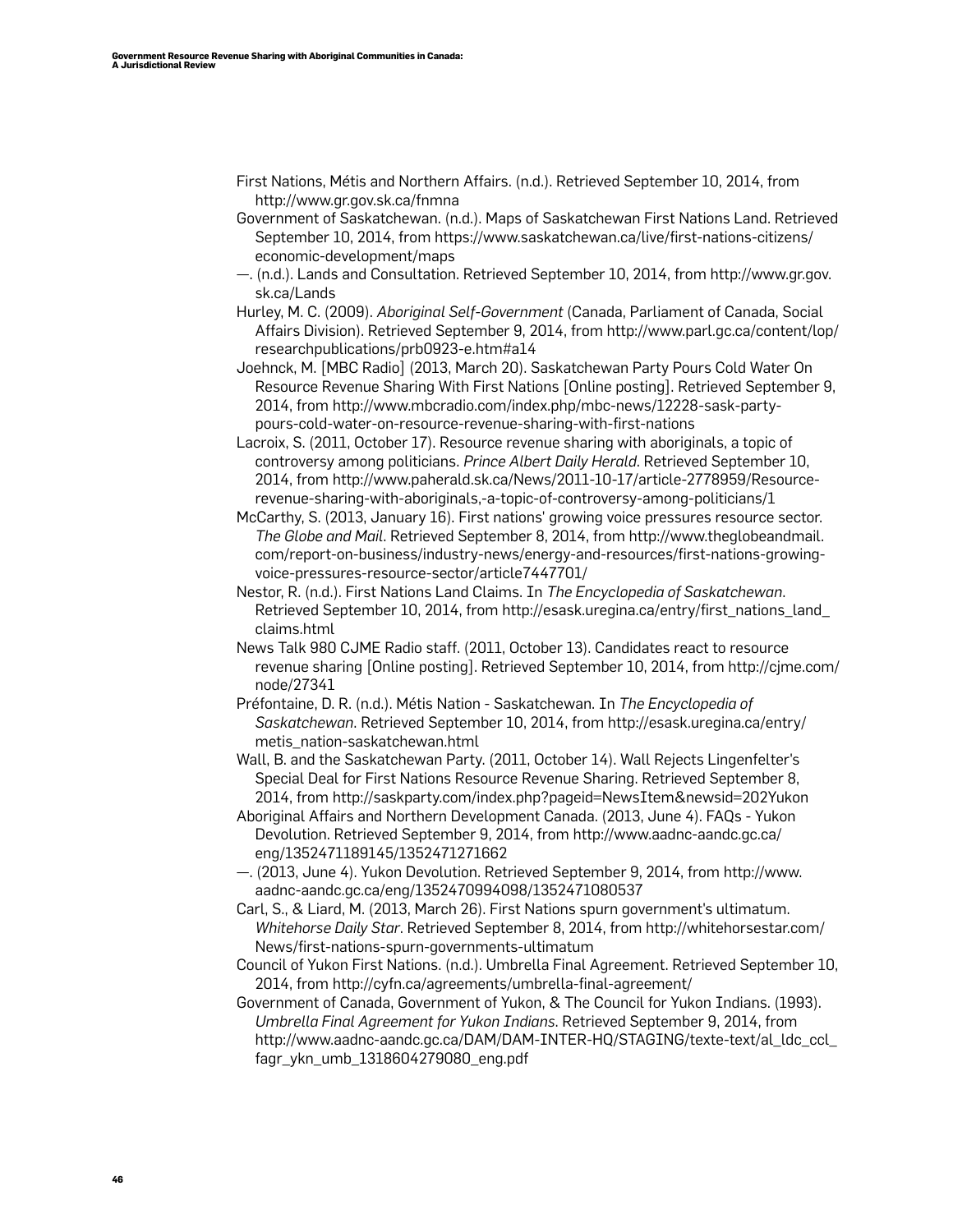- Government of Yukon. (2013, July 1). Introduction: The Umbrella Final Agreement, First Nation Final Agreements and Treaty Rights. Retrieved September 9, 2014, from http://www.eco.gov.yk.ca/landclaims/introduction.html
- —. (2012, August 10). Yukon First Nations Land Claims. Retrieved September 9, 2014, from http://www.emr.gov.yk.ca/mining/yukon\_first\_nations\_land\_claims.html
- —. (2012, August 27). Get the facts on resource revenue arrangements. Retrieved September 8, 2014, from http://www.gov.yk.ca/news/get-thefacts\_dta.html
- Government of Yukon, Bureau of Statistics. (2008, April). *Aboriginal Data* (Publication). Retrieved September 9, 2014, from http://www.eco.gov.yk.ca/stats/pdf/aboriginadata.pdf
- Government of Yukon, Cabinet Communications. (2011, August 29). *Yukon welcomes PM's commitment to improve resource revenue sharing agreement* [Press release]. Retrieved September 8, 2014, from http://www.gov.yk.ca/news/11-132.html
- Government of Yukon, Executive Council Office. (2008, April 30). The Umbrella Final Agreement, First Nation Final Agreements and Treaty Rights. Retrieved September 8, 2014, from http://www.eco.gov.yk.ca/landclaims/about.html
- Government of Yukon, Office of the Government Leader, & Council of Yukon First Nations. (1997). *Understanding the Yukon Umbrella Final Agreement: A Land Claim Settlement Information Package*. Whitehorse, Yukon. Retrieved September 8, 2014, from http:// www.eco.gov.yk.ca/pdf/Understanding\_the\_Yukon\_UFA.pdf
- Harper, S. (2012, August 21). Responsible Resource Development in the North. Retrieved September 9, 2014, from http://www.pm.gc.ca/eng/media.asp?id=4963
- Ronson, J. (2012, October 31). Territory, First Nations strike new royalty deal. *Yukon News*. Retrieved September 8, 2014, from http://www.yukon-news.com/news/ territory-first-nations-strike-new-royalty-deal
- Stasyszyn, R. (2012, August 31). No new royalty deal for First Nations. *Yukon News*. Retrieved September 8, 2014, from http://www.yukon-news.com/news/no-new-royaltydeal-for-first-nations
- Yukon Liberal Party. (2013, March 27). Question re: First Nations/government relations. Retrieved September 8, 2014, from http://www.ylp.ca/question\_re\_first\_nations\_ government\_relations\_march\_27\_2013
- Yukon Minerals Advisory Board. (2010). Resource Revenue Sharing. *Annual Report 2010*. Retrieved September 9, 2014, from http://miningyukon.com/Documents/2010\_Annual\_ YMAB\_Report\_Part2.pdf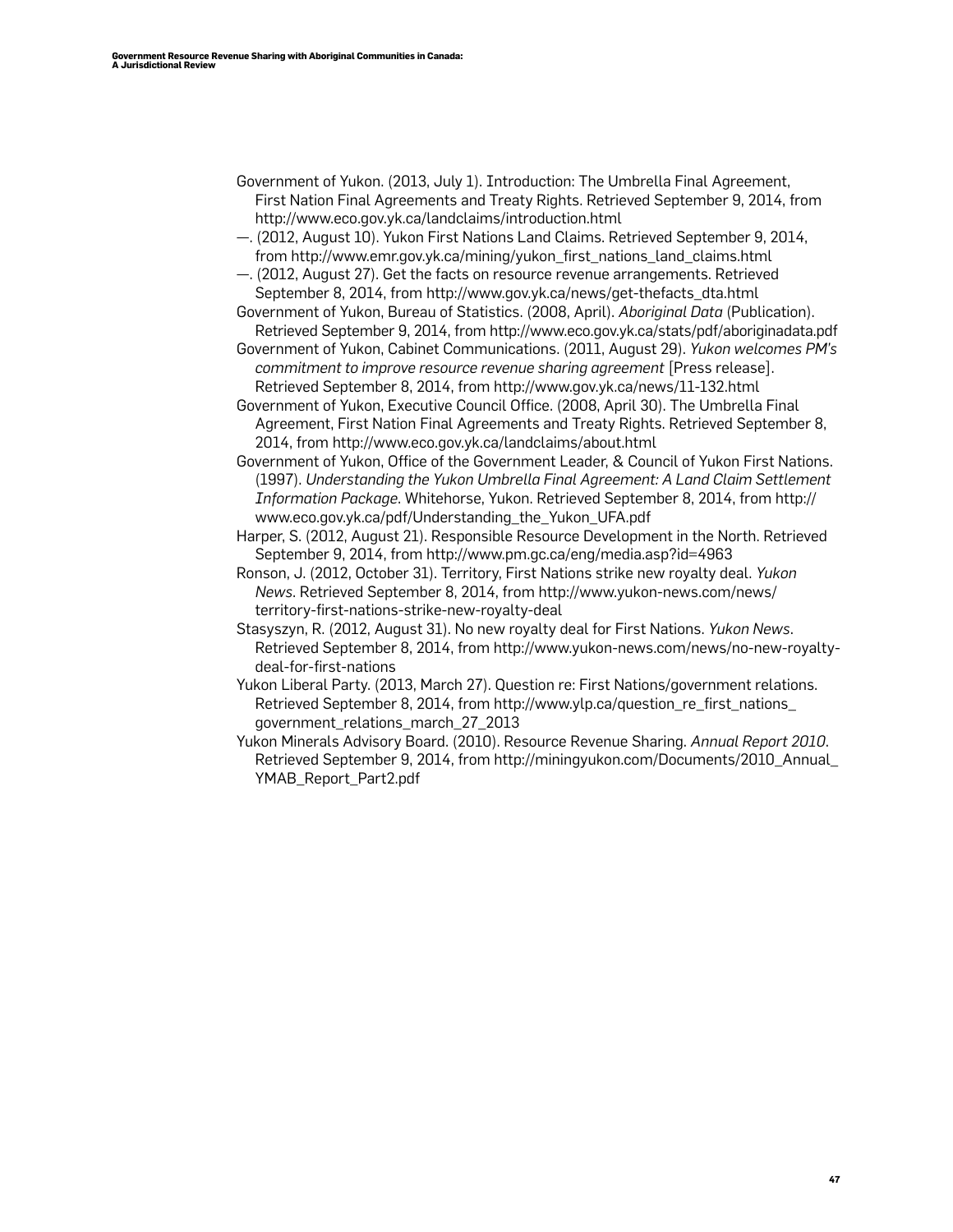# **Appendix A – PDAC GRRS Position Statement**

## **Government Resource Revenue Sharing with Aboriginal Peoples** *Background*

Canadian exploration and mining companies conduct their work in the vicinity of Aboriginal communities. Statistics Canada has revealed that there are 1,200 Aboriginal communities located within 200 km of producing mines and 2,100 exploration properties across Canada.

Mineral exploration and mining companies need skilled workers to conduct their business. Remote Aboriginal communities represent an untapped potential source of human resources. In particular, the industry can provide skills development and advanced education opportunities for Aboriginal youth.

#### *Benefits*

PDAC believes that greater participation by Aboriginal peoples in the mineral industry in Canada will promote greater understanding and co-operation between Aboriginal communities and mineral exploration and mining companies.

The PDAC believes that if governments shared a portion of revenues, derived from natural resource extraction, with Aboriginal peoples, these revenues would:

- provide economic benefits to Aboriginal communities;
- form a basis for Aboriginal communities to build towards economic self-sufficiency;
- facilitate direct participation in the mineral industry by Aboriginal Peoples; and,
- encourage exploration on Aboriginal traditional lands.

PDAC recognizes that there are various forms of partnerships, memoranda of understanding, impact and benefit agreements, and resource revenue sharing arrangements involving Aboriginal peoples, the mineral industry and governments in Canada. These agreements contribute towards positive community relations, a favourable investment climate and development of sustainable communities. Government resource revenue sharing can advance these objectives and improve the competitiveness of Canada's mineral industry.

## *Approach*

PDAC will advocate for resource revenue sharing by government with Aboriginal peoples related to mineral development projects on Aboriginal traditional lands across Canada.

PDAC will work with government, Aboriginal and industry organizations on research initiatives to analyze existing resource revenue sharing formulas and to develop models that can be implemented in jurisdictions where resource revenue arrangements are not already in place.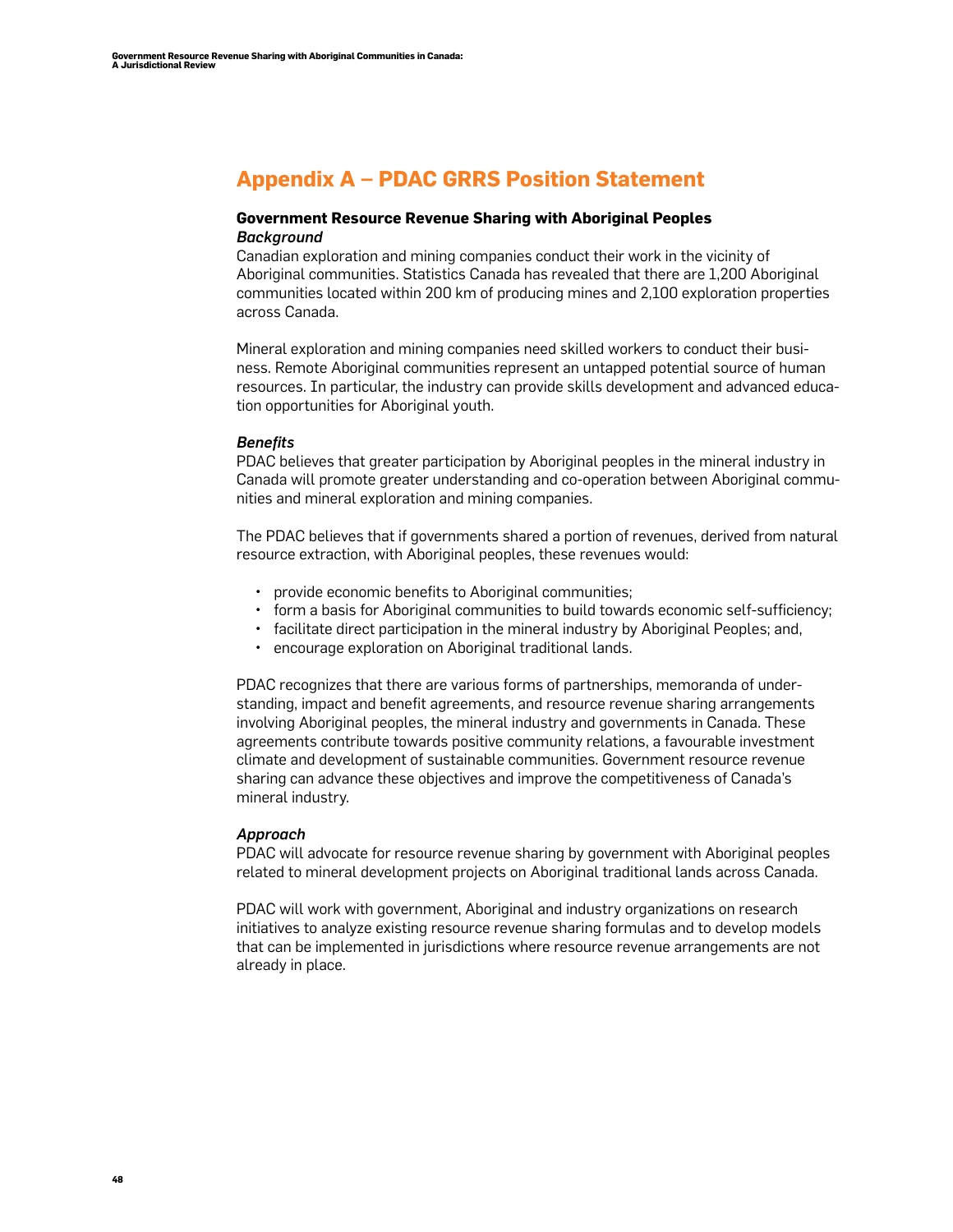**PHOTO CREDITS**<br>Photos courtesy of Northwest Community College and Mining Industry Human Resources Council (MiHR)